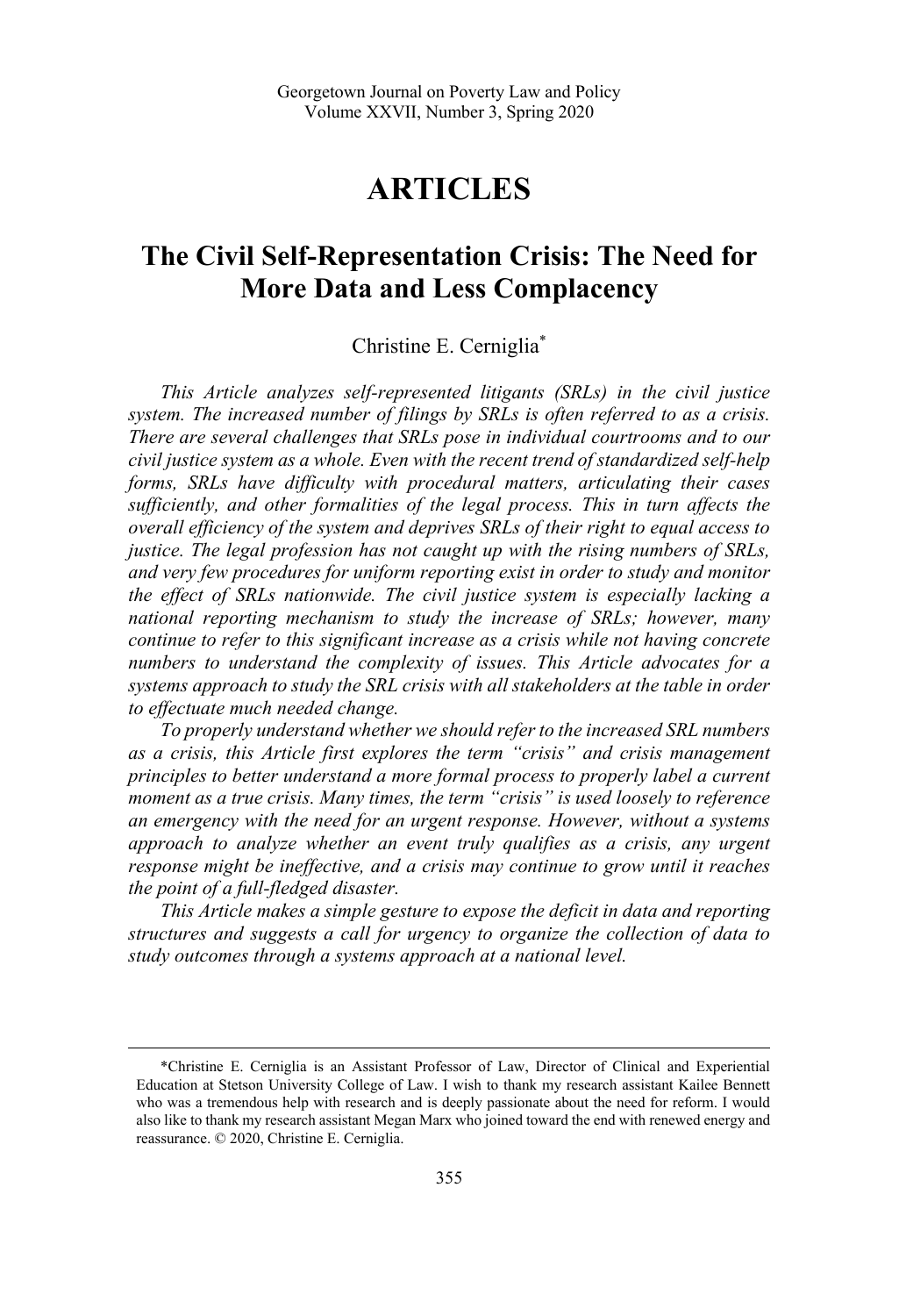| I. INTRODUCTION                                                                                                                                                                                    | 356        |
|----------------------------------------------------------------------------------------------------------------------------------------------------------------------------------------------------|------------|
| A. A Summary of Scholarship on SRLs as a History of the Crisis                                                                                                                                     | .359       |
| II. UNDERSTANDING THE SPECIFIC CONTEXT OF THE TERM "CRISIS" TO<br>BUILD BETTER RESPONSE SYSTEMS FOR SELF-REPRESENTED LITIGANTS  362<br>B. Crisis Management Principles Employ a Quick Response and | 363<br>365 |
| III. IS CRISIS A PROPER LABEL FOR THE RISE IN SELF-REPRESENTED                                                                                                                                     |            |
| A. Is there a specific moment in time that indicates change or a critical                                                                                                                          | 367<br>369 |
| B. Is the increase in filings causing instability or overload to the<br>system with deterioration in the status quo or normal condition?                                                           | 373        |
| C. Is the impact causing disruption to procedures or process over<br>during a relatively short period of time which has induced stress upon                                                        | .375       |
| D. Is the impact negatively affecting the credibility of the court or                                                                                                                              | 377        |
| E. Is the increase causing a vicious circle of crises in other areas and                                                                                                                           | 378        |
|                                                                                                                                                                                                    | 379        |
| V. THE FIRST STEP TO A SOLUTION IS THROUGH A SYSTEMS APPROACH  381<br>A. Understanding the foundation to a 'systems approach'381                                                                   |            |
| D. Possible questions to study the SRL crisis in a systematic manner 385                                                                                                                           |            |
|                                                                                                                                                                                                    |            |

#### I. INTRODUCTION

A woman enters a courthouse visibly stressed and seeking help. She is pushing a stroller with three young children all under the age of three. The courthouse is not designed to entertain a child's attention, but she has no other options. She is in crisis. Her husband just left to move in with his mistress and she is completely reliant upon him for financial support. She is unsure where to turn as her money dwindles with only enough to feed her and the three children for the next week. She knows enough about the law to know her husband is obligated to provide support for the children, but she doesn't know how to navigate through legal processes or procedures to secure a much-needed judgment. On this day, at this moment, she is empowered enough to pack up the children and seek help at the only place she deems logical—the courthouse.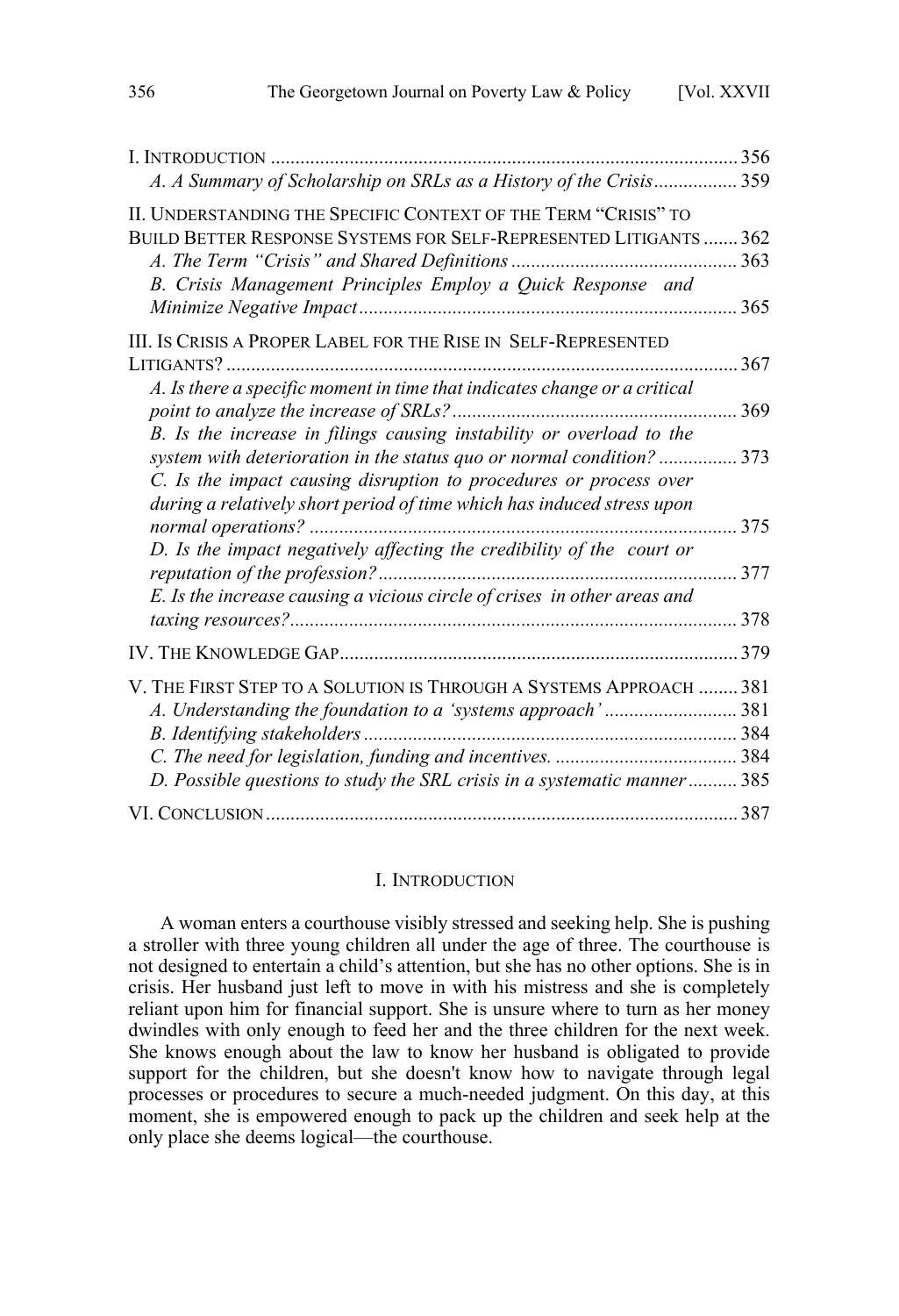Luckily, this courthouse has a self-help desk with legal aid attorneys and volunteers who offer a triage type of legal service.<sup>1</sup> Similar to a patient in medical trauma who travels straight to the nearest emergency room, the mother is in legal trauma and turns to the nearest courthouse to seek help. The volunteer lawyers listen to her story while she calms the children and tries to keep them quiet. The attorneys offer her a form which is over six pages long in order to request emergency child support.<sup>2</sup> She stares at the form and more stress sweeps over her expression. She pulls one child from the stroller to bounce on her knee while her other hand navigates the fill-in form. She cannot afford an attorney and her attention is compromised by stress, the demands of motherhood, and survival.<sup>3</sup>

Unlike medicine, our profession essentially asks a person in survival mode to walk into the emergency room, and then we hand them an instruction booklet to operate on themselves. If the person is lucky, a legal aid office might be able to assist and perform some triage services or take the case entirely if the client qualifies under a specific grant. Otherwise, the person weaves and bops through the civil system on their own because paying for an attorney is beyond reach. Other patrons of the courthouse might be able to afford an attorney but decide that the value of professional legal help is outweighed by a previous unfavorable experience. Instead, they decide to pursue the matter themselves and hopefully receive a favorable outcome. Other people may hire an attorney with the full intention to have counsel throughout the entirety of their case but run out of finances to pay their attorney. Worse yet are cases where the client pays an attorney, but the attorney does not achieve results, or resolve the case.

In each of these scenarios, little data is collected or reported nationally to understand the experiences, trends, and repercussions upon the profession. All of these scenarios, however, affect the public's trust in attorneys and the judicial process within the civil system. Because we have failed to truly measure, we have been unable to understand whether the SRL crisis is truly that—a crisis.

\* \* \*

The increasing number of SRLs indicates an impending, current, or rising crisis.<sup>4</sup> Yet, we have not collected data in a systematic manner that would enable

4 . Madelynn Herman, *Pro Se Statistics*, NAT'L CTR. FOR STATE COURTS (June 21, 2006), [https://www.srln.org/system/files/attachments/NCSC%202006%20SRL%20stats%20summary.pdf;](https://www.srln.org/system/files/attachments/NCSC%202006%20SRL%20stats%20summary.pdf) *see* 

 <sup>1.</sup> *See* LEGAL SERV. CORP., THE JUSTICE GAP: MEASURING THE UNMET CIVIL LEGAL NEEDS OF LOW-INCOME AMERICANS (2017) (highlighting the triage approach now taken by many legal aid offices).

<sup>2.</sup> Many legal aid offices are unable to assist all who walk in the door either because of income restrictions, grant limitations, or insufficient attorneys to handle the case. Many legal aid lawyers assist through self-help forms or unbundled services with limited appearances.

*See* IAALSLegalInstitute, *Christine E. Cerniglia: Serving the Community and Students through*  3. *Courthouse Self-Help Desks*, YOUTUBE (Dec. 14, 2017),

[https://www.youtube.com/watch?v=yZoLBnvxuIk.](https://www.youtube.com/watch?v=yZoLBnvxuIk) This story is roughly drawn from an experience at a self-help desk where the author volunteered every week in order to fully appreciate what she was hearing, that people were waiting in lines to speak with an attorney and obtain self-help forms after the self-help desk opened. Many people who visit a courthouse self-help desk are in distress or crisis seeking immediate legal help, but others are simply trying to seek guidance as they navigate through the civil legal system on their own. The author spoke about this experience at the 2017 Educating Tomorrow's Lawyers conference.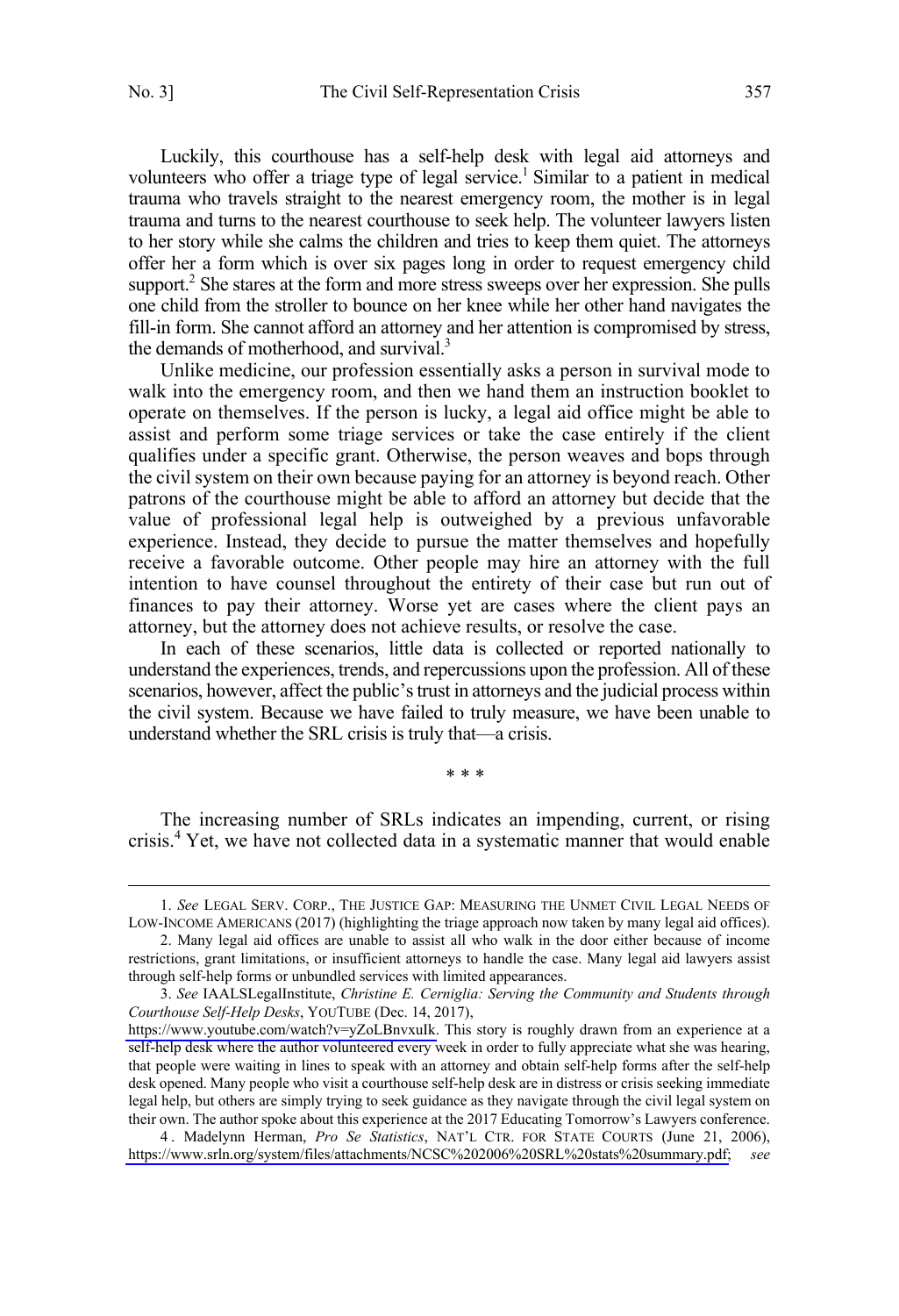us to appreciate whether this is a new trend or a real crisis. This Article advocates for a more focused systems approach wherein all stakeholders are engaged and converge to invest time and energy to build solutions. This type of approach first requires collection and analysis of data before launching into a series of solutions. Stakeholders learn from each other while studying the data to craft collaborative solutions that are born from many perspectives and discuss how to best configure state data collection to share and analyze. Only then will more momentum build in a consensus manner to fully address the many issues.

This Article first delves into understanding the term crisis and analysis of the term "crisis" to provide context and explain the need for a more urgent response. Examples from other industries that employ a fast response through crisis management principles or a systems approach showcase how the legal profession suffers from a lack of crisis management principles.<sup>5</sup> The first step is to determine what qualifies as a crisis and specific markers that indicate the burden upon the system as beyond a normal trend. The comparison with other industries provides insight into how a rapid and systematic response minimizes the negative impact of a crisis.

The Article analyzes whether "crisis" is a proper label for the rising trend of SRLs by analyzing the literature over the past several decades that describes the demands upon our civil court system. Usually in a crisis there is a critical point or a specific moment traceable to increased numbers or data projection. The lack of data in the context of SRL filings makes it difficult to identify the turning moment or crisis point. Some literature on specific areas of law or data reported by some courts provide insight into this rising crisis point. Courthouse self-help desks are also critically important to fully understand the impact. However, few studies provide a voice directly from SRLs.

This deficit in data exists because there is a lack of uniformity or required reporting on the national level. This leaves us without a mechanism to cohesively report data at the national level, which makes it difficult to study and understand certain trends related to SRLs. In turn, we are not able to grasp the disparate impact upon SRLs based on gender, ethnicity, and socioeconomic status. Uniform and consistent reporting is needed at the state level which would allow stakeholders to study trends and compare jurisdictions in a systematic way leading to creative solutions. This requires more funding and incentives at the state and federal level.

 SRLs have created instability and overloaded the court system. This Article analyzes various studies describing the detailed impact from potential stakeholders who hold an interest in creative solutions, such as court administrators, judges, and clerks. Anytime there is an impact upon a system, the disruption should be analyzed under the lens of crisis management principles. Specifically, this

*also* Stephan Landsman, *The Growing Challenge of Pro Se Litigation*, 13 LEWIS & CLARK L. REV. 439, 441–44 (2009); *Pro Se Statistics*, TEX. ACCESS TO JUSTICE COMM'N,

<https://www.texasatj.org/sites/default/files/3ProSeStatisticsSummary.pdf>(last visited Apr. 30, 2020); Lauren Sudeall Lucas & Darcy Meals, *Every Year, Millions Try to Navigate US Courts Without a Lawyer*, THE CONVERSATION (Sept. 21, 2017), [http://theconversation.com/every-year-millions-try-to-navigate-us](http://theconversation.com/every-year-millions-try-to-navigate-us-courts-without-a-lawyer-84159)[courts-without-a-lawyer-84159.](http://theconversation.com/every-year-millions-try-to-navigate-us-courts-without-a-lawyer-84159) Rebecca Sandefur, Presentation at the Association of American Law Schools, Professional Responsibility Section, Annual Meeting (Jan. 4, 2020). (commenting on the rising numbers of SRLs and referencing the term crisis when analyzing statistics).

<sup>5.</sup> *See* Pamela Metzger & Andrew Guthrie Ferguson, *Defending Data*, 88 S. CAL. L. REV. 1057 (2015).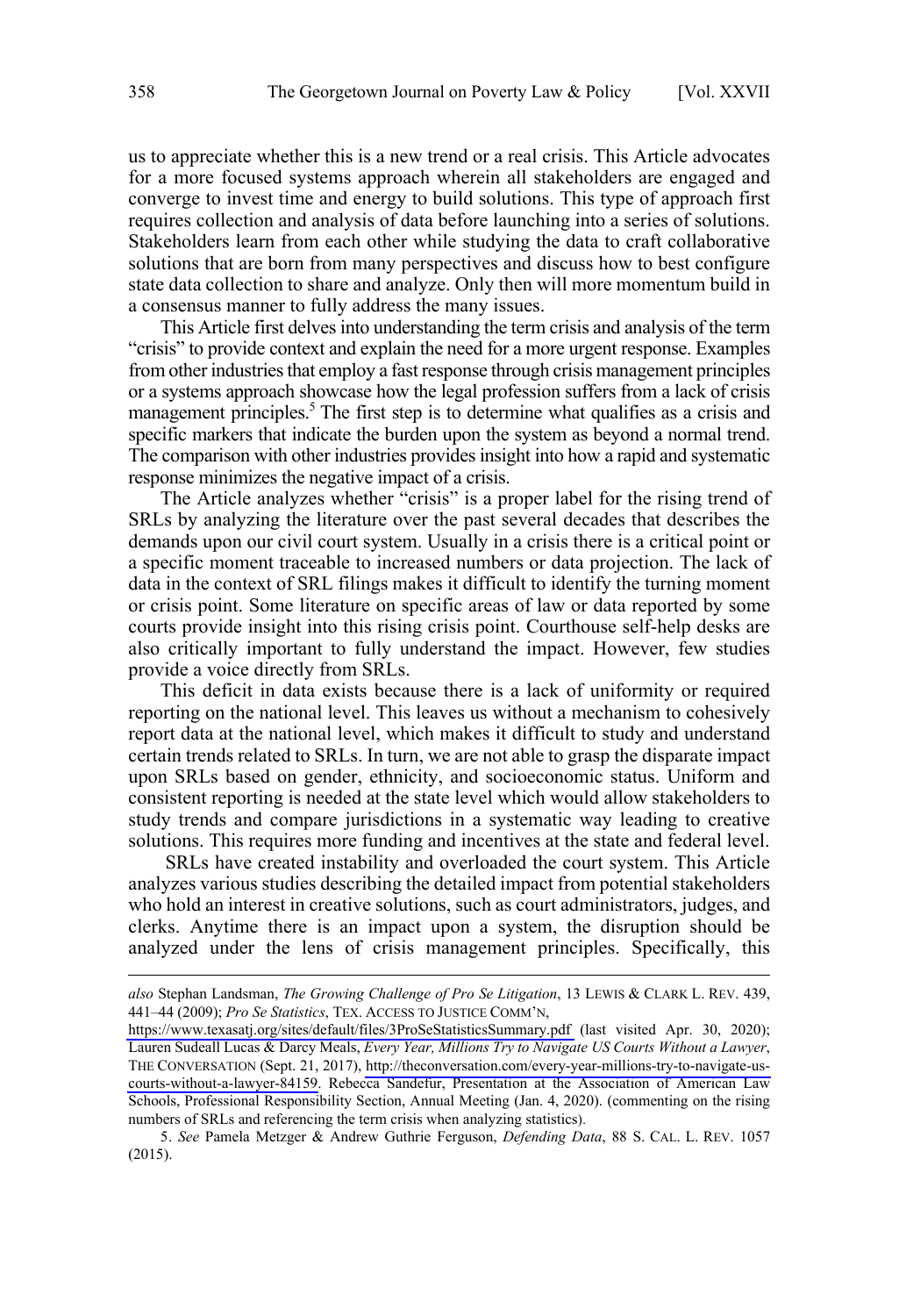<span id="page-4-0"></span>disruption should be analyzed in order to determine whether the disruption occurs in a relatively short period of time and to also better understand stress upon the system. Sadly, the literature reflects that the disruption is well over a decade and the gap continues to widen for those in need of legal services.

 Overall, this Article suggests a systems approach similar to movements in the criminal justice system; it requires various stakeholders to come together and build a collective response.<sup>6</sup> The first step is a systems approach to data collection. The mechanisms to collect data are likely already in place at each state trial level, however, courts do not report in a uniform manner to the National Center for State Courts, which hinders the ability to research and report on trends.<sup>7</sup>

To address the many legal issues related to SRLs is impossible in one article. This Article provides an overview of scholarship related to SRLs. The scholarship includes analysis of certain geographic areas, the impact upon the court, and analysis of the growing trend and discussions on whether counsel should be appointed in the civil system. Other literature addresses ongoing access to justice issues and the many who cannot afford legal representation. The most recent literature suggests possible solutions including technology, unbundled services, self-help forms, and modernization of process, procedures, or ethical rules. The literature is widespread and overwhelmingly rich with suggestions for reform. This Article humbly suggests we still lack a starting point to collect uniform data on SRLs at the state level.

Once we have proper data, the next generation of literature may include questions suggested in this Article to study rising numbers of SRLs in the civil system. Future studies may include relevant outcomes related to public trust, the outcomes in certain areas of law or whether a triage approach, such as unbundled services, self-help forms or piecemeal technology provides positive case outcomes. Regardless, the first step is to create a national reporting system with incentives or penalties for not reporting.

### *A. A Summary of Scholarship on SRLs as a History of the Crisis*

Over the past two decades scholars have suggested SRL numbers are at a crisis level directly impacting the civil justice system.<sup>8</sup> One of the most prolific writers on the topic, Rebecca Sandefur, analyzes the crisis from the lens of sociology and empirical research; Sandefur calls for more data collection and united stakeholders to "understand and assess the challenge of providing services for low-income Americans."<sup>9</sup> Without Sandefur's relentless research holding a mirror to the legal

 <sup>6.</sup> *Id.* 

<sup>7.</sup> Richard Schauffler & Shauna Strickland, *The Case for Counting Cases*, 51 CT. REV. 52, 52 (2015).

<sup>8.</sup> Notably, the term "crisis" is often used in either the title or introduction. *See* Jane C. Murphy, *Access to Legal Remedies: The Crisis in Family Law*, 8 BYU J. PUB. L. 123 (1993); Richard W. Painter, *Pro Se Litigation in Times of Financial Hardship—A Legal Crisis and Its Solutions*, 45 FAM. L. Q. 45 (2011); *see also* Drew A. Swank, *The Pro Se Phenomenon*, 19 BYU J. PUB. L. 373 (2005); Kerry Fitz-Gerald, *Serving Pro Se Patrons: An Obligation and an Opportunity*, 22 L. REF. SERV. Q. 41 (2003); Jessica K. Steinberg, *Demand Side Reform in the Poor People's Court*, 47 CONN. L. REV 741, 741 (2015) ("A crisis in civil justice has seized the lowest rungs of state court where the great majority of American justice is meted out.").

<sup>9.</sup> Rebecca Sandefur, *Access to Justice*, AM. BAR FOUND.,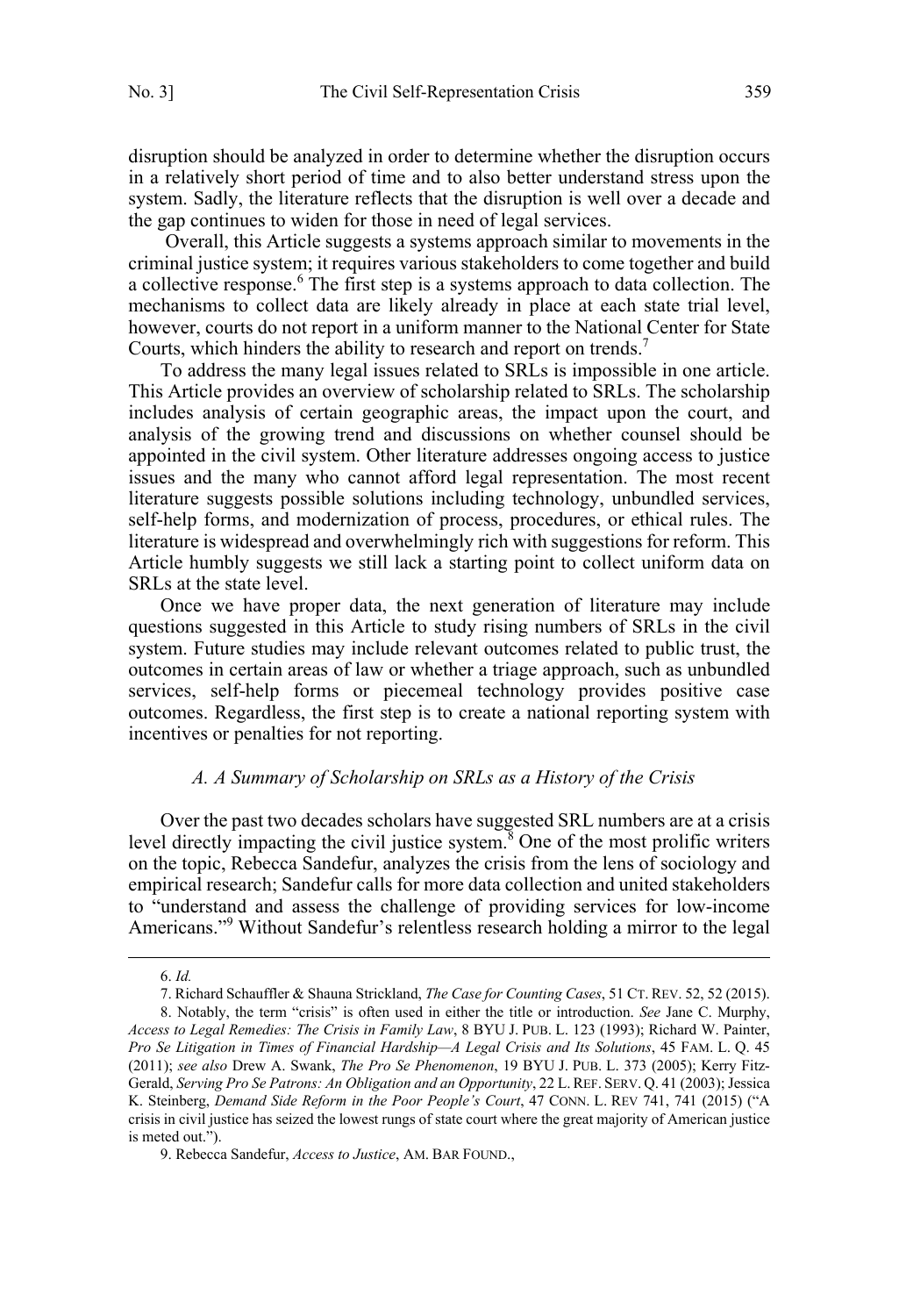profession and asking for change, we would have little empirical data documenting the crisis.

Many authors, such as Drew Swank, provide insight into the crisis, but few studies showcase the staggering numbers of pro se litigants with analysis of the impact in certain areas of law or upon courthouses.10 One of the most data intensive pieces is the detailed study of SRLs in the New York City Family and Housing Court, which revealed that 83% of those surveyed were either African-American, Asian, or Hispanic and "had less education and lower income than New York City residents as a whole."11 Such studies showcase the profiles of self-represented litigants and also reflect a possible correlation in disparate case outcomes. Sadly, both articles were published over fifteen years ago, and even then, they reflected a trend of pro se representation that Swank described as "growing at an exponential rate" with possibly the highest numbers in U.S. history.<sup>12</sup> Complacency continues to create sluggish results to revise a system to accurately report data at a national level.

One of the most relevant and insightful studies into the crisis is the 2014 "Self-Help Census," a publication from the Standing Committee on the Delivery of Legal Services of the American Bar Association which studied self-help centers throughout the country.<sup>13</sup> The study gives voice to SRLs. Many people were interviewed, and trends and sentiments from those using self-help services were directly documented. The study documents the rising trend, reporting that "nearly 3.7 million people are served by self-help centers annually."<sup>14</sup> The growing trend of self-help desks in courthouses is addressing a very relevant need in our country.

The Institute for the Advancement of American Legal Systems (IAALS) published a report entitled "Cases without Counsel" in May 2016 which collected data and gave voice to SRL concerns. The study called on an effort to address the crisis with more "shared responsibility and coordinated response," highlighting specific recommendations after hearing from litigants themselves.<sup>15</sup> The call for reform in the IAALS report suggests a more stakeholder driven approach to address the crisis.<sup>16</sup> The recommendation in this study mirrors a systems approach.

10. *See* Swank, *supra* note 8.

[http://ww2.nycourts.gov/sites/default/files/document/files/2018-06/AJJI\\_SelfRep06.pdf.](http://ww2.nycourts.gov/sites/default/files/document/files/2018-06/AJJI_SelfRep06.pdf)

12. Swank, *supra* note 8, at 376.

13. ABA STANDING COMM. ON THE DELIVERY OF LEGAL SERV., THE SELF-HELP CENSUS: A NATIONAL SURVEY 1 (2014), [https://www.srln.org/system/files/attachments/ABA%20Self-](https://www.srln.org/system/files/attachments/ABA%20Self-Help%20Center%20Census%20%282014%29.pdf)[Help%20Center%20Census%20%282014%29.pdf.](https://www.srln.org/system/files/attachments/ABA%20Self-Help%20Center%20Census%20%282014%29.pdf)

14. *Id.* at v.

16. *Id.* at 3.

<http://www.americanbarfoundation.org/research/project/106>(last visited Apr. 30, 2020) (describing civil justice problems as widespread involving over 100 million people with most never reaching out to an attorney). *See also* John Mark Hanson & Rebecca L. Sandefur, *Data Collection and Legal Services for Low-income Americans*, AM. ACAD. OF ARTS & SCI., [https://www.amacad.org/project/data-collection](https://www.amacad.org/project/data-collection-and-legal-services-low-income-americans)[and-legal-services-low-income-americans](https://www.amacad.org/project/data-collection-and-legal-services-low-income-americans) (last visited May 19, 2020) (a call to convene stakeholders mostly aimed at the low-income analysis of legal services recognizing the lack of data in the civil context).

<sup>11.</sup>  OFFICE OF THE DEPUTY CHIEF ADMIN. JUDGE FOR JUSTICE INITIATIVES, SELF-REPRESENTED LITIGANTS: CHARACTERISTICS, NEEDS, SERVICES 3 (2005),

<sup>15.</sup> NATALIE ANNE KNOWLTON, CASES WITHOUT COUNSEL: OUR RECOMMENDATIONS AFTER LISTENING TO THE LITIGANTS 5 (2016),

[https://iaals.du.edu/sites/default/files/documents/publications/cases\\_without\\_counsel\\_recommendations\\_](https://iaals.du.edu/sites/default/files/documents/publications/cases_without_counsel_recommendations_report.pdf) [report.pdf.](https://iaals.du.edu/sites/default/files/documents/publications/cases_without_counsel_recommendations_report.pdf)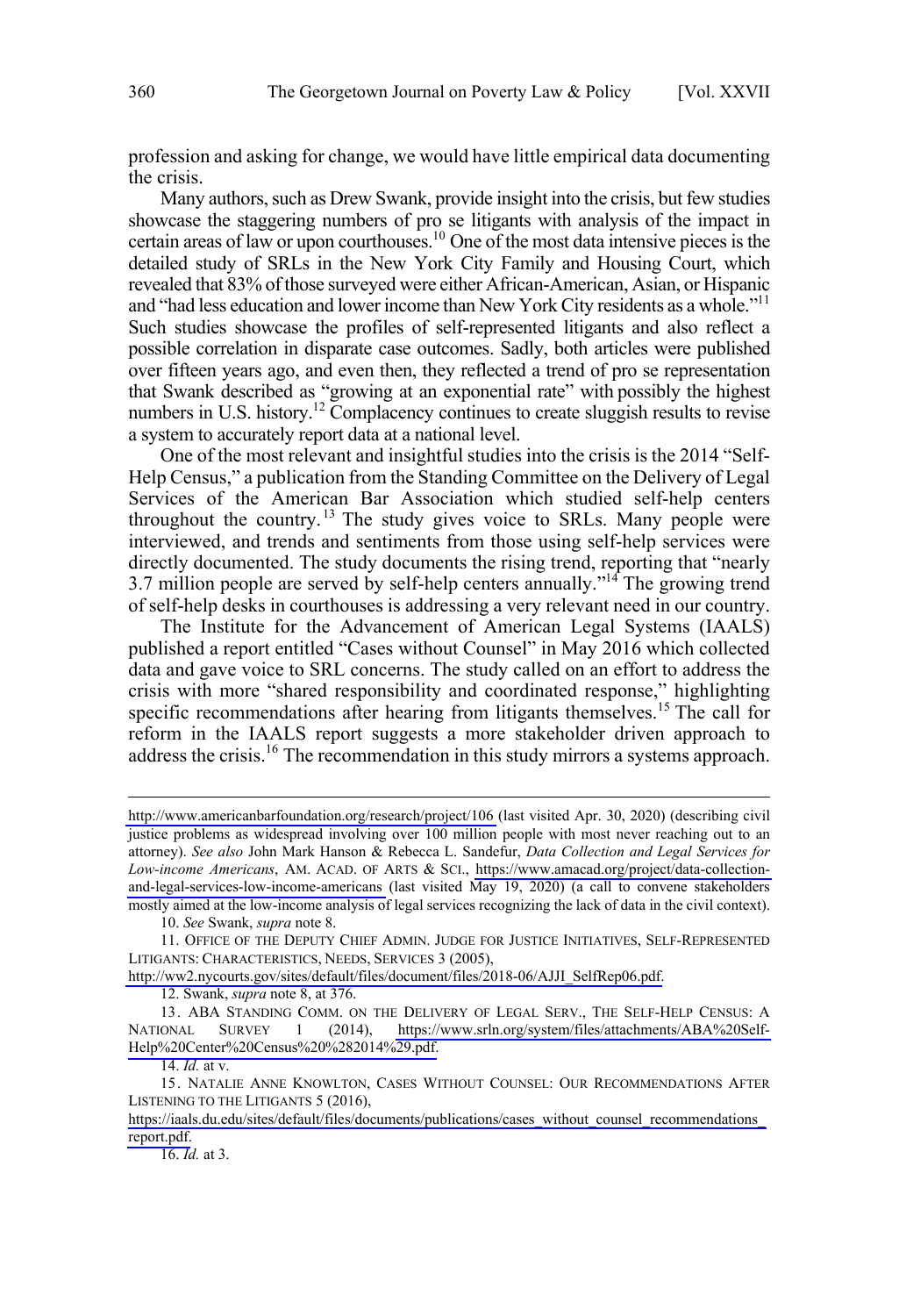Under the new leadership of executive director and former Arizona Supreme Court Justice Scott Bales, more momentum and funding to support IAALS' important work is integral to solving the civil SRL crisis.<sup>17</sup>

Other articles analyze why litigants choose the non-lawyer route versus deciding to invest in legal representation.<sup>18</sup> Drew Swank provides insight into why many choose to self-represent with such reasons as "increased literacy rates," "increased sense of consumerism," "individualism," or "anti-lawyer sentiment and mistrust in the legal system."<sup>19</sup> Another reason why people may not seek legal help is that they may not perceive their problem as legal.<sup>20</sup> This lack of knowledge reflects another issue: more outreach is necessary to educate people about their legal rights. While we know people are deciding not to seek legal advice or hire an attorney in record numbers, tragically, we do not have accurate numbers on the rate of increased filings of SRLs.

Russel Engler's article *Connecting Self-Representation to Civil* Gideon*: What Existing Data Reveal About When Counsel is Most Needed,* showcases specific areas of law and the growing trend of  $SRLs$ .<sup>21</sup> Many studies focus on specific outcomes in areas of  $law<sup>22</sup>$  and possible negative consequences of choosing the unrepresented route.<sup>23</sup> Literature from the bench also reflects a disruption in process and procedures due to the rising trend of SRLs.<sup>24</sup> Rabeea Assy's article, *Revisiting the Right to Self-Representation*, analyzes the adversarial system and the historical right to self-representation.25 Assy notes "self-representation in the criminal context must not be allowed to shape our attitude towards it in the civil

19. Swank, *supra* note 8, at 378–79.

20. *See* LEGAL SERV. CORP.*, supra* note 1, at 7.

21. Russell Engler, *Connecting Self-Representation to Civil* Gideon*: What Existing Data Reveal About When Counsel Is Most Needed*, 37 FORDHAM URB. L.J. 37 (2010) (one of the most important articles analyzing housing, family and small claims cases as well as administrative proceedings such as social security disability, unemployment, and immigration with specific observations and questions necessary to understand data outcomes).

*See, e.g.*, KNOWLTON*, supra* note 15; *see generally* CRISTINA LLOP, ADDRESSING THE NEEDS OF 22. SELF-REPRESENTED LITIGANTS IN ALABAMA STATE COURTS (2009), [https://alabamaatj.org/wp](https://alabamaatj.org/wp-content/uploads/2013/08/Alabama-Final-Report-SRL-Services.pdf)[content/uploads/2013/08/Alabama-Final-Report-SRL-Services.pdf;](https://alabamaatj.org/wp-content/uploads/2013/08/Alabama-Final-Report-SRL-Services.pdf) *see generally* E. Lea Johnston, *Communication and Competence for Self-Representation*, 84 FORDHAM L. REV. 2121 (2016).

24. *See, e.g.*, JONA GOLDSCHMIDT ET AL., MEETING THE CHALLENGE OF PRO SE LITIGATION: A REPORT AND GUIDEBOOK FOR JUDGES AND COURT MANAGERS 10 (1998) (providing reasons why the pro se trend might be on the rise*).* 

25. *See generally* Assy, *supra* note 18.

*See* Zachary Willis, *IAALS Announces Leadership Transition*, IAALS (Mar. 7, 2019), 17 . [https://iaals.du.edu/blog/iaals-announces-leadership-transition.](https://iaals.du.edu/blog/iaals-announces-leadership-transition)

<sup>18.</sup> David Luban, Self-Representation, Access to Justice, and the Quality of Counsel: A Comment on *Rabeea Assy's Injustice in Person: The Right of Self-Representation*, 17 JERUSALEM REV. L. STUD. 46, 47 (2018) (summarizing three reasons for the rise of self-represented litigants: 1) people believe they can "do a good job as a lawyer"; 2) they are unable to access a lawyer; and 3) they have a disagreement with a current lawyer on how to present their case); *see also* Rabeea Assy, *Revisiting the Right to Self-Representation* 17–20 (Oxford Student Legal Research Paper Series, Working Paper No. 02/2012, 2012), <http://ssrn.com/abstract=2010509> (stating there is not empirical data to claim SRLs decide to represent themselves due to financial reasons); HAZEL GLENN, PATHS TO JUSTICE: WHAT PEOPLE DO AND THINK ABOUT GOING TO LAW (1999).

<sup>23.</sup> *See, e.g.*, Carla L. Reyes, *Access to Counsel in Removal Proceedings: A Case Study for Exploring the Legal and Societal Imperative to Expand the Civil Right to Counsel*, 17 UDC/DCSL L. REV. 131 (2014).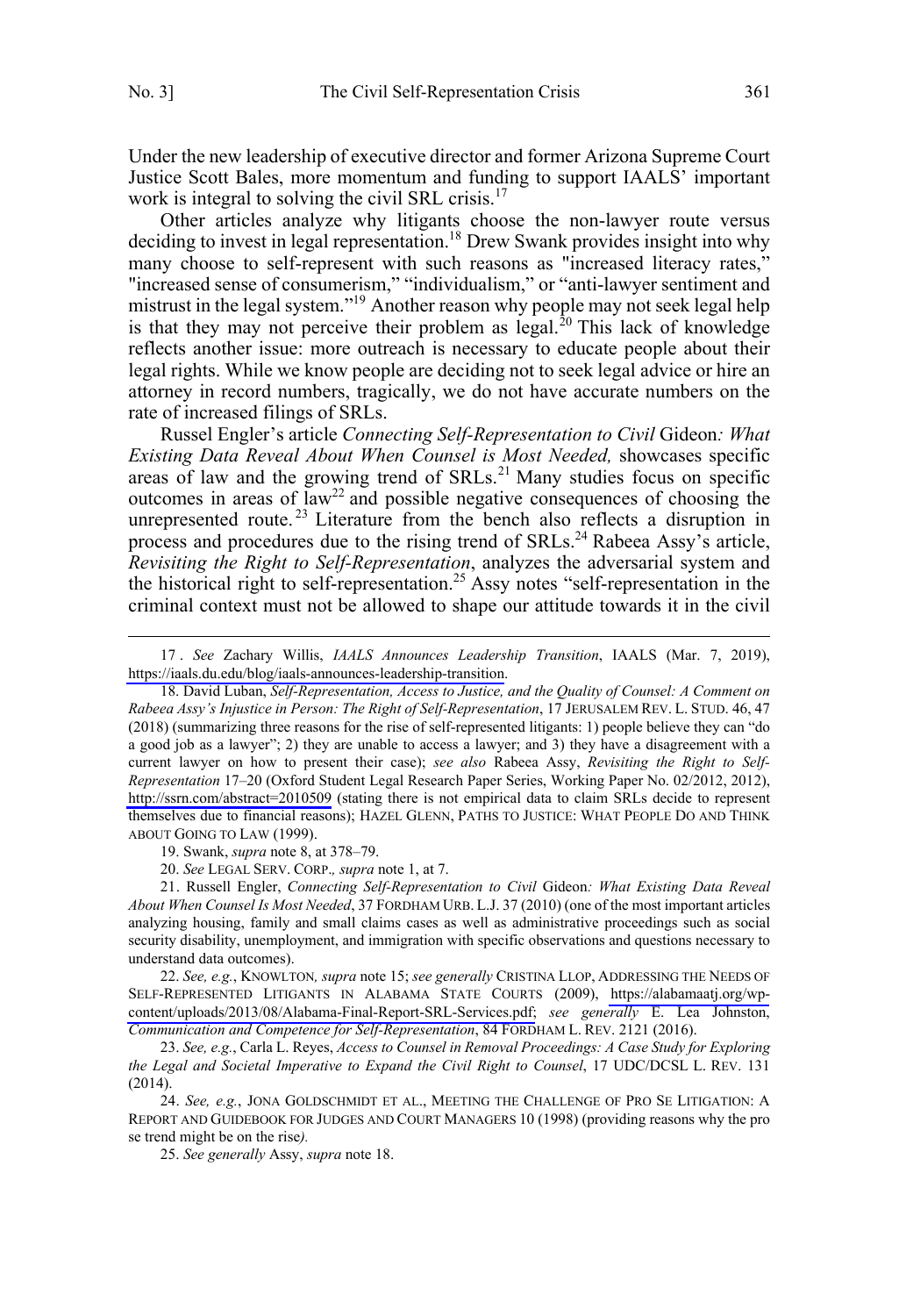<span id="page-7-0"></span>context."26 Instead, Assy urges a more principled attitude to self-representation to ultimately question whether we should continue to allow people to self-represent despite knowing the impact upon systems of justice.<sup>27</sup> Sadly, much of this literature should have served as an alarm to the profession, but now we are well past a decade into the crisis and systemic change is not any closer.

There is plenty of literature advocating for a civil Gideon standard.<sup>28</sup> This Article does not delve into analyzing the scholarship in this area or advancing the right to an attorney in the civil system. Stakeholders should however aim for such a principled solution. Equally important to analyze once a systems approach is in place, is the pushback as presented by Benjamin Barton recognizing that *Gideon*  "has largely proven a disappointment."<sup>29</sup> While civil Gideon is the aspirational goal, more study is needed to fully understand how to achieve a standard in the civil system by learning lessons from the criminal system.

Possible solutions about how to solve the problem include understanding modern approaches. The most recent Legal Services Corporation (LSC) report on *The Justice Gap: Measuring the Unmet Civil Legal Needs of Low-Income Americans*, published in June 2017, reports that, "86% of the civil legal problems reported by low-income Americans in the past year received inadequate or no legal help."<sup>30</sup> Many approaches are underway to address the gap, such as unbundled legal services,  $31$  the limited legal technician, and the use of technology. Most reform movements seem to endorse a triage approach to assist with the rising number of SRLs with varied responses depending upon the resources. Before we travel further down the path to various solutions, we need systems in place to collect data on such approaches and the impact upon SRLs.

## II. UNDERSTANDING THE SPECIFIC CONTEXT OF THE TERM "CRISIS" TO BUILD BETTER RESPONSE SYSTEMS FOR SELF-REPRESENTED LITIGANTS

The term "crisis" is found throughout legal literature and is used both as a reference to a legal issue and to describe events that impact legal systems.<sup>32</sup> Many times, lawyers or the court system are impacted in a time of crisis; such as, the

*See* Barton, *supra* note 28, at 1228 (critiquing *Gideon v. Wainwright*, 372 U.S. 335 (1963)); *see*  29. *also* Ted Frank, *The Trouble with the Civil Gideon Movement,* AM. ENTERPRISE INST. (Aug. 7, 2008), <https://www.aei.org/research-products/report/the-trouble-with-the-civil-gideon-movement>(arguing a flood of costly civil appeals is likely if we compare to what occurs in the criminal system).

30. LEGAL SERV. CORP., *supra* note 1, at 6.

31. *See* Cassandra Wolos Pattanayak et al., *The Limits of Unbundled Legal Assistance: A Randomized Study in Massachusetts District Court and Prospects for the Future*, 126 HARV. L. REV. 901 (2013).

 <sup>26.</sup> *Id.* at 13.

<sup>27.</sup> *Id.* 

<sup>28.</sup> *See, e.g.*, Engler, *supra* note 21; CRISTINA LLOP, *supra* note 22. *But see* Benjamin H. Barton, *Against Civil* Gideon *(and for Pro Se Court Reform)*, 62 FLA. L. REV. 1227 (2010) (The concept of right to counsel in civil cases is often referred to as "Civil Gideon," a play on the name of the 1963 Supreme Court case, *Gideon v. Wainwright*, which held that low-income criminal defendants are entitled to free legal representation. Gideon v. Wainwright, 372 U.S. 335 (1963)).

<sup>32.</sup> Sandford Levinson & Jack M. Balkin, *Constitutional Crisis*, 157 U. PA. L. REV. 707, 710, 714 (2009) (for example the term "constitutional crisis" is "promiscuous[ly]" used to describe conflict and explaining that the American Constitution was created in conflict and able to respond in times of tension between branches).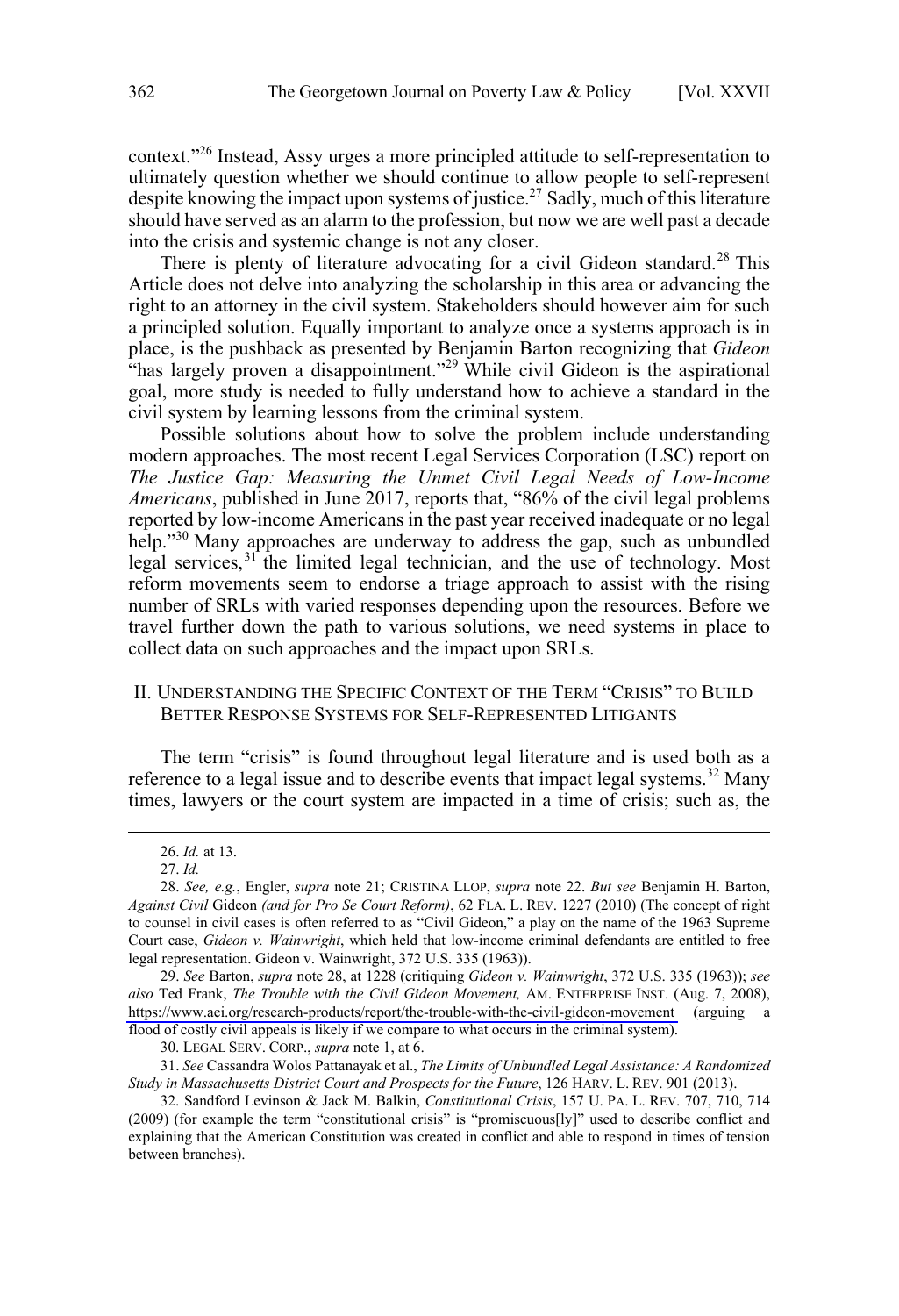<span id="page-8-0"></span>subprime mortgage foreclosure crisis, a localized housing crisis, the child welfare crisis, or the current opioid crisis.<sup>33</sup> Lawyers in these roles traditionally act as advisors on legal issues and are called to respond and provide advice to clients embroiled in crisis.

Notably, a "crisis" is not synonymous with an emergency but instead describes "a potentially decisive turning point . . . a moment at which the order threatens to break down, just as the body does in a medical crisis."<sup>34</sup> While lawyers may be directly involved in times of crisis, there is no protocol within the profession to identify a moment of internal crisis for the profession.

The current state of political affairs offers scholarly debate on the term "constitutional crisis," often describing it as some type of disruption; however, even in that context, the term is not used with precision.<sup>35</sup> In the corporate context, in-house counsel may have a more sophisticated response in crisis management and may recognize how to respond when their company is impacted by a crisis. Such crises may include lawsuits, sexual harassment claims, regulatory investigations, criminal investigations, or other events that may immediately impact the company.36

Overall, the term "crisis" is used by lawyers and legal scholars but does not parallel in precise vocabulary as in other industries. For example, in reference to the rising SRLs in the civil system, the term "crisis" is used often, but we are without a measuring tool to determine when the numbers truly equate to a crisis. $37$ 

#### *A. The Term "Crisis" and Shared Definitions*

The term "crisis" is used as a term of art and many times is not clearly defined depending upon the field or industry.<sup>38</sup> The term in Latin is "crisi," meaning a critical culmination point.<sup>39</sup> Other etymology points to the Greek term "krino,"

34. Levinson & Balkin*, supra* note 32*,* at 715.

36. *See, e.g.*, David Norton, *Crisis Management for Small Air Carriers, Aircraft Parts Manufacturers or Maintainers, and Other Aviation Industry Participants*, 66 J. AIR L. & COM. 505, 510 (2001).

 <sup>33.</sup> Erin Pritchard, *How the Economy is Affecting the Legal Landscape: A Profession Under Fire*, CBA REC., May 2009, at 36, 41; John Powell & Jason Reece, *The Future of Fair Housing and Fair Credit: From Crisis to Opportunity*, 57 CLEV. ST. L.REV. 209, 212 (2009) (describing many aspects of crises in the housing context); Nicolas Terry, *From Health Policy to Stigma and Back Again: The Feedback Loop Perpetuating the Opioids Crisis*, 2019 UTAH L. REV. 785, 801 (providing specific examples of the complexity of the opioid crisis as a multifaceted policy issue).

<sup>35.</sup> *Id.* at 710, 715 (describing the term "constitutional crisis" as one "promiscuous[ly]" used too often to describe conflict. Also referencing the origins of the term "crisis" as representing "a breakdown in a previous balance or equilibrium, a disturbance to important values and to the existing order that will ultimately resolve in one direction or another."); *see also* Jack M. Balkin, *The Recent Unpleasantness: Understanding the Cycles of Constitutional Time*, 94 IND. L.J. 253 (2019) (recognizing a shift in principles is potentially thought of as a true crisis but the usage of "crisis" is many times a reference to politics).

*See Our Civil Justice System Fails Ordinary Americans*, ALL RISE FOR CIVIL JUSTICE, 37 . <https://allriseforciviljustice.org/crisis>(last visited Apr. 30, 2020) (describing the civil justice system as broken and in crisis).

<sup>38 .</sup> Katherine Eastham, Donald Coates & Federico Allodi, *The Concept of Crisis*, 15 CAN. PSYCHIATRIC ASS'N J. 463, 463 (1970) (describing the term "crisis" as one which "lacks precision and specificity").

<sup>39.</sup> Maciej Czarnecki & Anna Starosta, *Two Faces of Anti-Crisis Management: From Definitions to Concepts*, 18 DE. GRUYTER: MGMT. 169, 169–83 (2014) (studying the concepts and definitions of "crisis" throughout various fields and historical definitions).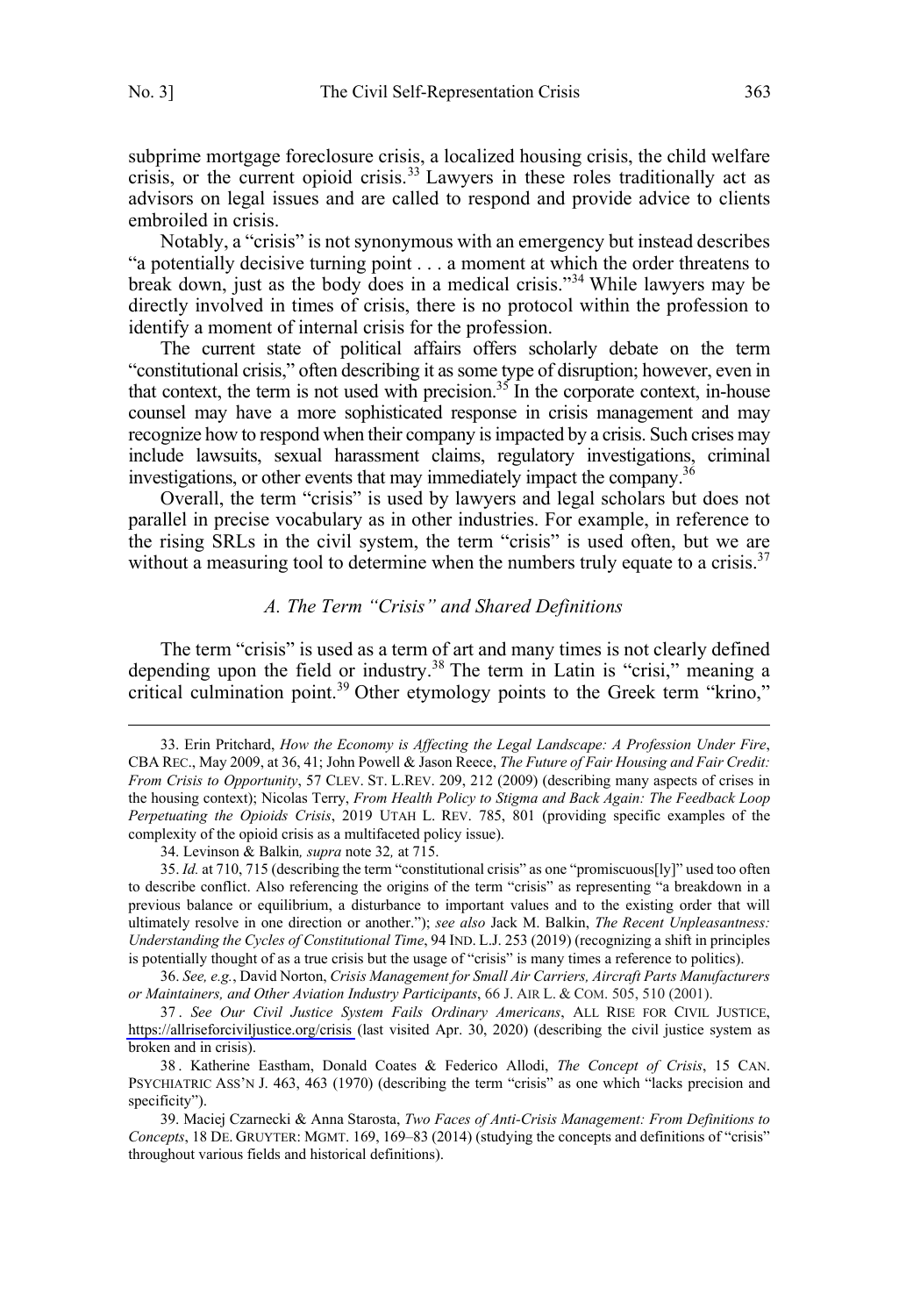meaning "the ultimate resolution."40 The definitions indicate "crisis" refers to a moment in time of change or a critical point.<sup>41</sup> While the term "crisis" is often imprecise, there is often reference to a point of stress or disorder which calls for an urgent response.<sup>42</sup> Overwhelmingly, "crisis" is associated with descriptions that are negative and reference an instability usually associated with deterioration in the status quo or condition.<sup>43</sup> Translations consistently mention that a crisis exists over a relatively short period of time and induces stress due to some event or disruption to normal operations.<sup>44</sup> This relatively short time frame associated with crisis causes difficulty and usually requires a problem-solving approach that taxes available resources<sup>45</sup>

The term is "generally associated with a system, organization and group of people or individuals . . . [and] features of a crisis are uniqueness, danger, being in trouble or causing damage, being unexpected, and usually emotional.<sup> $346$ </sup> The term includes a sudden, unexpected triggering moment resulting in a need for rapid response through policy because of the disruption to a system.<sup>47</sup> Notably, there is some recognition that such a negative impact may actually lead to positive effects or developments. 48 The Chinese translation incorporates both danger and opportunity.49 Sometimes such disruption will create an opportunity for a stagnant system to change and evolve prompted by unorthodox thinking to restructure, thus creating a more efficient operation.<sup>50</sup>

While the term "crisis" is often associated with an emergency or disaster, important differences help to define each context. In a study of forty-one definitions of "crisis," "emergency," and "disaster," common features emerged as

43. *Id.* 

45 . *See* Hajer Al-Dahash, Menaha Thayaparan & Udayangani Kulatunga, *Understanding the Terminologies: Disaster, Crisis and Emergency*, 2 ASS'N RESEARCHERS CONSTR. MGMT. 1191, 1193 (2016) (describing "crisis" as "a time of intense difficulty, trouble, or danger and can be personal, or confined to a small population, like a family, or a company dealing with a very serious problem").

46. Al-Dahash et al., *supra* note 45, at 1195–97 (diagramming each word and concepts associated with each term, to understand distinctions and commonality).

47. *Id*. at 1193 (defining "crisis" as "a disruption that physically affects a system as a whole and threatens its basic assumptions, its subjective sense of self, and its existential core . . . ." or "an abnormal situation which presents a high risk to business and may trigger rapid public policy changes, since it draws public and media attention and threatens public trust . . . ." and "a situation faced by an individual, group or organization which they are unable to cope with the use of normal routine procedures and in which stress is created by sudden change").

48. Czarnecki & Starosta, *supra* note 39, at 173 (describing the phenomenon of crisis as one which provides a "platform for revolutionary organizational changes which could not occur otherwise").

49. Tomi White Bryan, Systems Thinking Applied to Crisis Management: The Eleven Allegories as an Analysis Tool (Feb. 2005) (Ph.D. dissertation, Walden University) (on file with ProQuest Information and Learning Company).

50. Maria Langan-Riekhof, Arex B. Avanni & Adrienne Janetti, Sometimes the World Needs a Crisis: *Turning Challenges Into Opportunities*, BROOKINGS INST. (Apr. 10, 2017), [https://www.brookings.edu/research/sometimes-the-world-needs-a-crisis-turning-challenges-into](https://www.brookings.edu/research/sometimes-the-world-needs-a-crisis-turning-challenges-into-opportunities)[opportunities.](https://www.brookings.edu/research/sometimes-the-world-needs-a-crisis-turning-challenges-into-opportunities)

 <sup>40.</sup> *Id.* at 169–70.

<sup>41.</sup> *Id.* at 170.

<sup>42.</sup> *Id.* 

<sup>44.</sup> GOLDSCHMIDT ET AL., *supra* note 24 (investigating the term "crisis" for intervention work in public health and psychology and describing five essential features of a crisis and the relationship between crisis and stress).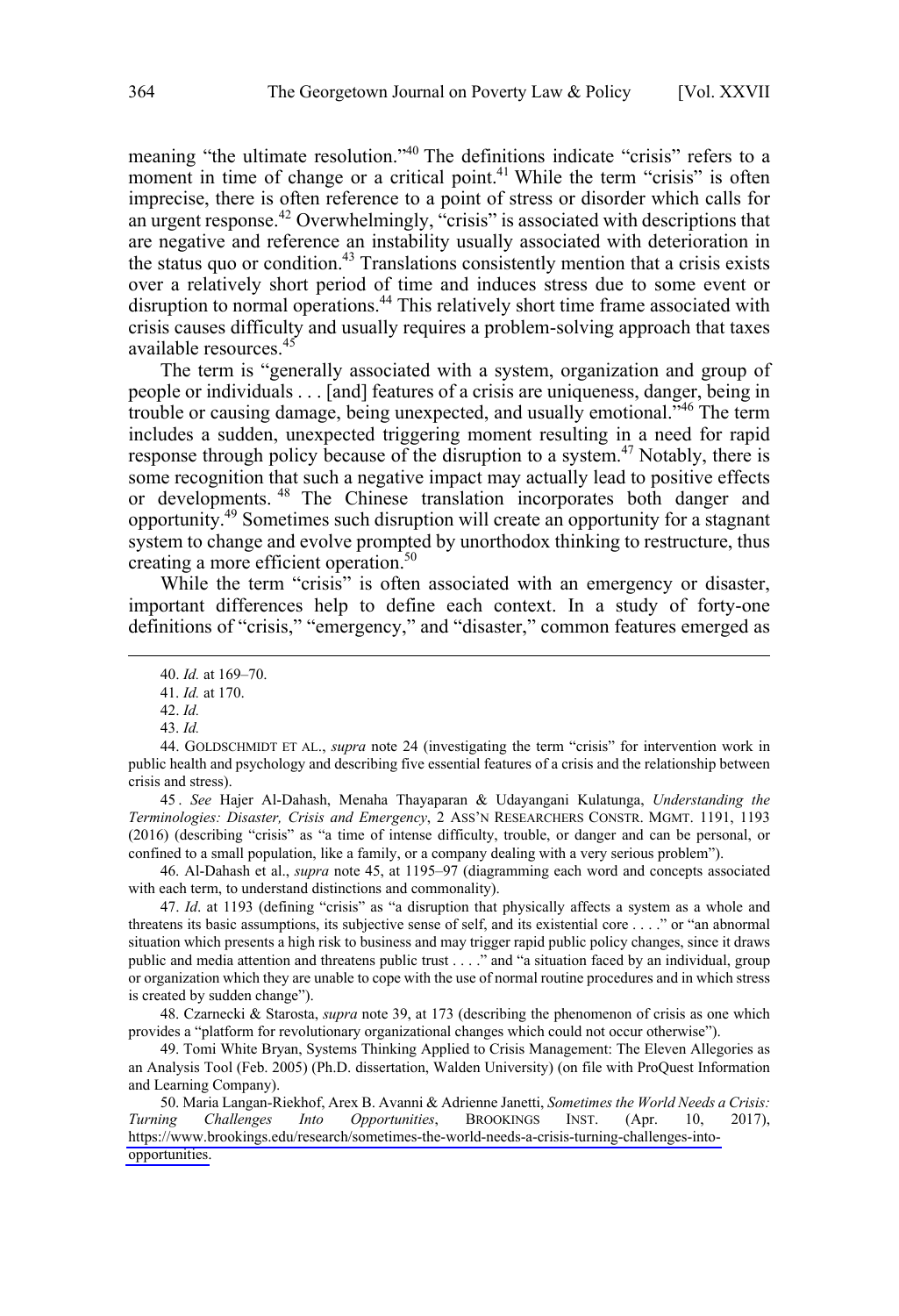<span id="page-10-0"></span>well as important distinctions.<sup>51</sup> An emergency may cause an impact but not a significant disruption from normal process or procedures.<sup>52</sup> A lack of response to a crisis may actually lead to a disaster, if not properly addressed in time.<sup>53</sup> This escalation showcases how conditions worsen from an emergency to a crisis, and eventually a disaster, if left unaddressed. Consistently, a "crisis" is defined as a short-term period of time that requires proper management principles and policy decisions to problem-solve and resolve any damage or disruption.<sup>54</sup>

## *B. Crisis Management Principles Employ a Quick Response and Minimize Negative Impact*

The study of crisis management is a multidisciplinary field which focuses on the study of comprehensive processes or a systematic method used to minimize the impact across industries.<sup>55</sup> Overall, this field of study focuses on various phases of a crisis as well as plans to manage the events during the impact.<sup>56</sup> The academic literature continues to transform into specific categories of study<sup>57</sup> with varying agreement on the chronology of a crisis and how to identify each stage or implement recovery strategies.<sup>58</sup> Stages of a crisis are described as first beginning with a "warning signal or acute stage"<sup>59</sup> and then continuing to a stage of "chronic crisis."60 Academics disagree on the number of stages or the chronology of a crisis; however, the need for an urgent response appears as a unifying principle.<sup>61</sup>

Post-crisis management may include appointing a team or commission to analyze the source of the negative exposure, collect and analyze the data, and create contingency plans to limit the impact.<sup>62</sup> Notably, "a crisis in one area often leads to a 'vicious circle' of crises in other areas."<sup>63</sup> A systematic response helps industries prepare and implement a method to collect data, analyze options, and problem-solve as opposed to reacting post-crisis in an ineffective manner. A post-

52. Bryan*, supra* note 49, at 17.

56. *Id.* at 13.

63. *Id.* at 510.

 <sup>51.</sup> Al-Dahash et al., *supra* note 45, at 1195–97 (diagramming each word and concepts associated with each term to understand distinctions and commonality).

<sup>53.</sup> Al-Dahash et al., *supra* note 45, at 1198 (describing how a "crisis might develop into a disaster if neglected or mismanaged").

<sup>54.</sup> *Id.* 

<sup>55.</sup> The field emerged in the late 1970's and has progressed into a true interdisciplinary study of crisis response. *See* Bryan*, supra* note 49, at 30 (reviewing literature from the field of crisis management with cites to experts Mitroff (1988), Barton (2001) and NyBloom (2003) to describe the interconnected study from multiple disciplines); *see also id.* at 17 (defining "crisis management" as a "systematic attempt by organizational members with external stakeholders to avert crisis or to effectively manage those that do occur").

<sup>57.</sup> *Id.* at 33 (describing the field as one emerging and sorted into three categories of research: definitions, case studies, and typology studies).

<sup>58.</sup> *Id.* at 36.

<sup>59.</sup> *Id.* at 36 (stating that "the objective at this stage is to catch the crisis before it occurs or escalates").

<sup>60.</sup> *Id.* (describing this stage as one of recovery where an organization may delve into self-analysis or experience disruption).

<sup>61.</sup> *Id.* (summarizing research from S. Fink's article *Crisis Management: Planning for the Inevitable,* and Miterooff (1996) and Augustine (2000) research of the stages of crisis).

<sup>62.</sup> Norton, *supra* note 36, at 511–12, 535.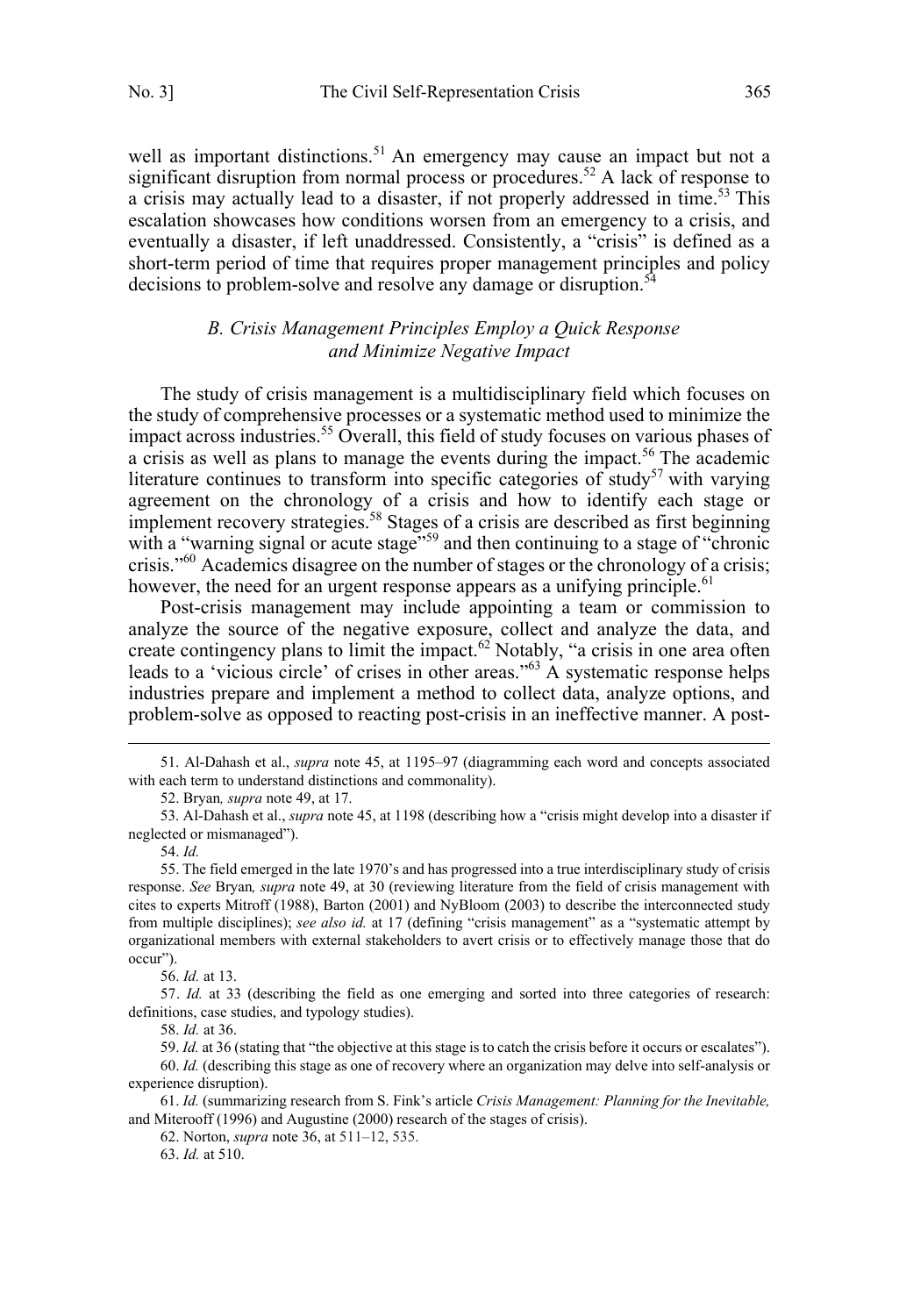crisis response requires study to learn how to build a better framework for a response in order to lessen the large-scale negative impact. To address the SRL crisis, this type of systemic response is needed to collect data and mitigate the negative impact.

The financial crisis in the early period of  $2008^{64}$  is a good example of how crisis management principles were employed to collect data to understand the impact of foreclosures.  $65$  Researchers were able to acquire funding relatively quickly in order to conduct a detailed analysis of the zip codes of those homes impacted by foreclosure and find disproportionate shares of subprime borrowers which then identified the potential consequences.<sup>66</sup> This crisis was studied by researchers to understand the cause and the possible impact across the world. Funding was provided both in grant money and in federal funds to understand the issues and minimize the impact. Some may argue that crisis management principles efficiently and effectively responded to the market drop. The economic recession could have been much worse. In 2008, many systems were in place to collect data and there was a willingness to fund research to better understand the factors leading up to the crisis.<sup>67</sup> The Economic Advisory Committee of the Financial Industry Regulatory Authority (FINRA) provided research and analysis of the cause, effect, and consequences of subprime mortgages.68 Researchers were also able to analyze how many people were underwater in their mortgage and the social norms relevant to their decision to stay put in their house.<sup>69</sup>

The legal field was directly impacted by the financial crisis in 2008 which caused disruption in courthouses throughout the nation.<sup>70</sup> Minimal research exists, however, to determine whether the rise in SRLs is directly related to the financial crisis. Also unknown is whether case outcomes are different for those who decide to self-represent. Little research exists to understand the point where the increase in SRL filings is directly related to an economic crisis. To illustrate, now that the economy is better, we should see a decrease in SRLs, which might indicate a correlation between the economy and the ability to afford a lawyer.

Understanding the definition and usage of the term "crisis" helps to analyze whether there is a distinct period of time of disruption to the operations of the court

66. *Id.* at 1–2*.*

 <sup>64.</sup> Pritchard, *supra* note 33, at 6.

<sup>65.</sup> Atif R. Mian & Amir Sufi, *The Consequences of Mortgage Credit Expansion: Evidence from the U.S. Mortgage Default Crisis*, 124 THE QUARTERLY J. OF ECON. 1, 1–7 (2008) (noting the need for detailed "micro-level data to test the competing hypotheses").

<sup>67.</sup> To analyze another crisis, see the medical malpractice claims of the late 1980s and how the department of insurance was able to provide data to better understand medical malpractice litigation. Black et al., *Stability, Not Crisis: Medical Malpractice Claim Outcomes in Texas*, *1988-2002*, 2 J. EMPIRICAL LEGAL STUD. 207, 209 (2005).

<sup>68.</sup> Richard C. Whalen, *The Subprime Crisis: Cause, Effect and Consequences*, 17 J. AFFORDABLE HOUS. & CMTY. DEV. L. 219, 219–20 (2008).

<sup>69.</sup> Brent T. White, *Underwater and Not Walking Away: Shame, Fear, and the Social Management of the Housing Crisis*, 45 WAKE FOREST L. REV. 971, 971–73 (2010).

For an example of how the courts handled the mortgage foreclosure crisis, see *Resolution 22:*  70. *State Judicial Branch Budgets in Times of Fiscal Crisis*, CONFERENCE OF CHIEF JUSTICES (Jan. 21, 2004), [https://ccj.ncsc.org/~/media/Microsites/Files/CCJ/Resolutions/01212004-State-Judicial-Branch-Budgets](https://ccj.ncsc.org/~/media/Microsites/Files/CCJ/Resolutions/01212004-State-Judicial-Branch-Budgets-in-Times-of-Fiscal-Crisis.ashx)[in-Times-of-Fiscal-Crisis.ashx.](https://ccj.ncsc.org/~/media/Microsites/Files/CCJ/Resolutions/01212004-State-Judicial-Branch-Budgets-in-Times-of-Fiscal-Crisis.ashx)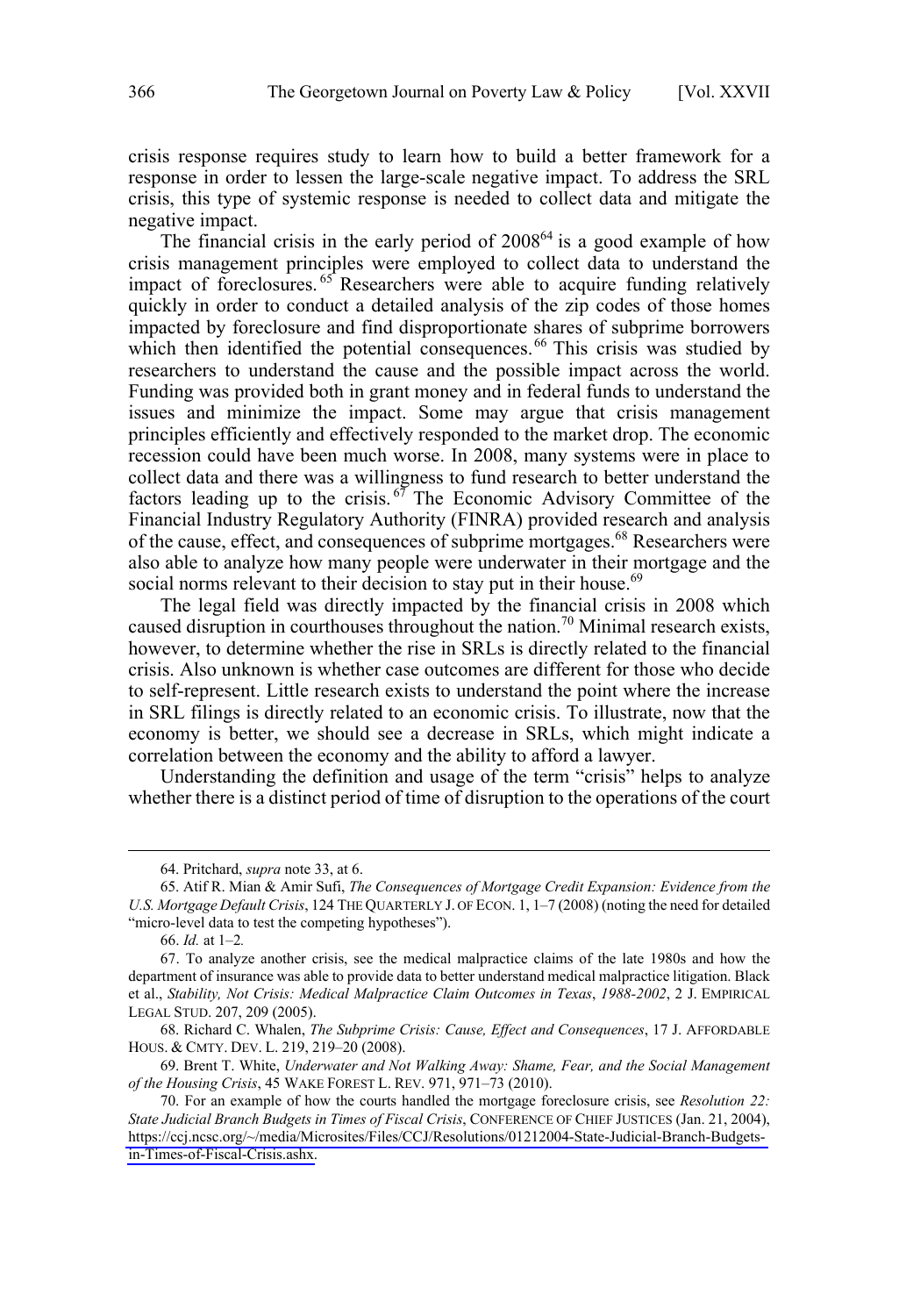<span id="page-12-0"></span>or legal offices and whether SRLs are putting negative stress upon the system and ultimately taxing resources.

## III. IS CRISIS A PROPER LABEL FOR THE RISE IN SELF-REPRESENTED LITIGANTS?

 A crisis suggests a largely negative impact, causing disruption and deteriorating systems. <sup>71</sup> A crisis period is relatively short and usually causes induced stress, disruption to normal operations, and a toll upon resources.<sup>72</sup> Is the rise in filings of SRLs a growing trend with a largely negative impact upon the court system and possibly on the litigants? Does literature from the bench document the type of disruption and how the process deteriorates? Have more resources been allocated within the court system to address this need and legal aid offices have restructured assistance to provide a triage-style approach? Well over a decade has passed since the rise in SRLs began and only some of these questions have been answered.

The term "crisis" is often used in the context of self-help or pro se representation.73 Many scholars for the past two decades have been the proverbial "canaries in the coal mine" voicing concerns about the civil justice system.<sup>74</sup> Their time dedicated to studying issues at a microscopic level has shed light on some of the trends; but, much of the literature, including studies from over a decade ago, suggest unprecedented numbers of SRLs causing disruption within the civil system.<sup>75</sup> From a national standpoint, many trends are still unknown and questions remain regarding whether a specific response is effectively minimizing the impact or simply addressing the need.<sup>76</sup> The data reported and studied is usually a small

 <sup>71.</sup> Czarnecki & Starosta *supra* note 39, at 170.

<sup>72.</sup> Eastham et al., *supra* note 38, at 465–66.

<sup>73.</sup> *See* text accompanying note 4 giving examples of literature discussing self-represented litigants, all describing this trend as a crisis.

<sup>74.</sup> *See* Sandefur, *supra* note 9; Hanson & Sandefur, *supra* note 9; Bonnie Hough, *Self-Represented Litigants in Family Law: The Response of California's Courts*, 1 CALIF. L. REV. CIR. 15, 20 (2010) (reporting the increased number of SRL filings in California in 2010 and describing the need for assistance as "tremendous"); Engler, *supra* note 21, at 77 (describing the increase of SRLs and the struggle with courts to balance all interests); Drew A. Swank, *In Defense of Rules and Roles: The Need to Curb Extreme Forms of Pro Se Assistance and Accommodation in Litigation*, 54 AM. L. REV. 1537, 1579–80 (2005).

*See* Hough, *supra* note 74 (reporting the increased number of SRL filings in California in 2010 75. and describing the need for assistance as "tremendous"); Bonnie Rose Hough, *Evaluation of Innovations Designed to Increase Access to Justice for Self-Represented Litigants*, SUMMIT ON THE FUTURE OF SELF-REPRESENTED LITIGATION (Mar. 25, 2005),

[https://www.srln.org/system/files/attachments/Evaluation%20of%20Innovations%20Designed%20to%20](https://www.srln.org/system/files/attachments/Evaluation%20of%20Innovations%20Designed%20to%20Increase%20Access%20to%20Justice.pdf) [Increase%20Access%20to%20Justice.pdf.](https://www.srln.org/system/files/attachments/Evaluation%20of%20Innovations%20Designed%20to%20Increase%20Access%20to%20Justice.pdf)

<sup>76.</sup> Deborah L. Rhode, *Access to Justice: An Agenda for Legal Education and Research*, 62 J. LEGAL EDUC. 531, 533 (2013) (describing the unknown problems or clarity to determine the precise problem in analyzing access to justice and the lack of "evidence-based practice" in the U.S. justice system compared to other industries); *see* Hough*, supra* note 75, at 6–9 (outlining the complexity issues for further study such as areas of substantive law, procedural reform or outcome analysis, outcomes of individual judges, and overall court operations).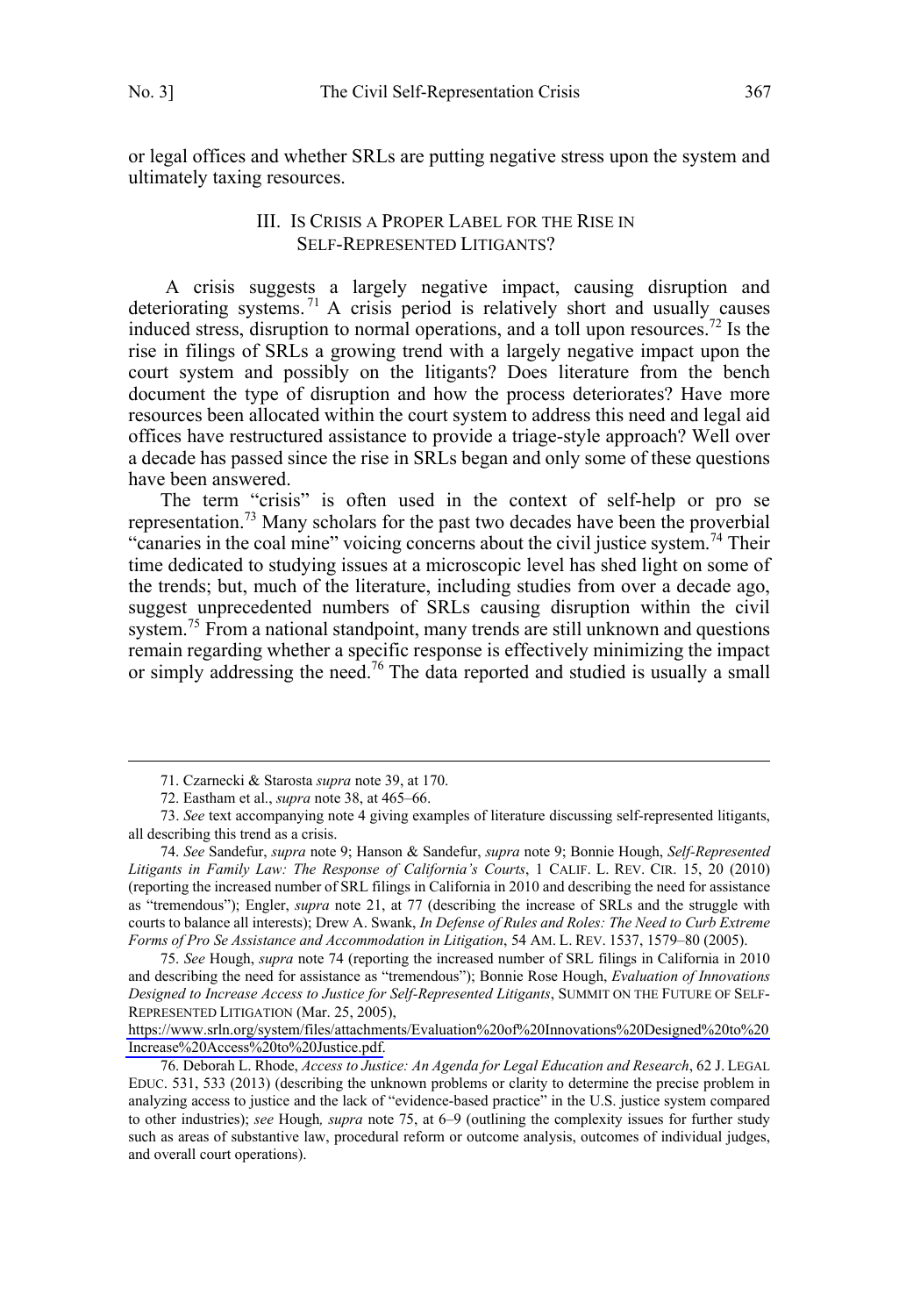sample from a few courthouses willing to report or self-help desks who partner with researchers willing to analyze and publish. $^{77}$ 

From a crisis standpoint, the rise in SRL filings and the demands upon civil systems is well beyond a short period of time. To analyze whether SRL-increased filings may be classified as a crisis, it is important to study the factors giving rise to a crisis and determine whether data exists to showcase when disruption first began. Some questions connecting crisis analysis and the SRL context include:

- 1. Is there a specific moment in time that indicates change or a critical point to analyze the increase of SRLs?
- 2. Is the increase in filings causing instability or overload to the system with deterioration in the status quo or normal condition?
- 3. Is the impact causing disruption to procedures or process over a relatively short period of time which has induced stress upon normal operations?
- 4. Could the impact negatively affect the credibility of the court or reputation of the profession?
- 5. Has the increase caused a vicious circle of crises in other areas?
- 6. Is the impact taxing resources?  $78$

The first step is to collect and share data about national trends in order to properly make data-informed decisions. Research does show the increase in numbers, the impact upon courthouse process, procedures, and staff, the impact in certain areas of law, the financial costs, and whether any triage solutions are effectively addressing the issue as discussed below. Equally important to recognize, but not addressed in-depth in this Article, is the historical balance and nature of the right to self-represent in courts.<sup>79</sup> Balancing all interests ensures access *and* ensures equality in that access. To simply say access is provided through pro se representation is not enough. Rather, the important task is to understand whether equality in outcomes is maintained. The only way to analyze is to collect and trace data trends. $80$  This Article does not question or argue against the right to self-represent but instead advocates for more analysis and data collection around both the procedural and substantive issues.

 <sup>77 .</sup> *Id.* at 2 (summarizing the research about court innovations and outreach efforts for selfrepresented litigants from five pilot self-help desks and also research from the Trial Court Research Improvement Consortium from participating court programs).

<sup>78.</sup> Czarnecki & Starosta*, supra* note 39, at 169–83.

<sup>79.</sup> Swank, *supra* note 8, at 374–76 (tracing the development and historical right to self-representation in the United States and describing the historical roots of self-representation and the American ideal that both the poor and wealthy have access to the courts with equal treatment).

<sup>80.</sup> Jonathan D. Rosenbloom, *Exploring Methods to Improve Management in Fairness in Pro Se Cases: A Study of the Pro Se Docket in the Southern District of New York*, 30 FORDHAM URB. L.J. 305, 310 (recognizing that most of the research on the impact of pro se representation is anecdotal).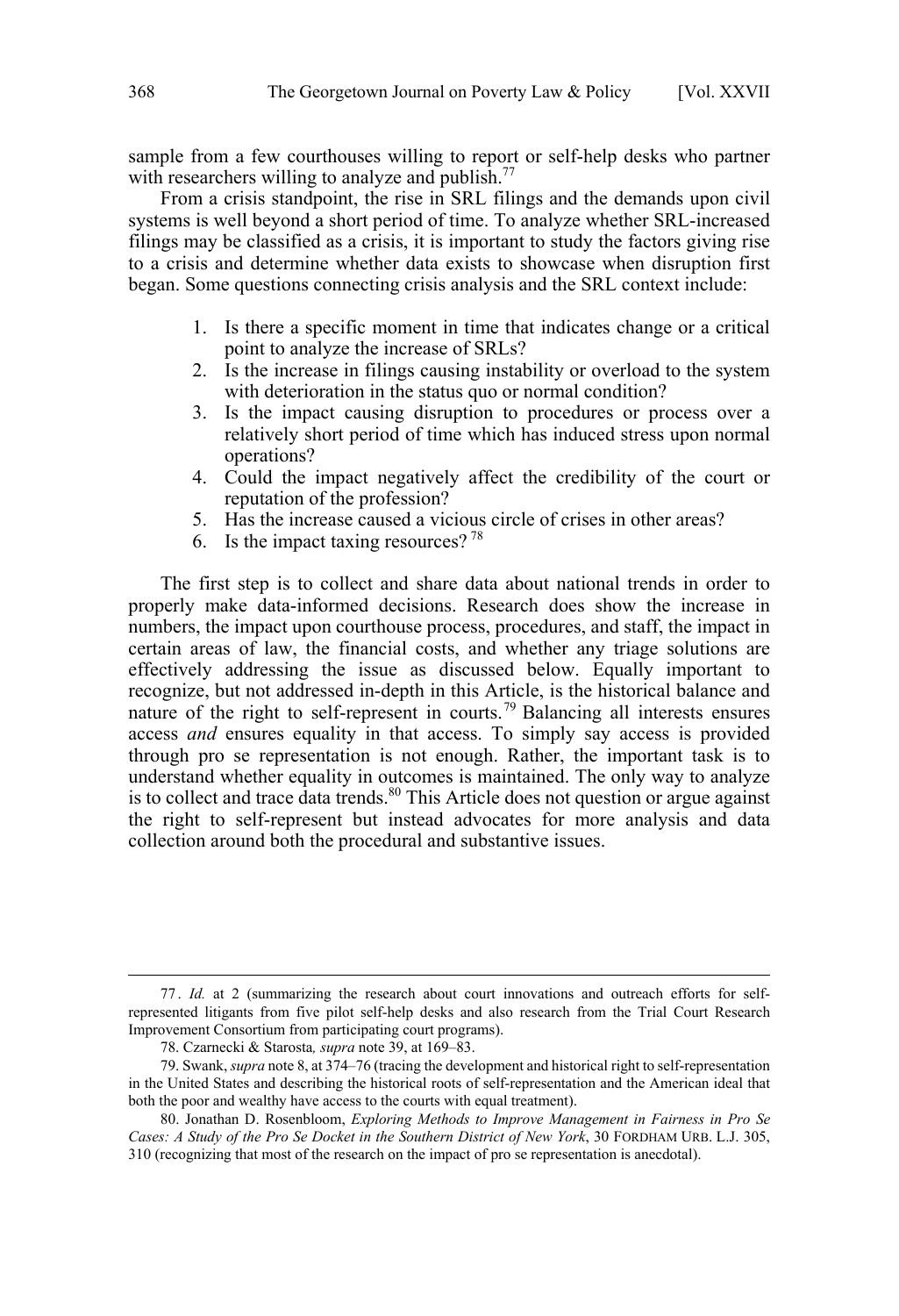## <span id="page-14-0"></span>*A. Is there a specific moment in time that indicates change or a critical point to analyze the increase of SRLs?*

To track the number of SRLs in the civil system requires study at the state and local level, but each court system operates separately based on state funding and without a requirement to report numbers at the national level.<sup>81</sup> Despite multiple attempts by the National Center for State Courts (NCSC) to encourage states to report, the effort to report is dismal.<sup>82</sup> One challenge for a cohesive reporting mechanism is the difference in courthouse filing systems, computer systems, and questions on the civil intake sheet. This inconsistency makes it difficult to uniformly track SRL numbers nationally and study trends. Another challenge is the changing status of litigants. Even if courthouses are able to track numbers at the time of filing, many litigants may change to self-represent at a later stage in the process, and such reporting requires another level of monitoring to collect information.

While significant steps have been made to formalize definitions to assist with case counting, the data collection process is still in infancy.<sup>83</sup> The most recent literature on SRLs by the NCSC acknowledged that ". . . reliable, consistent statistics on the number of cases with self-represented litigants do not exist."<sup>84</sup> The visualization tool now available on NCSC's website allows for shared data.<sup>85</sup> In 2017, the most recent publishable data revealed that only five states report enough data to the NCSC to truly understand the context.

| <b>2017 Civil Caseloads - Trial Courts</b>       |         |                 |                     |                              |  |  |  |
|--------------------------------------------------|---------|-----------------|---------------------|------------------------------|--|--|--|
| 2017 Civil Cases with Self-Represented Litigants |         |                 |                     | $\mathbb{H}$ by $\mathbb{H}$ |  |  |  |
|                                                  |         | Number of Civil | <b>Total Civil</b>  |                              |  |  |  |
| <b>State</b>                                     | Tier    | Cases with SRLs | <b>Dispositions</b> | Percent                      |  |  |  |
| Indiana                                          | General | 75,724          | 312,709             | 24.2%                        |  |  |  |
| Kansas                                           | Limited | NJ              | NJ                  |                              |  |  |  |
| Minnesota*                                       | Single  | 126.999         | 167.580             | 75.8%                        |  |  |  |
| Missouri*                                        | Single  | 14,627          | 253,216             | 5.8%                         |  |  |  |
| New Jersey                                       | Limited | NJ              | NJ                  |                              |  |  |  |
| North Dakota                                     | Limited | NJ              | NJ                  |                              |  |  |  |
| Oklahoma                                         | Limited | NJ              | NJ                  |                              |  |  |  |
| Texas                                            | General | 7.159           | 219,757             | 3.3%                         |  |  |  |
| Texas                                            | Limited | 11,991          | 1,085,394           | 1.1%                         |  |  |  |
| Wisconsin                                        | Limited | NJ              | NJ                  |                              |  |  |  |

 <sup>81.</sup> BEYOND ELITE LAW: ACCESS TO CIVIL JUSTICE IN AMERICA 18 (Samuel Estreicher & Joy Radice eds., Cambridge Univ. Press 2016) (chapter by Ian Weinstein describing the limitations of the national data showing "particular local needs").

<sup>82 .</sup> Cases with Self-Represented Litigants (SRL), COURT STATISTICS PROJECT, [http://www.courtstatistics.org/Other-Pages/SRL\\_Main.aspx](http://www.courtstatistics.org/Other-Pages/SRL_Main.aspx) (last visited May 15, 2020); *see also Resolution 1: In Support of State Counts of Cases with Interpreters*, CONFERENCE OF STATE COURT ADMINISTRATORS (Dec. 7, 2013) 1 (approving position paper on SRLs Resolution 31 which recommends that "states should support methods to better identify, collect and analyze self-represented litigant data").

<sup>83.</sup> *See id.* (The Conference of State Court Administrators was established to provide definitions and counting rules for reporting SRL cases).

<sup>84.</sup> Schauffler & Strickland, *supra* note 7 (noting the term "knowledge gap" as an indicator for more data needed).

<sup>85.</sup> *Cases with Self-Represented Litigants (SRL*), *supra* note 82.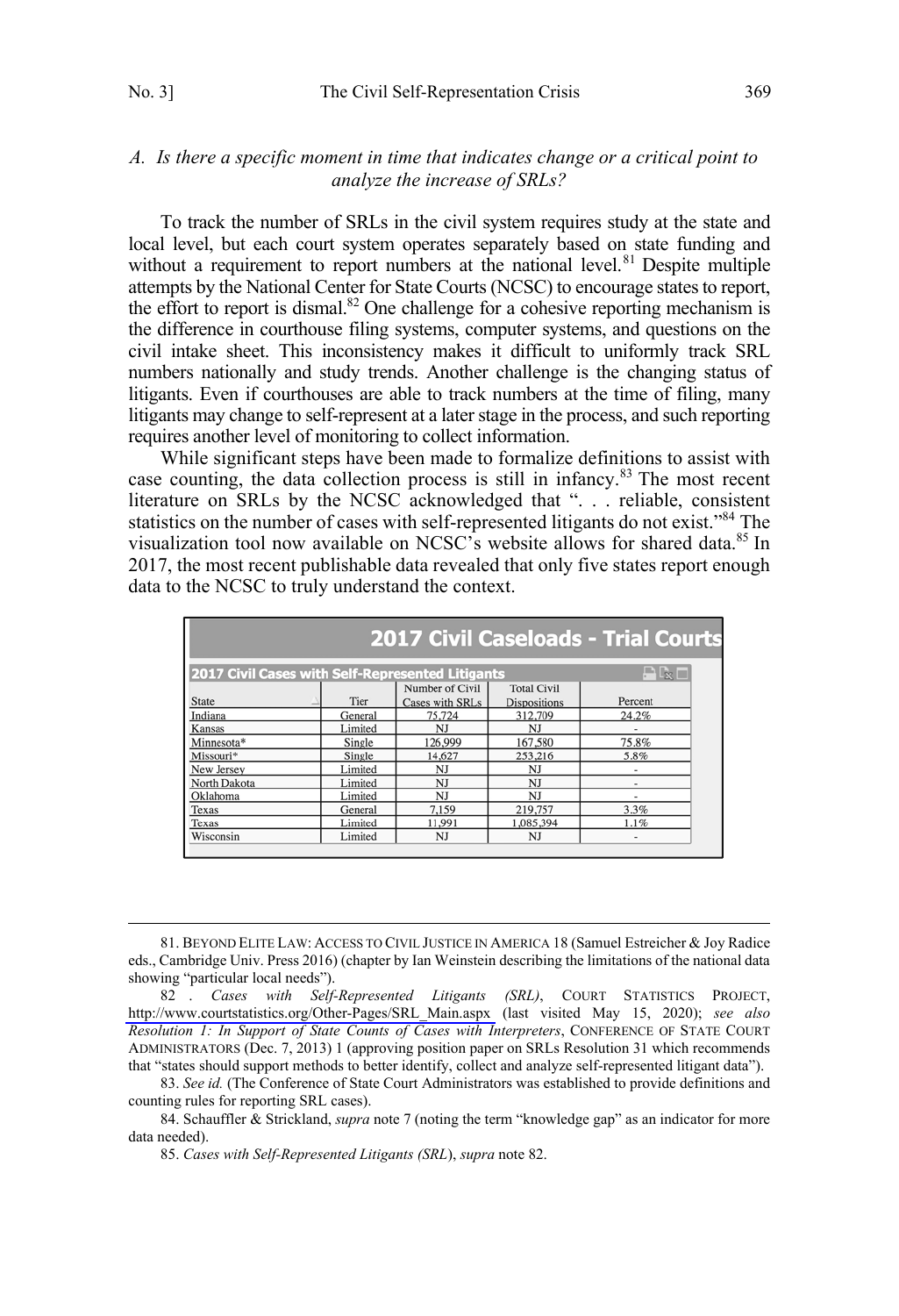## FIGURE 1: CIVIL CASES WITH SELF-REPRESENTED LITIGANTS IN 201786

In 2016, only seven states reported data to NCSC, but only three states (Minnesota, Missouri and Texas) provided subsequent data in order to study yearto-year trends. Notably, SRL cases decreased in Minnesota and Missouri, which may give other courts an opportunity to learn from specific initiatives in each jurisdiction.

|                                                  |               |                 |                     | <b>2016 Civil Caseloads - Trial Courts</b> |
|--------------------------------------------------|---------------|-----------------|---------------------|--------------------------------------------|
| 2016 Civil Cases with Self-Represented Litigants | $\Box R \Box$ |                 |                     |                                            |
|                                                  |               | Number of Civil | <b>Total Civil</b>  |                                            |
| <b>State</b>                                     | Tier          | Cases with SRLs | <b>Dispositions</b> | Percent                                    |
| Arizona                                          | General       | 11,797          | 47,898              | 24.6%                                      |
| Indiana                                          | General       | 60,194          | 330,058             | 18.2%                                      |
| Indiana                                          | Limited       | 26,129          | 45,642              | 57.2%                                      |
| Kansas                                           | Limited       | NJ              | NJ                  |                                            |
| Minnesota*                                       | Single        | 124.344         | 152,463             | 81.6%                                      |
| Missouri*                                        | Single        | 14,663          | 247,014             | 5.9%                                       |
| New Jersey                                       | Limited       | NJ              | NJ                  | ۰                                          |
| North Dakota                                     | Limited       | <b>NJ</b>       | <b>NJ</b>           | ٠                                          |
| Oklahoma                                         | Limited       | NJ              | NJ                  | ٠                                          |
| Texas                                            | General       | 6.099           | 213,739             | 2.9%                                       |
| Texas                                            | Limited       | 10.306          | 1.089.570           | 0.9%                                       |
| Wisconsin                                        | Limited       | NJ              | NJ                  | ٠                                          |

FIGURE 2: CIVIL CASES WITH SELF-REPRESENTED LITIGANTS IN 2016<sup>87</sup>

Missouri and Texas are the only states that consistently report data for both civil and domestic relations cases. <sup>88</sup> For domestic relations cases which are generally known to have more SRLs, only four states reported data to NCSC in  $2017<sup>89</sup>$  This data deficiency has been properly labeled as a "knowledge gap."<sup>90</sup> The ability to analyze SRL trends nationally is almost impossible because data at the national level is "scant."<sup>91</sup>

The known data and research is from researchers and publications produced at the state level or by NCSC. In 2006, the NCSC compiled fragmented statistics from selected states and republished studies on  $SRLs$ .<sup>92</sup> Statistics at the state level prior to the economic recession in 2008 showed increasing trends of SRLs. For example, in New Hampshire, 85% of all civil cases at the district court level

*CSP DataViewer*, COURT STATISTICS PROJECT, [http://popup.ncsc.org/CSP/CSP\\_Intro.aspx](http://popup.ncsc.org/CSP/CSP_Intro.aspx) (last 86. visited Apr. 30, 2020) (select "Civil" tab, followed by data year of "2017," and then "Civil Cases with Self-Represented Litigants").

<sup>87.</sup> *Id.* (select "Civil" tab, followed by data year of "2016," and then "Civil Cases with Self-Represented Litigants").

<sup>88.</sup>  This information can be found in the National Center for State Courts data visualization tool, which compiles state court caseloads. *CSP DataViewer*, COURT STATISTICS PROJECT, [http://popup.ncsc.org/CSP/CSP\\_Intro.aspx](http://popup.ncsc.org/CSP/CSP_Intro.aspx) (last visited Apr. 10, 2020).

<sup>89.</sup> *Id.* (only four states reporting percentages of SRLs in domestic relations cases: Indiana 36.80%, Minnesota 85.70%, Missouri 30.80%, Texas 43.20%).

<sup>90.</sup> Schauffer & Strickland, *supra* note 84.

<sup>91.</sup> Jona Goldschmidt & Don Stemen, *Patterns and Trends in Federal Pro Se Defense, 1996-2011: An Exploratory Study*, 8 FED. CTS. L. REV. 3, 84 (2015). ("Anyone working in the area of research into pro se litigation knows that court data regarding the phenomenon is scant.").

<sup>92.</sup> Herman, *supra* note 4.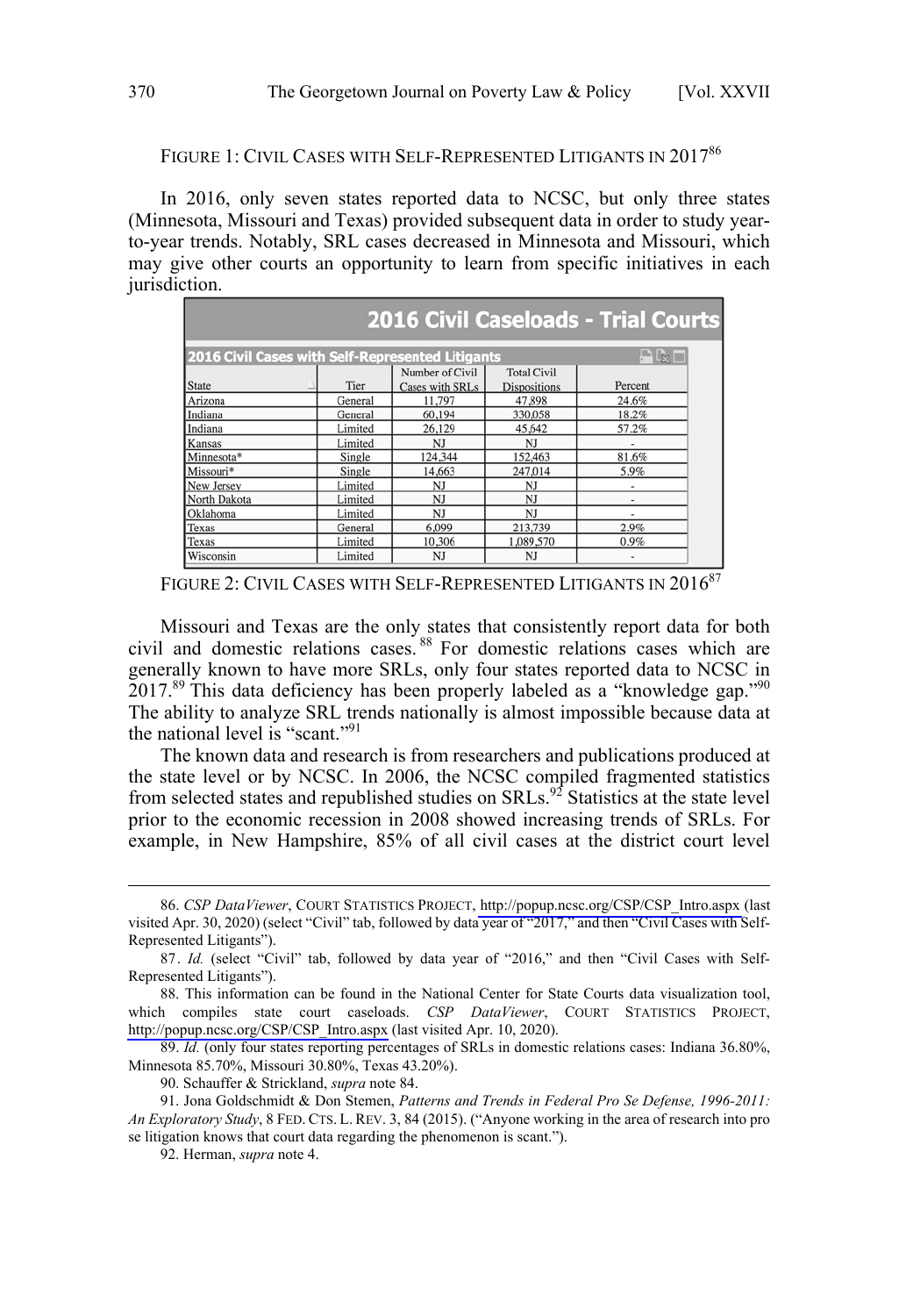involved at least one pro se and  $48\%$  at the superior court level.<sup>93</sup> In California, "over 4.3 million court users are self-represented . . ."94 In Florida, an increased trend in SRLs was noted from 1999–2001 in the 9th Judicial Circuit tracking the family court in one county.<sup>95</sup>

This widespread increase in pro se representation in the civil system has also led to calls for reform.<sup>96</sup> The increase continues to suggest a crisis point labeling an unprecedented number of litigants<sup>97</sup> and a notable rise in family law cases.<sup>98</sup> In approximately seventy-six of the civil cases, "at least one party was selfrepresented, usually the defendant."<sup>99</sup>

Few studies have analyzed the impact of the 2008 economic downturn as directly related to the abrupt rise in SRL filings.<sup>100</sup> As such, the question remains whether the improved economy correlates to a downturn in SRL filings post the 2008 economic crisis. Whether an economic downturn is directly related to an increase in SRL filing is still relatively unstudied in a nationally consistent manner. Some data suggests a continued upward trend despite economic changes.<sup>101</sup>

Another way to track the numbers of SRLs is to measure data collected through courthouse self-help centers. The expansion of court-based self-help centers possibly correlates to the rise in SRLs. In 2014, the American Bar Association published "The Self-Help Center Census," which studied a sampling of self-help centers throughout the country through a snowball sampling to document the rising trend.<sup>102</sup> The survey provided some insight into the approximately 500 self-help centers across the country. Conclusions from that survey pointedly state that courthouse self-help resources are "a vibrant and effective resource addressing the

[http://www.ncsc.org/~/media/Files/PDF/Research/CivilJusticeReport-2015.ashx.](http://www.ncsc.org/~/media/Files/PDF/Research/CivilJusticeReport-2015.ashx)

<sup>93.</sup> *Id.* (citing N.H. SUPREME COURT TASK FORCE ON SELF-REPRESENTATION, CHALLENGE TO JUSTICE: A REPORT ON SELF-REPRESENTED LITIGANTS IN NEW HAMPSHIRE COURTS (2005), [http://www.nh.gov/judiciary/supreme/prosereport.pdf\)](http://www.nh.gov/judiciary/supreme/prosereport.pdf).

<sup>94 .</sup> Id. (citing CAL. JUDICIAL COUNCIL TASK FORCE ON SELF-REPRESENTED LITIGANTS, CALIFORNIA STATEWIDE ACTION PLAN FOR SELF-REPRESENTED LITIGANTS (2004), [https://www.courts.ca.gov/documents/selfreplitsrept.pdf\)](https://www.courts.ca.gov/documents/selfreplitsrept.pdf).

<sup>95.</sup> *Id.* (citing Florida Judge Roger McDonald, showing an increase from 66% in 1999 to 73% in 2001).

<sup>96.</sup> Murphy*, supra* note 8*,* at 131 (calling for a review of the unlicensed practice of law rules and more funding sources to address the need).

<sup>97.</sup> Swank, *supra* note 8, at 376 (reporting that 80 or 90% of family law cases now involve at least one pro se litigant).

<sup>98.</sup> CAL. JUDICIAL COUNCIL TASK FORCE ON SELF REPRESENTED LITIGANTS, *supra* note 94, at 87 (finding that 82% of all family law cases involved one SRL); Herman, *supra* note 4 (stating that in Colorado in the late 90s equally showed 55% of domestic cases involved a SRL and in Arizona in the early 90s 88% of divorces cases in Phoenix involved an SRL).

<sup>99.</sup> PAULA HANNAFORD-AGOR ET AL., NAT'L CTR. STATE COURTS, CIVIL JUSTICE INITIATIVE: THE LANDSCAPE OF CIVIL LITIGATION IN STATE COURTS iv (2015),

<sup>100.</sup> LINDA KLEIN, ABA COALITION FOR JUSTICE, REPORT ON THE SURVEY OF JUDGES ON THE IMPACT OF THE ECONOMIC DOWNTURN ON REPRESENTATION IN THE COURTS 4 (2010), <https://legalaidresearchnlada.files.wordpress.com/2020/02/aba-coalition-justice-survey-judges-2010.pdf> (citing 62% of the judges surveyed indicated the negative impact upon the party's case); *see also* Rhode, *supra* note 76, at 531 (describing a new urgency due to the economic recession).

<sup>101.</sup> ABA STANDING COMM. ON THE DELIVERY OF LEGAL SERV., *supra* note 13. 102. *Id.* at 1.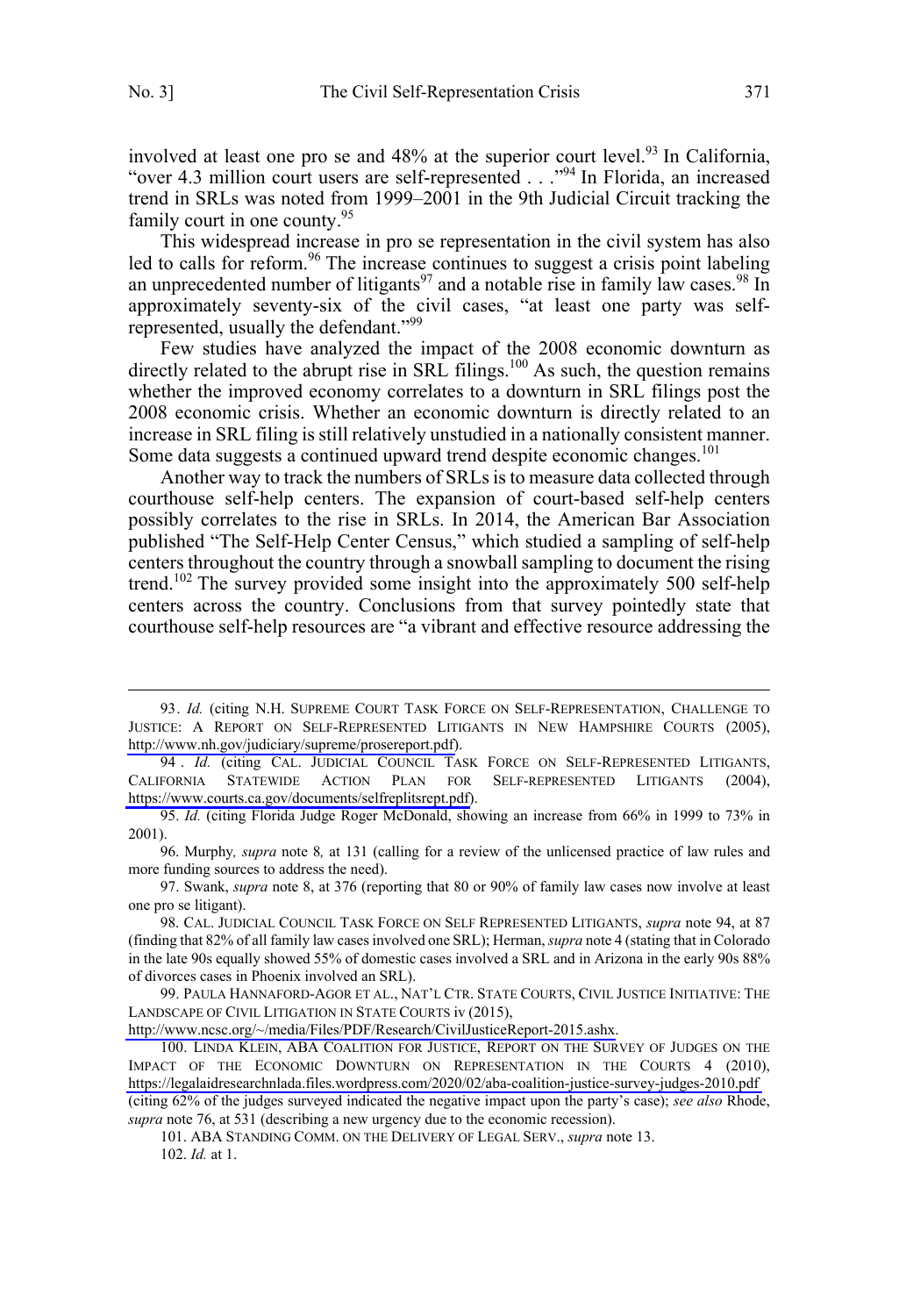needs of court-users throughout the country."103 However, even that study lacks full participation by all states. The Self-Help Census only included twenty-eight jurisdictions<sup>104</sup> with some states more actively participating than others.<sup>105</sup> Less than half of the 500 centers identified responded.<sup>106</sup>

Even with a 50% response rate, this census overwhelmingly supports the conclusion that we have reached a self-help crisis as "nearly 3.7 million people are served by self-help centers annually."<sup>107</sup> Tragically, many of the centers had to turn away people because they were unable to provide services,<sup>108</sup> the matter was "too complicated," or "the volume of customers exceeded the center's capacity."109

 The study also addressed the need for limited or full representation with eighty-six of the centers responding that their patrons would benefit from limited representation services, but many also believe that only a small percentage could afford the going legal rate in the area.<sup>110</sup> 60% of the centers indicated their customers would benefit from full representation.<sup>111</sup> Again, sparse data is available to track those who are turned away from self-help centers and whether those who need full representation do eventually find an attorney or decide to self-represent. This lack of data inevitably leaves the profession without a true understanding of current trends or the full appreciation whether a crisis exists. The Self-Help Census generated the first list of centers and is a survey instrument that could be used for future data collection.

Another important aspect ripe to study is the identity of SRLs and whether there is a disparate impact based on gender, ethnicity, and poverty rates of SRLs. Women and minority groups might be more likely to self-represent than others.<sup>112</sup>

In the LSC 2017 study, the "gap" in legal service needs is described as a "gulf."113 The gap is "the difference between the civil legal needs of low-income Americans and the resources available to meet those needs."<sup>114</sup> The study reflects that 86% of the civil legal problems of low-income Americans receive "inadequate or no legal help."<sup>115</sup> This is not a new trend but one where national data collected and tracked could help analyze how self-representation is directly related to access to justice for low-income individuals or inequality in outcomes based on other factors.

Uniform and consistent reporting by each state would allow for each stakeholder, agency, and researcher to better understand how one geographic area

108. *Id.* at 17 (Sadly, 57% of the self-help centers responded that they had to turn away people).

109. *Id.* at 18.

110. *Id.* at 19–20.

111. *Id.* at 24.

112. Engler, *supra* note 21, at 47 (discussing that self-represented tenants are disproportionately women and racial and ethnic minorities).

113. LEGAL SERVS. CORP., *supra* note 1, at 9.

114. *Id.*

115. *Id.* at 36.

 <sup>103.</sup> *Id.* 

<sup>104.</sup> *Id.* at 3.

<sup>105.</sup> *Id.* at 4 (California provided 80 completed surveys, Illinois provided 44 surveys and Maryland provided 17, while the majority of states either did not complete the survey or only one survey was completed.).

<sup>106.</sup> *Id.* at 2 (At a 47% response rate, 222 self-help centers responded out of 500 with some states providing higher response rates, such as California and Illinois.).

<sup>107.</sup> *Id.* at 16.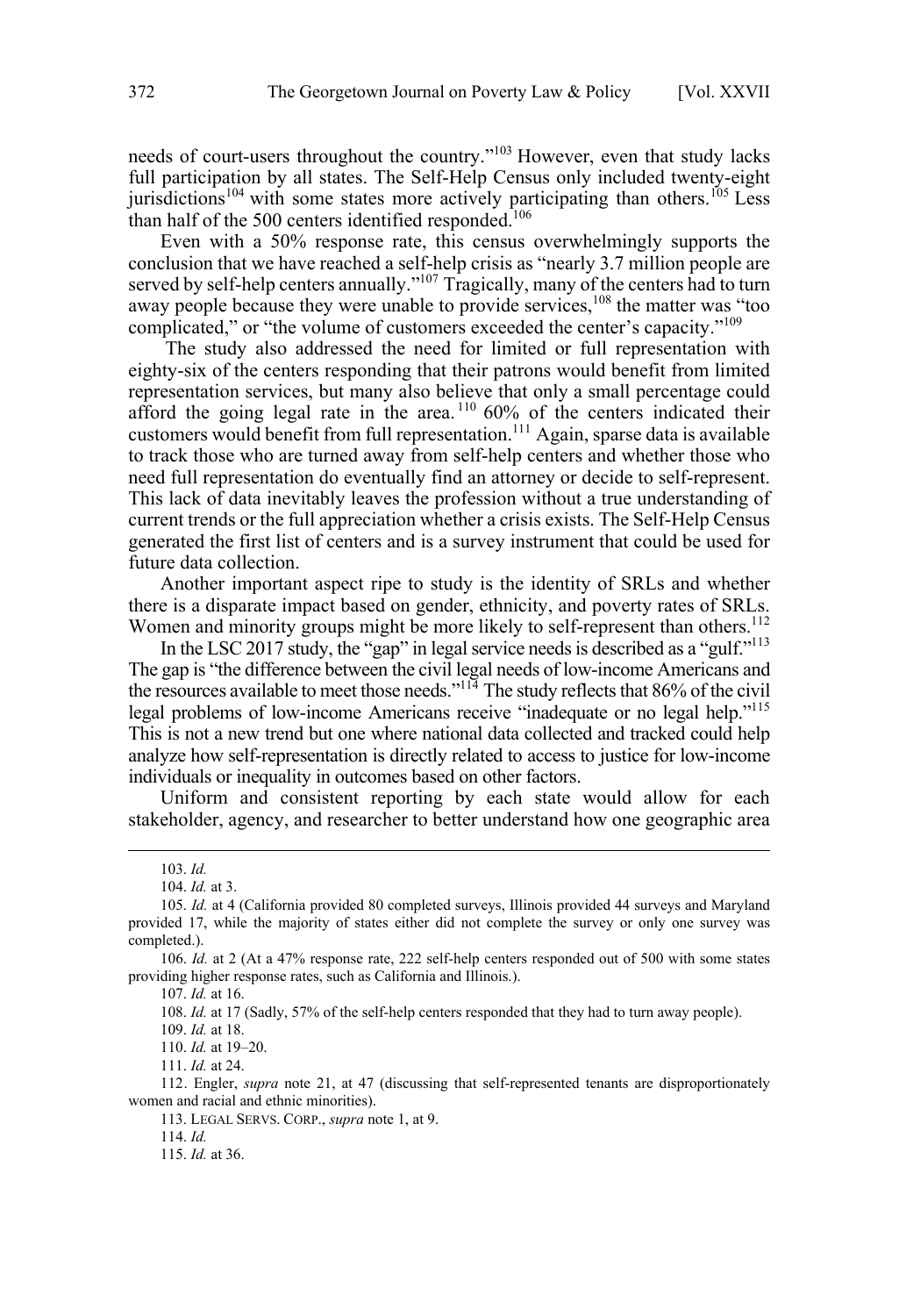<span id="page-18-0"></span>may have a better response versus another. This may allow studies from a data perspective rather than a proprietary response. Shared data allows for more ideas to address systemic issues. The question remains whether a mandate or funding at the federal level is necessary to require state courts to report data to the National Center for State Courts.

## *B. Is the increase in filings causing instability or overload to the system with deterioration in the status quo or normal condition?*

SRLs disrupt judicial efficiency and court resources across the country.<sup>116</sup> Undoubtedly, courts have recognized a growing pattern of SRLs. One of the most insightful surveys conducted in 2010 included the perspective of nearly 1200 state trial court judges.<sup>117</sup> The judges identified an increase in pro se litigants within the court system, <sup>118</sup> and the report exposed a trend that "self<sup>-</sup>] representation has been growing in most courts over the past decade."<sup>119</sup> 60% of the judges acknowledged that fewer parties were represented by attorneys and 62% of judges acknowledged that not having an attorney has a negative impact upon the litigant.<sup>120</sup> The survey of 1200 state trial court judges was still limited in data,121 as only thirty-seven states were included in the survey and from that sample, 293 of the 1175 respondents refrained from identifying their state  $122$  and only nine states participated in a significant way.<sup>123</sup>

Courtroom confusion is detailed in literature revealing how judges try to balance the delicate nature of remaining neutral while also trying to proceed with the case when a pro se litigant is involved.<sup>124</sup> The negative impact includes problems with failure to present evidence, procedural errors, ineffective witness examination, and improper objections and arguments.<sup>125</sup> Overwhelmingly, 90% of the judges categorized slower procedures as the negative impact upon the court system.<sup>126</sup> Also noted as a challenge is the excess time required by court staff to assist pro se litigants.<sup>127</sup> Notably,  $78%$  of the judges said the court is negatively

 <sup>116.</sup> Rebecca A. Albrecht et al., *Judicial Techniques for Cases Involving Self-Represented Litigants*, 42 JUDGES J. 16 (2003) (describing in great detail the crisis within the court in how to handle the overload of SRLs and balance judicial ethical rules or SRLs failing to follow rules of procedure, evidence or establishing jurisdiction).

<sup>117.</sup> KLEIN, *supra* note 100, at 5.

<sup>118.</sup> *Id.* at 2.

<sup>119.</sup> *Id.* at 10.

<sup>120.</sup> *Id.* at 3.

<sup>121.</sup> *Id.* at 5.

<sup>122.</sup> *Id.* at 7.

<sup>123.</sup> *Id.* (a recorded response rate of "Georgia (124), Florida (108), Texas (91), Louisiana (83), New York (74), Minnesota (59), Washington (48), and Tennessee (37)").

<sup>124.</sup> *See id.* at 12 (naming instances when the litigant fails to establish evidence or jurisdiction).

<sup>125.</sup> *Id.* at 4; *see also* Judge Denise S. Owens, *The Reality of Pro Se Representation*, 82 MISS. L.J.: SUPRA 147, 159 (2013) (noting the barriers to SRLs and the lack of the "basic understanding of the court system").

<sup>126.</sup> KLEIN*, supra* note 101, at 4.

<sup>127.</sup> *Id*.; *see also* LLOP, *supra* note 22, at 10 (noting the challenge of SRLs in the court system as requiring "heavy time and emotional demands on clerks and others who deal with the public.").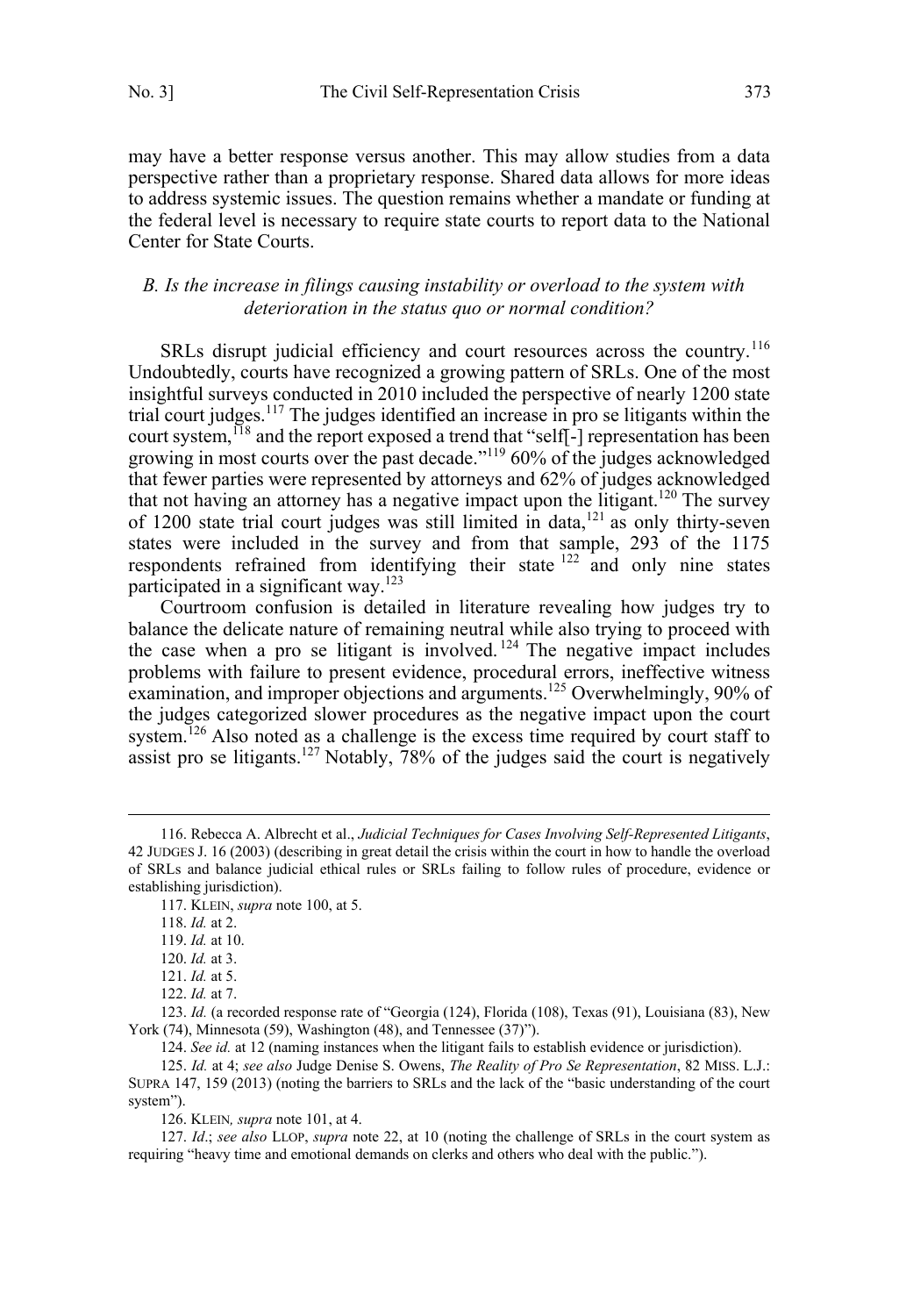impacted.<sup>128</sup> Less than half of the judges admitted that "impartiality of the court may be compromised to avoid injustice in the cases."<sup>129</sup> Notably, 26% of the judges described the injustice that occurs when one party is not represented as "troubling." 130 The increase of SRLs was analyzed in response to the 2008 economic downturn. Many thought the 2008 downturn was the reason for a growing trend of SRLs, but research shows more is at play, such as "the chronic underfunding of legal services" and a "growing trend toward self-representation of the middle class." $131$  The call for assistance to address the crisis is not new:

. . . self-represented litigants can be a drain on court resources, judicial efficiency and effectiveness, and pose serious problems to the court's obligation to maintain neutrality and impartiality. However, to ignore the problem hoping it will go away, or that eventually everyone will hire an attorney, has already proven to be a failing proposition. Not only have self-represented litigants not gone away, they have been increasingly accessing our courts and requesting the access to justice to which they are entitled. 132

The National Center for State Courts provides several reports with reference to increased filings with suggested procedures for a triage approach.<sup>133</sup> Several reports comment upon the overwhelming stress upon the civil system and the lack of resources to address the issue.<sup>134</sup>

Similarly, the federal system also shows disruption in the context of pro se representation albeit in the criminal system. A 2011 survey of clerks and chief judges on assistance to pro se litigants at U.S. district courts for prisoner and nonprisoner populations revealed concern about the impact of pro se litigation on court staff.<sup>135</sup> The chief judges outlined five major issues present in most pro se cases:

> 1) pleadings or submissions that are unnecessary, illegible, or cannot be understood; 2) problems with pro se litigants' responses to motions to dismiss or for summary judgment; 3) pro se litigants' lack of knowledge about the legal decisions

134. KNOWLTON, *supra* note 15, at 3 (describing the self-representation crisis as having a negative impact on an already overburdened and underfunded court system); ABA STANDING COMM. ON THE DELIVERY OF LEGAL SERV., *supra* note 13, at 18, 26 (explaining that 47% of self-help centers surveyed have had to turn people away because the volume exceeded the center's capacity to help. Additionally, most self-help centers are staffed by five or fewer workers, many of whom are volunteers).

135. DONA STIENSTRA, JARED BATAILLON & JASON A. CANTONE, ASSISTANCE TO PRO SE LITIGANTS IN U.S. DISTRICT COURTS: A REPORT ON SURVEYS OF CLERKS OF COURT AND CHIEF JUDGES vi (Federal Judicial Center 2011), [https://www.fjc.gov/sites/default/files/2012/ProSeUSDC.pdf.](https://www.fjc.gov/sites/default/files/2012/ProSeUSDC.pdf)

 <sup>128.</sup> KLEIN, *supra* note 100, at 12.

<sup>129.</sup> *Id* at 4*.*

<sup>130.</sup> *Id.* at 13.

<sup>131.</sup> *Id.* at 14.

<sup>132.</sup> *See* LLOP, *supra* note 22, at 12.

<sup>133.</sup> Self-Representation Research Guide, NAT'L CTR. FOR STATE COURTS,

<https://www.ncsc.org/Topics/Access-and-Fairness/Self-Representation/Resource-Guide.aspx>(last visited Apr. 30, 2020; *see generally* TOM CLARK, RICHARD ZORZA & KATHERINE ALTENEDER, TRIAGE PROTOCOLS FOR LITIGANT PORTALS: A COORDINATED STRATEGY BETWEEN COURTS AND SERVICE PROVIDERS, [https://www.srln.org/node/184/article-triage-protocols-litigant-portals-coordinated-strategy](https://www.srln.org/node/184/article-triage-protocols-litigant-portals-coordinated-strategybetween-courts-and-service)[between-courts-and-service](https://www.srln.org/node/184/article-triage-protocols-litigant-portals-coordinated-strategybetween-courts-and-service) (December 2013).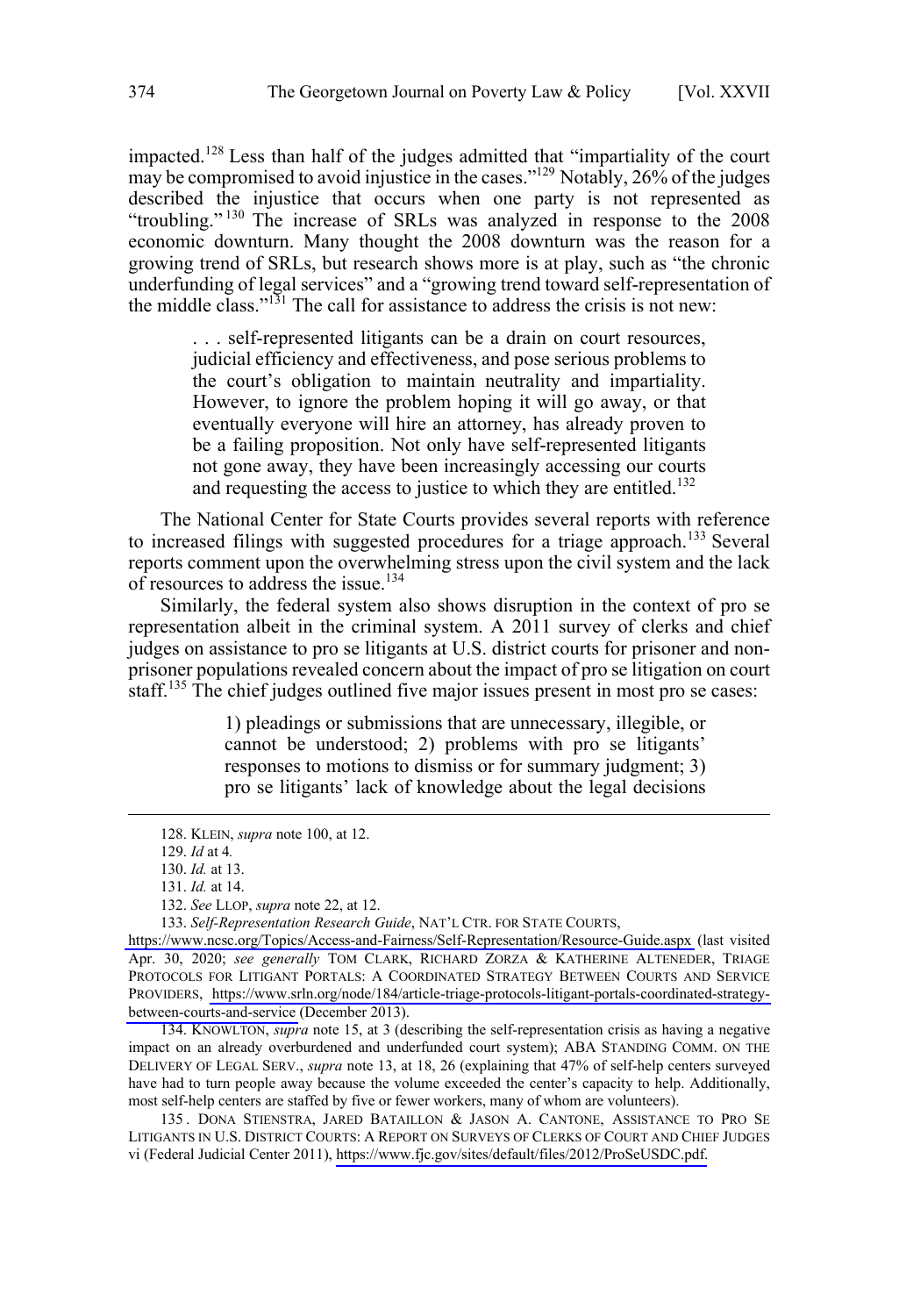<span id="page-20-0"></span>or other information that would help their cases; 4) pro se litigants' failure to object to testimony or evidence; and 5) pro se litigants' failure to understand the legal consequences of their actions or inactions (e.g. failure to plead statute of limitation, failure to respond to requests for admissions).<sup>136</sup>

The lack of response could escalate problems across wide spectrums of courthouse procedures, outcomes, and substantive areas of law. More national data is necessary to study this disruption and trends for judicial efficiency, expanded court resources, and court statistics regarding process and procedures.

## *C. Is the impact causing disruption to procedures or process over during a relatively short period of time which has induced stress upon normal operations?*

On June 20, 2011, the United States Supreme Court's decision in *Turner v. Rogers* reemphasized the need for the judiciary and court systems to address the challenges presented by self-represented litigants. <sup>137</sup> The case considered due process implications of SRLs in the criminal context. However, the decision caused widespread potential deprivation of constitutionally protected rights by courts whenever SRLs appear.<sup>138</sup> The impact of the decision was far-reaching in the civil context prompting court administrators to study the issues of "sufficient fairness and accuracy" when due process is involved and engage in more innovation and training to ensure neutral questioning when a SRL appears in court or to provide more resources.<sup>139</sup> Court management post-*Turner* began to implement initiatives for approved self-help forms, neutral self-help desks, more courtroom services, and discrete representation through unbundled services or more engagement with legal pro bono.<sup>140</sup> A call for a widespread study to collect and analyze this rising trend is still not funded and while civil legal services, court-house administrators, pro bono attorneys, and other stakeholders continue to innovate to provide triage services in order to address the need, a cohesive method to collect and compile data in order to study the impact of such services does not exist.

Another manner to measure the crisis is to analyze specific areas of law and determine whether there is disruption to procedures or processes in that area. There are studies showcasing the surge of SRL cases in family law, domestic violence, child support, guardianship, landlord/tenant, and consumer protection.<sup>141</sup> At a

140. Zorza, *supra* note 139.

141. ABA STANDING COMM. ON THE DELIVERY OF LEGAL SERV., *supra* note 13, at 16; *see also* Swank, *supra* note 8, at 376.

 <sup>136.</sup> *Id.* at vii (findings include both civil and criminal cases).

<sup>137.</sup> Turner v. Rogers, 564 U.S. 431 (2011).

<sup>138.</sup> *Id.* at 441.

<sup>139.</sup> Richard Zorza, *Turner v. Rogers: Improving Due Process for the Self-Represented*, NCSC, [https://www.ncsc.org/sitecore/content/microsites/future-trends-2012/home/Courts-and-the-Community/3-](https://www.ncsc.org/sitecore/content/microsites/future-trends-2012/home/Courts-and-the-Community/3-9-Turner-v-Rogers.aspx) [9-Turner-v-Rogers.aspx](https://www.ncsc.org/sitecore/content/microsites/future-trends-2012/home/Courts-and-the-Community/3-9-Turner-v-Rogers.aspx) (last visited Apr. 30, 2020); *see also Module A: Judges, Ethics and the Self-Represented Litigant–The Law Today*, NCSC (Aug. 8, 2013) [https://www.ncsc.org/~/media/Microsites/Files/access/Module%20A%20Guide%20Draft%208-8-](https://www.ncsc.org/~/media/Microsites/Files/access/Module%20A%20Guide%20Draft%208-8-13.ashx) [13.ashx](https://www.ncsc.org/~/media/Microsites/Files/access/Module%20A%20Guide%20Draft%208-8-13.ashx)*.*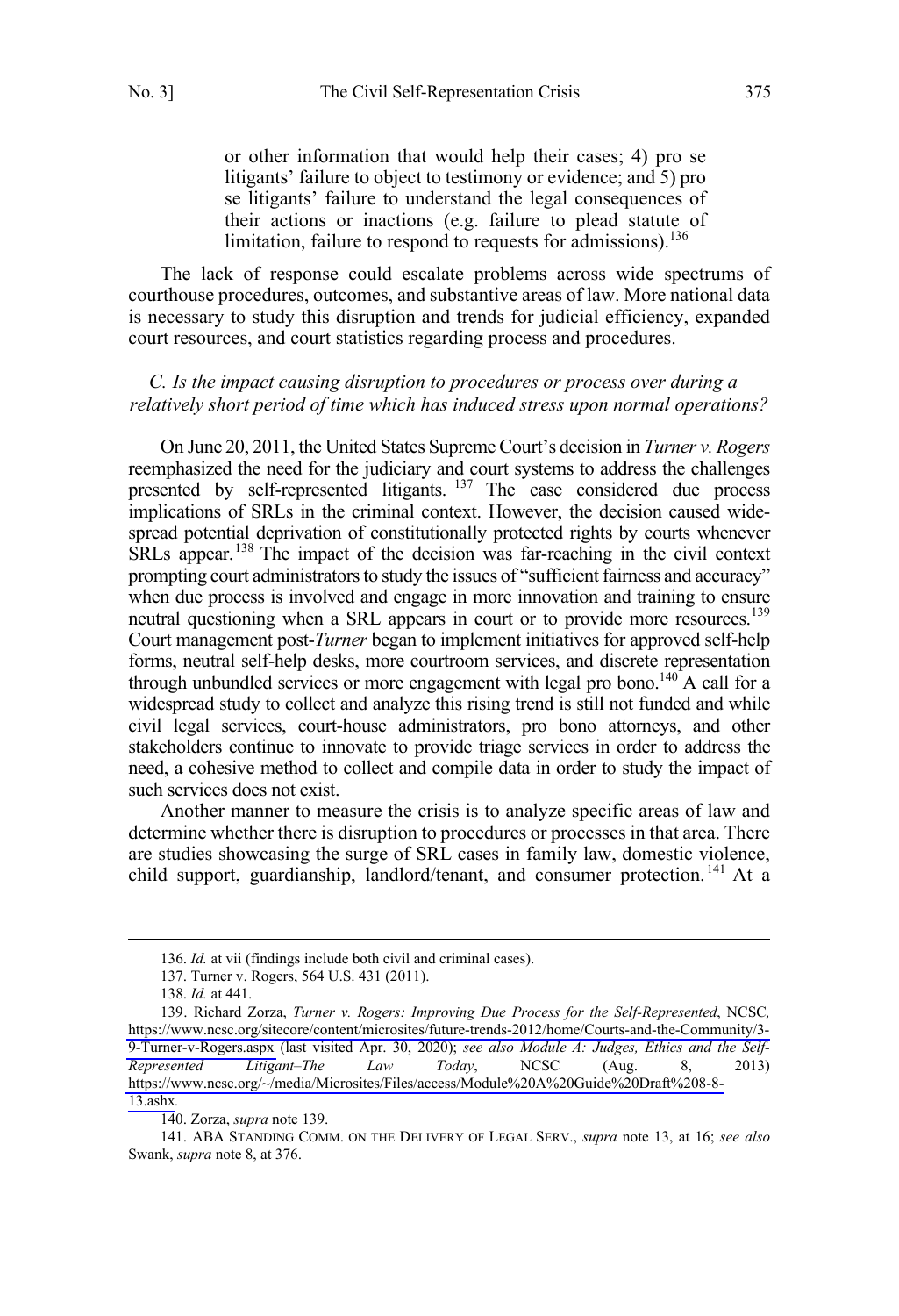more granular level, more research is needed to analyze the disruption in specific areas of law.

In a revealing article by Russel Engler, he describes in detail the substantive impact in specific areas of law. 142 He reveals that unrepresented litigants suffer unfavorable outcomes even when the law is on their side.<sup>143</sup> His research describes a "stunning regularity with which unrepresented tenants lose in housing courts."144 This disparity is also shown in social security, unemployment, and immigration appeal cases.<sup>145</sup> Notably, this article was published in  $2010$  and we still lack specific data at the national level to answer some of the questions posed in his analysis.<sup>146</sup>

The stigma of appearing as a pro se litigant may have a negative effect with significant outcomes in those cases. <sup>147</sup> Each area of law may provide an opportunity for research to understand how to provide better access or representation. For example, when people are sued by creditors, this may indicate a moment in their life when they assume the additional cost of an attorney is inconceivable and therefore decide to proceed in court on their own. Some scholars have suggested a research technique using a clinical approach to offer legal representation in such debt collection cases.<sup>148</sup>

Another impact to analyze is the emotional or financial toll upon SRLs themselves. In Canada, Dr. Julie Macfarlane conducted a national study of SRLs with replicable tools to collect and measure correlations related to selfrepresentation.<sup>149</sup> Dr. Macfarlane's study analyzes the personal and social impacts upon SRLs and documents qualitative data describing the stressful impact of appearing in court or the financial consequences of taking off of work to navigate court systems to attend a hearing.<sup>150</sup>

 <sup>142.</sup> Engler, *supra* note 22, at 74 (reviewing substantive areas of law from housing to small claims to immigration showcasing success rates in each area. Stating ". . . reports are replete with examples of the interplay between the substantive rights and outcomes.").

<sup>143.</sup> *Id.* at 75.

<sup>144.</sup> *Id.* 

<sup>145.</sup> *Id*. at 74.

<sup>146.</sup> *Id.* at 83 (analyzing beyond case outcomes to rights at stake and risk of errors).

<sup>147.</sup> Swank, *supra* note 8, at 384 (noting the many perceptions by the bench in "clogging the system" creating an expressed negative bias. Also noting New York's housing court and systemic issues related to negative perceptions.).

<sup>148.</sup> *See generally* Dalié Jiménez, D. James Greiner, and Lois R. Lupica, & Rebecca L. Sandefur, *Improving the Lives of Individuals in Financial Distress Using a Randomized Control Trial: A Research and Clinical Approach*, 20 GEO. J. ON POVERTY L. & POL'Y 449 (2013).

<sup>149.</sup> JULIE MACFARLANE, THE NATIONAL SELF-REPRESENTED LITIGANTS PROJECT: IDENTIFYING AND MEETING THE NEEDS OF SELF-REPRESENTED LITIGANTS FINAL REPORT (2013), <https://representingyourselfcanada.com/wp-content/uploads/2016/09/srlreportfinal.pdf>(recognizing the increase in SRL filings and the need for more empirical research with her study selecting three field sites to collect data across demographics directly from SRLs).

<sup>150.</sup> *Id*. at 17 (describing the stress of court appearances similar to symptoms of post-traumatic stress disorder).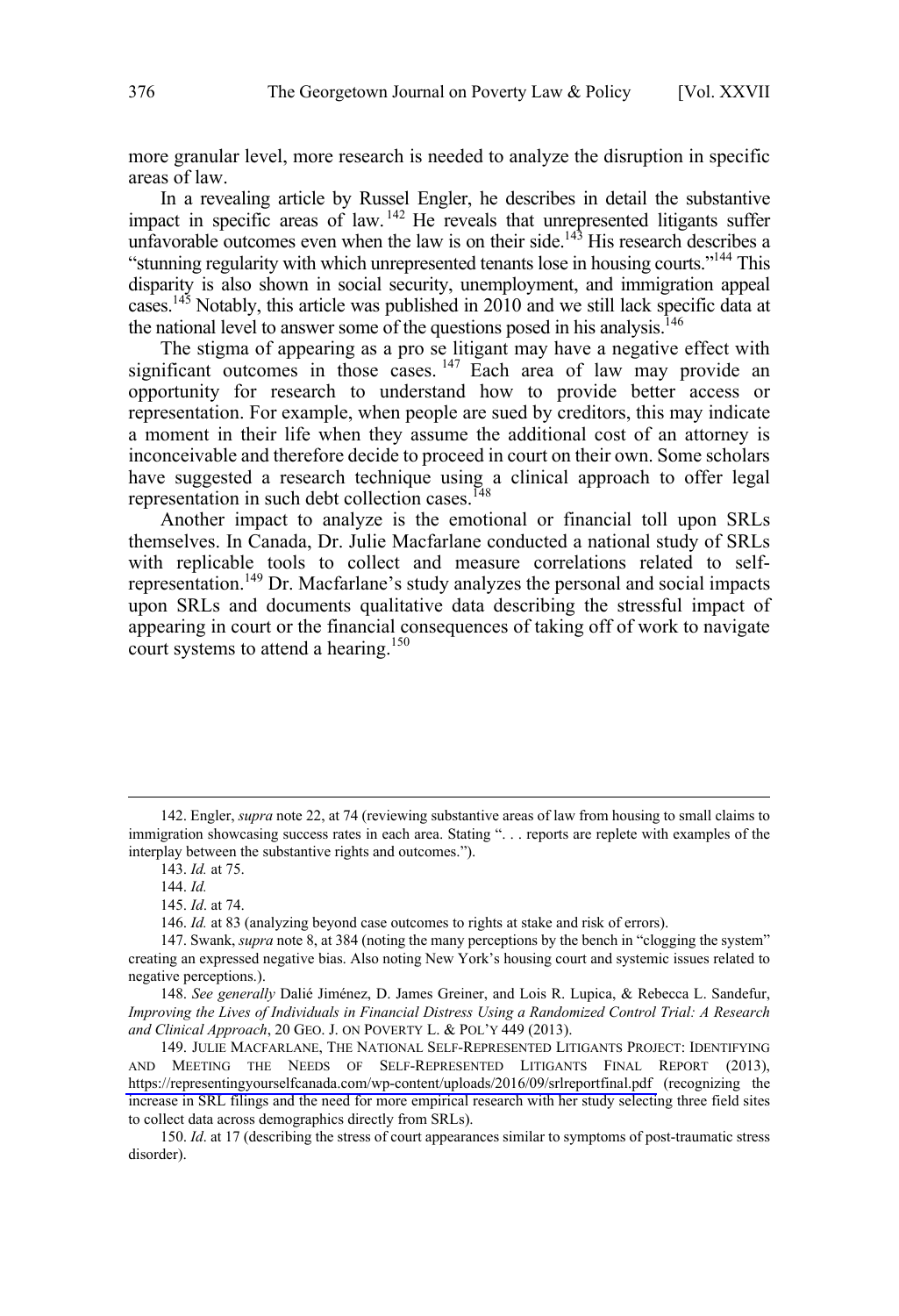## *D. Is the impact negatively affecting the credibility of the court or reputation of the profession?*

<span id="page-22-0"></span>Public trust toward the legal profession, the bench, the judicial process as a whole, and any correlation between public trust and SRLs are equally important and relatively unknown topics to explore.<sup>151</sup> Every twenty years, the American Bar Association (ABA) conducts a "Perception of the U.S. Justice System" study with a specific objective to measure the public's current attitudes and understand what drives their perception about the justice system.<sup>152</sup> In the 1999 study, 80% of the respondents agreed the American justice system is still the best in the world.<sup>153</sup> However, only 14% of the respondents indicated strong confidence in lawyers.<sup>154</sup> The level of knowledge or experience with the judicial system directly influenced people's confidence.<sup>155</sup> When compared to the previous 1978 study, the confidence level as a whole reflects an increase over the twenty-year time span.<sup>156</sup>

 In contrast, however, a study conducted by Harris Poll Research on occupational prestige reflects that the prestige of lawyers fell dramatically over a 30-year period, with the percentage of people who thought they had very great prestige falling from  $36\%$  in 1977 to  $26\%$  in 2009.<sup>157</sup> No other profession experienced as dramatic a drop in prestige during the period surveyed by Harris.<sup>158</sup> A startling aspect of the 1999 ABA study was the strong disagreement with the statement that "courts try to treat poor people and wealthy people alike" by over half of the respondents.<sup>159</sup> Data is necessary to study court outcomes and SRL outcomes based on income levels to determine if courts treat people differently based on wealth.

More research is needed to provide insight into any correlation between SRLs and an impact upon public trust. Macfarlane's Canadian study provides a qualitative tool with specific insight that could be replicated in other jurisdictions. In her study, many SRLs described a deep sense of skepticism about the justice system.<sup>160</sup> This consistent sentiment is described as a "failing faith in the justice

158. *Id.* 

 <sup>151.</sup> LLOP, *supra* note 22, at 13 (noting the "erosion of public trust and confidence in the courts" and how such impact "affects the legitimacy" and impacts our democracy).

<sup>152.</sup> AM. BAR ASS'N, PERCEPTIONS OF THE U.S. JUSTICE SYS. (1999),

[https://www.americanbar.org/content/dam/aba/migrated/marketresearch/PublicDocuments/perceptions\\_o](https://www.americanbar.org/content/dam/aba/migrated/marketresearch/PublicDocuments/perceptions_of_justice_system_1999_1st_half.pdf) [f\\_justice\\_system\\_1999\\_1st\\_half.pdf.](https://www.americanbar.org/content/dam/aba/migrated/marketresearch/PublicDocuments/perceptions_of_justice_system_1999_1st_half.pdf)

<sup>153.</sup> *Id*. at 6. (The 1999 study was the most recent data published at the time of writing.).

<sup>154.</sup> *Id.* at 7.

<sup>155 .</sup> *Id.* (stating "those having knowledge and experience with the court voice the greatest dissatisfaction and criticism").

<sup>156.</sup> *Id*.

<sup>157.</sup> See Firefighters, Scientists & Teachers Top List As "Most Prestigious Occupations," According *To Latest Harris Poll: Bankers, Actors & Real Estate Agents Are At The Bottom Of The List*, HARRIS INTERACTIVE (Aug. 1, 2007), [https://theharrispoll.com/wp-content/uploads/2017/12/Harris-Interactive-](https://theharrispoll.com/wp-content/uploads/2017/12/Harris-Interactive-Poll-Research-Pres-Occupations-2007-08.pdf)[Poll-Research-Pres-Occupations-2007-08.pdf.](https://theharrispoll.com/wp-content/uploads/2017/12/Harris-Interactive-Poll-Research-Pres-Occupations-2007-08.pdf)

<sup>159.</sup> *See* AM. BAR ASS'N, *supra* note 152, at 44, 58.

<sup>160.</sup> MACFARLANE, *supra* note 149, at 110 (describing SRLs reaching a conclusion that "the justice system is 'broken'"). Notably, the Canadian civil system is similar to the United States civil court system and therefore relevant to understand growing trends related to SRLs in the U.S.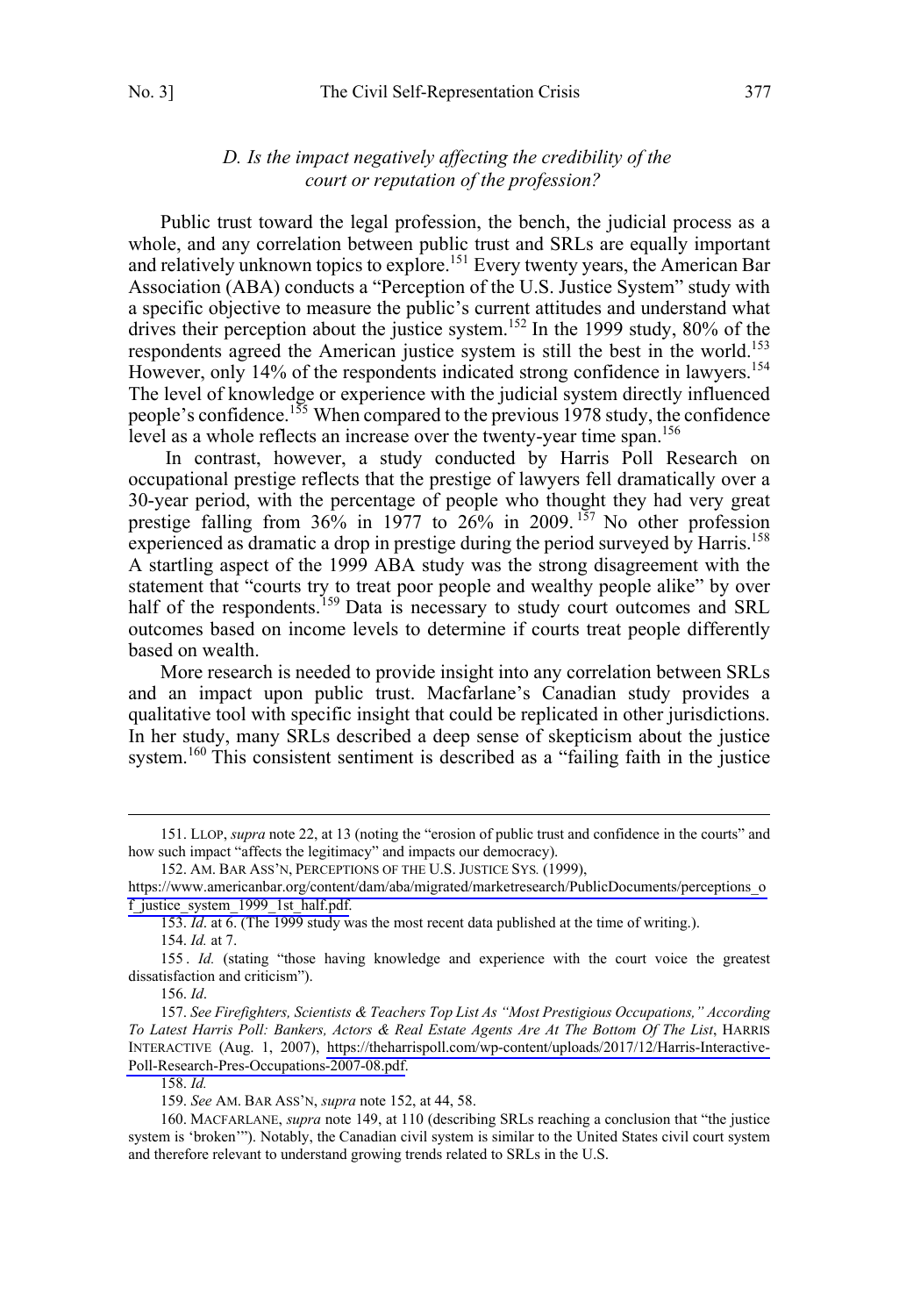<span id="page-23-0"></span>system" with a widespread belief that lawyers and judges are "not accountable for their behaviors."<sup>161</sup>

With increased numbers of SRLs, the assumption is that more people have knowledge and experience with the court system. As such, we must question whether our next American study will reflect a similar sentiment of deep skepticism and failing faith.

## *E. Is the increase causing a vicious circle of crises in other areas and taxing resources?*

The financial cost of rising SRL filings is a concern for all stakeholders: the litigants, legal aid offices, court administration, judges, and state legislatures.<sup>162</sup> The financial impact directly upon SRLs is relatively unknown other than anecdotal accounts documenting how litigants are required to take off of work to attend court or navigate the court system or the countless hours they spend trying to understand their case. Again, Macfarlane's study sheds some insight on how SRLs may have exhausted their savings on previous legal counsel or the long hours required to work on their case which impacts their full-time employment.<sup>163</sup> The financial toll SRLs experience is relatively unexamined. Another aspect to study is whether there is a less desirable financial outcome when an SRL is involved. The financial toll upon courthouses is seen as court administrations configure employee workflow to address the rising need to provide services. The "threshold" service model is "less than optimal but more than minimal" in providing courtbased services to pro se litigants.<sup>164</sup> More self-help centers are in courthouses to provide direct outreach. Court-based self-help centers are predominantly funded through the court's budget.<sup>165</sup> Only two percent of the funding comes from the federal level for self-help centers,  $166$  and federal funding for legal service programs have has experienced a cut by of close to one-third over the past decade.<sup>167</sup> The cost necessary to secure funding for representation even at a minimal level is likely over four billion dollars.168

At first glance this may seem exorbitant, but the overall cost of SRLs both for the court system and the profession as a whole is largely unknown. Regardless, financial resources to fix an already broken system are lacking. The solution will require funding at multiple levels and incentives or requirements for attorneys to

<sup>161.</sup> *Id.* at 111.

<sup>162.</sup> See generally MARY LAVERY FLYNN, ACCESS TO JUSTICE COMMISSIONS: INCREASING EFFECTIVENESS THROUGH ADEQUATE STAFFING AND FUNDING (2018), [https://www.americanbar.org/content/dam/aba/administrative/legal\\_aid\\_indigent\\_defendants/ls\\_sclaid\\_at](https://www.americanbar.org/content/dam/aba/administrative/legal_aid_indigent_defendants/ls_sclaid_atj_commission_report.pdf) [j\\_commission\\_report.pdf.](https://www.americanbar.org/content/dam/aba/administrative/legal_aid_indigent_defendants/ls_sclaid_atj_commission_report.pdf)

<sup>163.</sup> MACFARLANE, *supra* note 149, at 109–10.

<sup>164.</sup> See SUP. CT. OF FLA. COMM'N ON TRIAL COURT PERFORMANCE AND ACCOUNTABILITY, ENSURING ACCESS TO JUSTICE: SERVING FLORIDA'S SELF-REPRESENTED LITIGANTS 18 (2008), <https://www.flcourts.org/content/download/218243/1975404/SelfHelpFinalReport0408.pdf>(describing specific steps courthouses may take to provide assistance to address the need).

<sup>165.</sup> *Id*. at 9–11.

<sup>166.</sup> *Id.* at 10.

*Id.* at 10; Swank*, supra* note 7, at 381. 167.

<sup>168.</sup> Swank, *supra* note 7, at 381.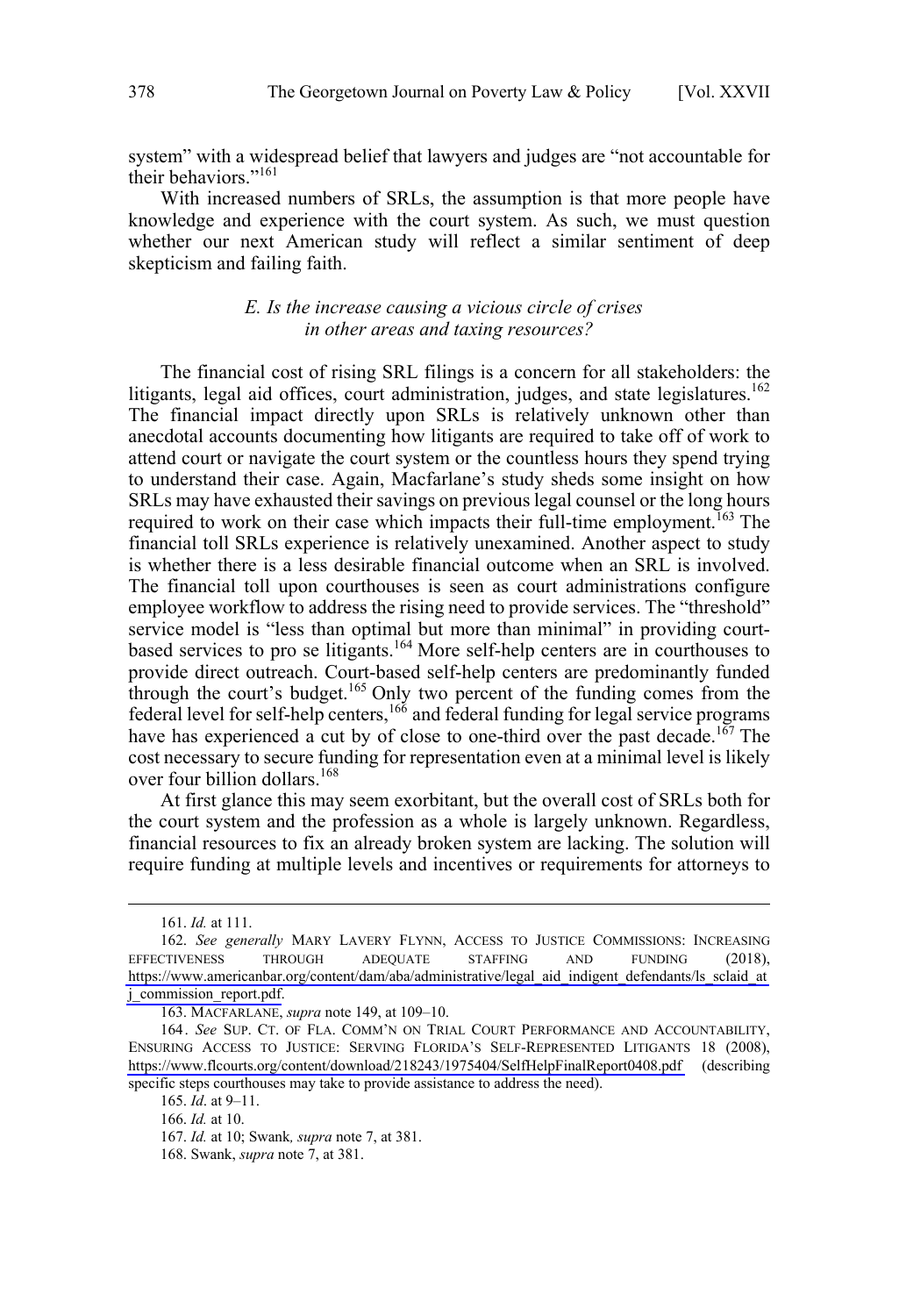<span id="page-24-0"></span>engage in pro bono work to address the need.<sup>169</sup> Knowing what to properly fund requires reliance on data and measuring successful methods.

#### IV. THE KNOWLEDGE GAP

More than a decade into a rising SRL crisis, the actual number of case filings nationally is relatively unknown. Also unknown is how SRL status may shift over the continuation of a case. To close the access to justice gap requires addressing the gap in data. The term "knowledge gap" is referenced by Richard Schauffler and Shauna Strickland in their 2015 article entitled *The Case for Counting Cases*, where they candidly state, "[r]eliable, consistent statistics on the number of cases with self-represented litigants do not exist."<sup>170</sup> The call for more data is still a relevant and much needed request, but more funding is necessary to collect, analyze, and publish articles to bring attention to the issues.  $171$  However, complacency seems to best describe the lack of change in the civil system.

To properly understand and label the increased filings of SRLs in the system as a true crisis, the first challenge is to collect information at the state trial court level. The difficulty is the varying court-management systems and the ability to track the changing status of SRLs.<sup>172</sup> Initially, a litigant may file the case as a represented party with counsel fully retained, but as the case progresses, the client may decide to release their attorney, the attorney may withdraw, or the attorney may have only contracted for a portion of the representation. The changing scope of representation is still relatively unstudied<sup>173</sup> and to track this changing status would allow stakeholders to study trends in representation as they relate to SRLs.<sup>174</sup>

The challenge in collecting data is multifaceted: states need to adopt standard vocabulary, intake questions, and uniform data collection practices. The NCSC established definitions and counting rules to specifically analyze cases with SRLs. 175 In 2013, the Conference of State Court Administrators adopted a

 <sup>169.</sup> *See* Swank, *supra* note 8, at 382 (describing the widespread lack of funding by legal aid societies, courts, and incentives for the private bar).

<sup>170.</sup> Schauffler & Strickland, *supra* note 84, at 52.

<sup>171.</sup> *See, e.g.*, Deborah L. Rhode & Scott L. Cummings, *Access to Justice: Looking Back, Thinking Ahead*, 30 GEO. J. LEGAL ETHICS 485, 486 (2017).

<sup>172.</sup> Schauffler & Strickland, *supra* note 84, at 52 (recognizing challenges to include the varying ability of court-management systems to track the status of SRLs and also to have a consistent reporting framework.).

<sup>173.</sup> KNOWLTON, *supra* note 15 (providing a unique insight into the voice of SRLs). *See also* SHAUNA STRICKLAND ET AL., NAT'L CTR. FOR STATE COURTS, VIRGINIA SELF-REPRESENTED LITIGANT STUDY: DESCRIPTIVE ANALYSIS OF CIVIL DATA IN CIRCUIT COURT (2017), <https://ncsc.contentdm.oclc.org/digital/collection/accessfair/id/812>(the most recent in-depth study by Shauna Strickland, Scott Graves, and Richard Schauffler).

<sup>174.</sup> *See* Schauffler & Strickland, *supra* note 84, at 52 (allowing "judges and court administrators to see patterns of representation and evaluate whether parties are seeking representation at the most appropriate points").

<sup>175.</sup> HANNAFORD-AGOR ET AL., *supra* note 99, at 8–9.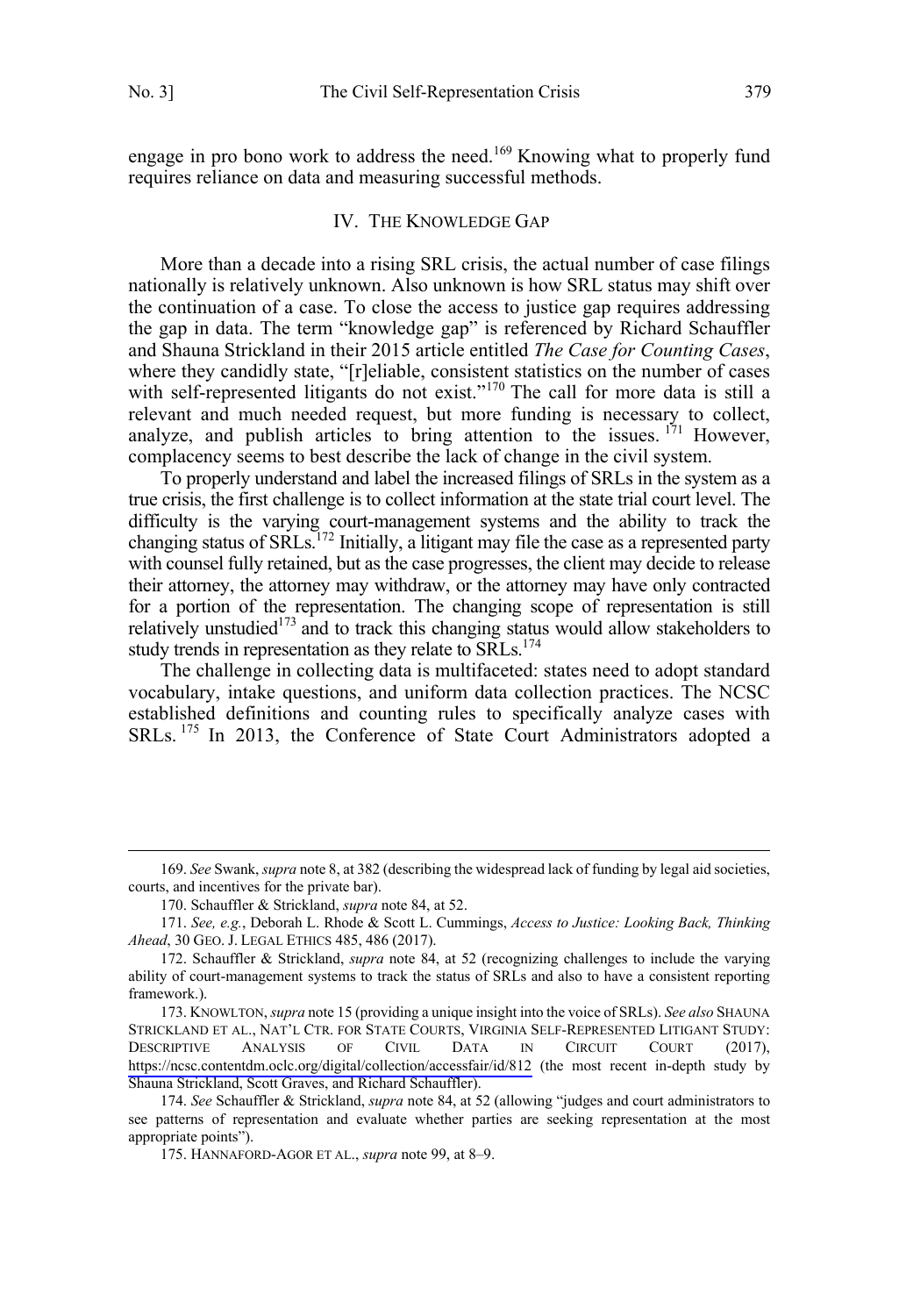resolution to seek uniform national data reports and partnerships with stakeholders, such as the Court Statistics Committee and the NCSC.<sup>176</sup>

The next challenge is to overcome the voluntary nature of how and when states report data; many may collect data on SRLs, but there is not a requirement to report the data to NCSC every year. A mandate to report would allow more stakeholders to study trends and possible solutions. This type of mandate at the federal level however would require additional funding at the state level.

To better explain the lack of data, the 2013 NCSC "The Landscape" study "developed recommendations based on evidence-based practices to improve civil case processing in state courts."<sup>177</sup> The data collected was from 152 courts analyzing 925,344 cases, which represents only 5% of state civil caseloads nationally. <sup>178</sup> A national mandate to report to the NCSC would allow for all stakeholders to study trends and to suggest or implement various solutions.

The courthouse self-help desk is one solution to provide direct access to SRLs. In 2008, the Administrative Office of Courts in California issued guidelines for the operation of self-help centers in the courts.<sup>179</sup> These guidelines provide a model for many self-help centers across the country to operate and balance ethical, professional, and practical issues when providing help to pro se litigants. However, whether courthouses are implementing such standards remains to be seen.

Other solutions include technology and innovative solutions to address self-help through the use of artificial intelligence and guided self-help forms; or the triage approach of unbundled services. While this goodwill serves a direct need, many questions remain regarding how the profession, courthouses, and clients are best served in the long term. Ultimately, more data is needed to understand the impact of such solutions upon the rising SRL trend. Without consistent data, specific solutions to minimize the impact should be analyzed with heightened speculation.

We need to study whether the SRL crisis has now transformed into something larger. Maybe into a true disaster within the profession eroding people's trust in the judicial system?<sup>180</sup> Or, whether SRLs suffer disproportionately negative outcomes in an area of law or outcome of a case.

Comparatively, if such a large increase caused disruption in a corporate setting, crisis management protocols would have been readily enacted in order to minimize the impact. We are over a decade past the 2008 financial crisis and still

 <sup>176.</sup> FAIRNESS & PUBLIC TRUST COMM., *supra* note 83; *see also* Schauffler & Strickland, *supra* note 84 (describing the Court Statistics Project as an endeavor to create a reporting framework "to ensure states count cases similarly and eliminate apparent differences. . . .").

<sup>177.</sup> HANNAFORD-AGOR ET AL., *supra* note 99, at i.

<sup>178.</sup> *Id.* at iii.

<sup>179.</sup> See generally ADMIN. OFFICE OF THE COURTS, GUIDELINES FOR THE OPERATION OF SELF-HELP CENTERS IN CALIFORNIA TRIAL COURTS (reaffirmed 2011),

[https://www.courts.ca.gov/documents/self\\_help\\_center\\_guidelines.pdf.](https://www.courts.ca.gov/documents/self_help_center_guidelines.pdf) 

<sup>180.</sup> Victor Li, *True Innovation in the Legal Industry Requires Outside Views and Thinking, Summit Speakers Say*, ABA L. J. (May 4, 2015),

[http://www.abajournal.com/lawscribbler/article/true\\_innovation\\_in\\_the\\_legal\\_industry\\_requires\\_outside](http://www.abajournal.com/lawscribbler/article/true_innovation_in_the_legal_industry_requires_outside_views_and_thinking/) views and thinking/ (quoting Sherrilyn Ifill, President & Director, NAACP Legal Defense and Educational Fund, Remarks at the National Summit on Innovation in Legal Services) ("There's an entire generation now that believes that law is unfair and inequitably applied . . . Public confidence in rule of law is essential. As the public loses confidence in the rule of law, the less they believe me when I tell them to trust in the law. If they don't believe me, then what recourse will they have?").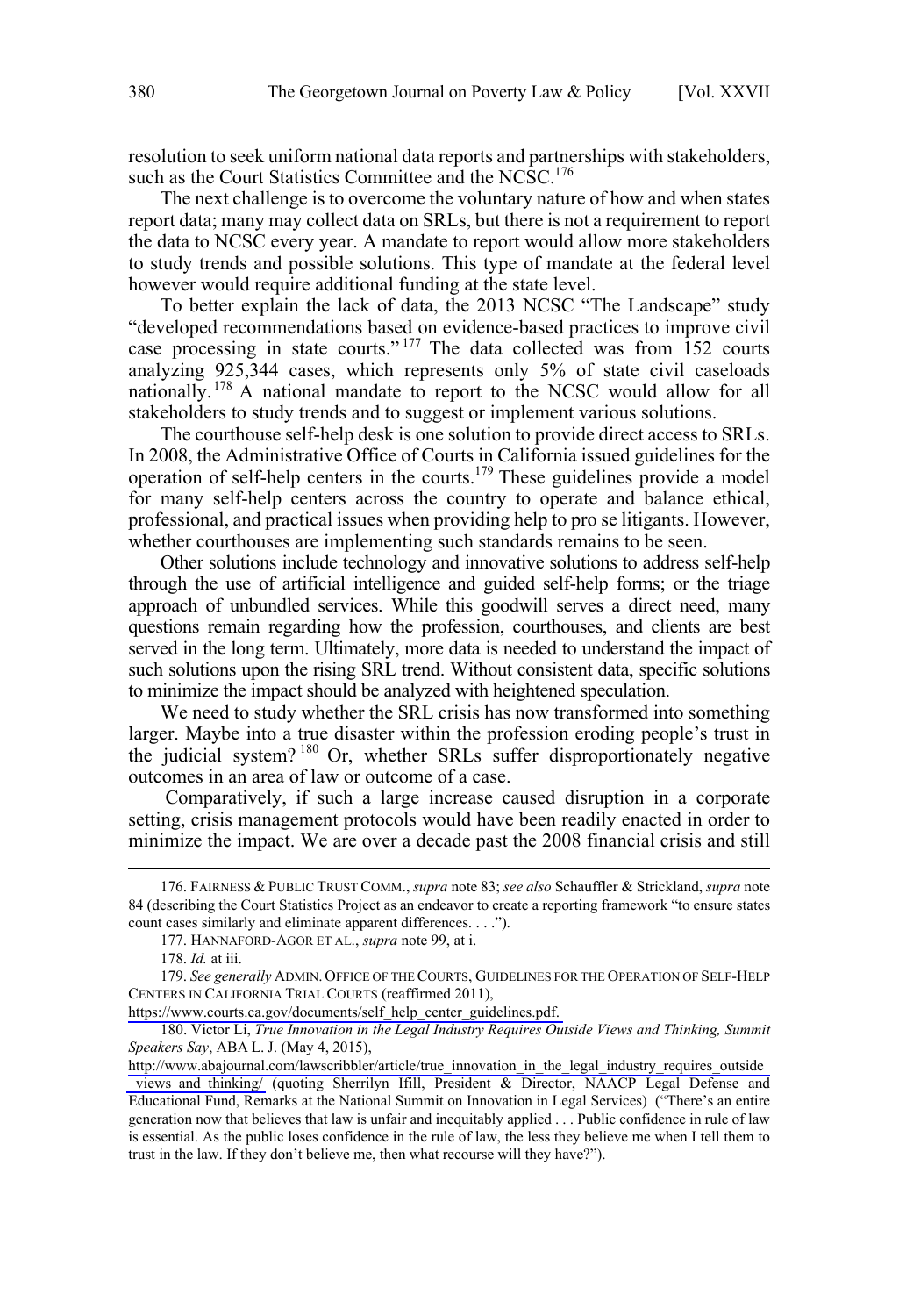$\overline{a}$ 

do not fully understand the depth of the civil self-help crisis. The current research is not comprehensive or collected in a manner that allows a deeper dive into the complexity of issues. The truth is that the profession does not know the reason why people are choosing the non-lawyer route and how this choice may have a larger impact upon the profession. Trust is a marker of performance in many industries and is analyzed as an important function in some industries.<sup>181</sup>

To analyze the many issues presented by SRL filings is overwhelming to think about as one sweeping reform effort. Instead, a systematic method to analyze and gather stakeholders to find common solutions is the best method and desperately needed.

### V. THE FIRST STEP TO A SOLUTION IS THROUGH A SYSTEMS APPROACH

#### *A. Understanding the foundation to a "systems approach"*

A systems approach at the most simplistic level is an interdisciplinary study of how various systems operate or interact to form a process.<sup>182</sup> This approach requires data collection and study from various perspectives.

A successful "systems approach" tends to:

- 1. "Identify and gather data about risks, errors and outcomes, including data about near-misses or consequence-free errors;
- 2. Adopt educational approaches to risk and error so that participants view errors as learning opportunities, rather than professional failures;
- 3. Value system reform and improvement over operator discipline and disgrace;
- 4. Implement a strong, and constantly evolving data-driven feedback loop, through which the organization assesses data, experiments with improvement strategies, and evaluates the resultant outcomes, and implements those strategies that demonstrably improve outcomes;
- 5. Engage front-end actors at the "sharp end" of practice with those at the "blunt end" of the practice, in order to enhance the systemic approach to outcome improvement; and
- 6. Address risks, errors and negative outcomes in a manner that participants receive as "just."<sup>183</sup>

<sup>181.</sup> *See* D. Harrison McKnight & Norman L. Chervany, *What Trust Means in E-Commerce Customer Relationships: An Interdisciplinary Conceptual Typology*, 6 INT'L J. ELEC. COM. 35 (2001); *see also* Gerardo Guerra, Michael Bacharach & Daniel Zizzo, *Is Trust Self-Fulfilling? An Experimental Study* (U. of Oxford, Economics, Discussion Paper No. 76, 2001), [https://ssrn.com/abstract=333481.](https://ssrn.com/abstract=333481)

<sup>182.</sup> Bryan, *supra* note 49, at 20–21 (describing the larger goal of systems thinking to create a learning organization).

<sup>183.</sup> Metzger & Ferguson, *supra* note 5, at 1088. (The six factors are articulated by Metzger and Ferguson.) (internal citations omitted).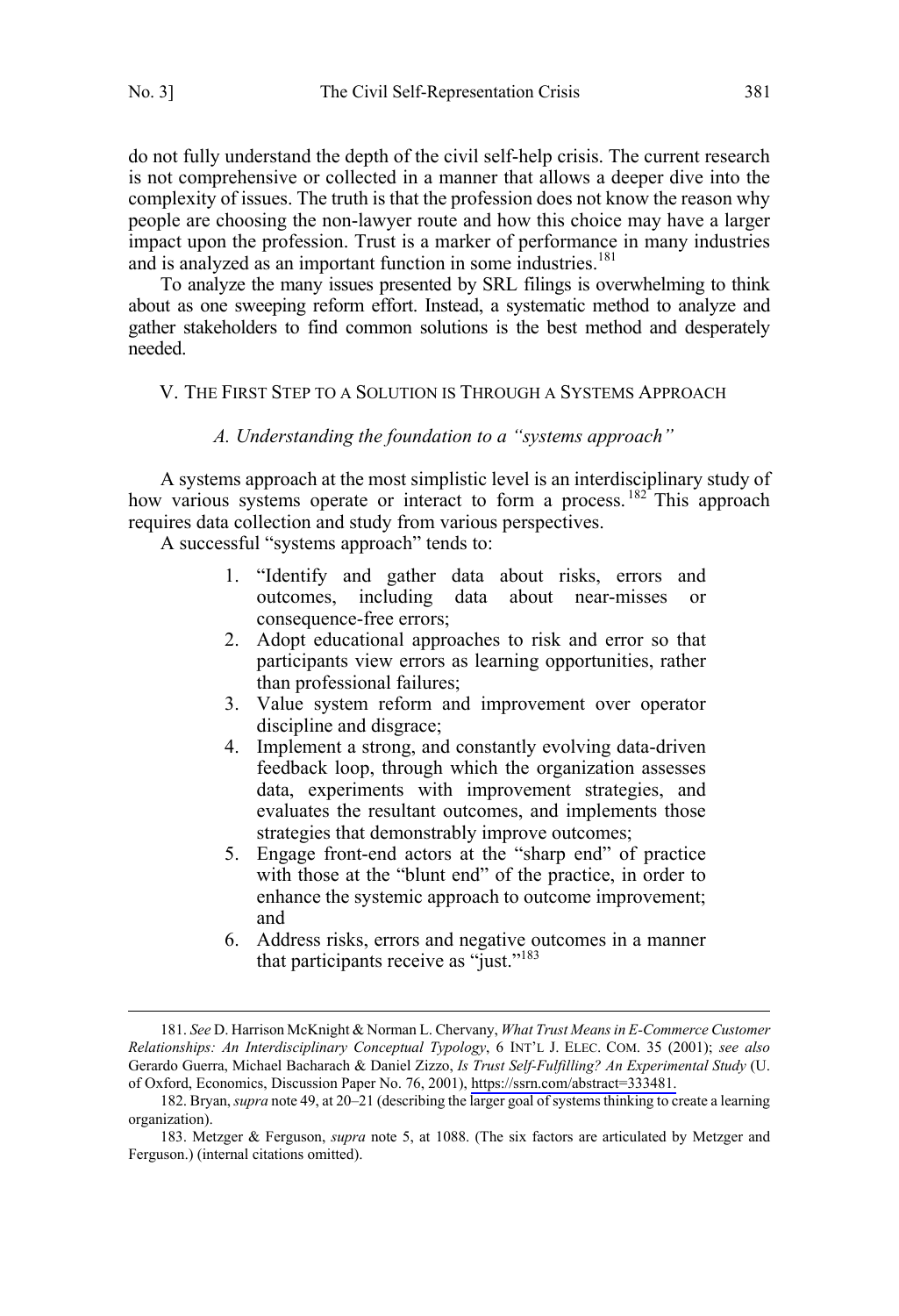A more complex understanding of a systems approach is to build a learning community with influence from various disciplines with the ultimate goal of empowering an organization, system, or company.<sup>184</sup> This interdisciplinary process builds synergy toward a common vision and reform. Many times, change is unable to find a catalyst because too many are operating based on old assumptions or a proprietary reaction. The human impulse to instinctively guard against change or promote a particular method based on assumptions is natural; however, many industries have minimized human factors to ensure less risk and higher levels of trust.<sup>185</sup> The notion that an organization may easily create a common vision and synergy undervalues the lessons learned from systems thinking; the study of each barrier and required leadership training helps overcome each barrier.<sup>186</sup> In a 2014 article written by Pamela Metzger and Andrew Guthrie Ferguson, the authors describe how other industries transformed based on a systems approach to minimize events that would cause high risk and thus avoid crisis.<sup>187</sup> The article describes how many industries have minimized human factors to ensure less risk and higher levels of trust.<sup>188</sup> Such industries implemented a "systems approach" which is "counterintuitive to professionals who work in highrisk fields."189

The Metzger-Ferguson article first outlines the challenges to developing a systems approach due to the absence of structural incentives, common vocabulary, or technology to support the collection of data.<sup>190</sup> Most importantly, a culture resistant to a "systems approach" or data gathering might emphasize a "human approach" as a better method. Data can be gathered regarding a "human approach" to track the error or failure to a human reason why such error occurred. A systems approach allows for analysis of data trends from a larger comprehensive level. In a culture resistant to a "systems approach" many may articulate that the problems are too "complex or complicated."<sup>191</sup> Such a response still allows for analysis. A "complicated" problem is one that "consists of multiple problems and challenges" whereas a "complex" problem is one that defies "a ready solution."<sup>192</sup> High risk professions have implemented a systems approach and as such have better outcomes than before. The aviation and healthcare industries have transformed through this approach, and society is now safer in flight, travel, and medical

 $\overline{a}$ 

187. Metzger & Ferguson, *supra* note 5, at 1057, 1082.

 <sup>184.</sup> Bryan*, supra* note 49, at 21 (outlining the five disciplines in learning organizations as: "(a) systems thinking (b) personal mastery (c) mental models, (d) building shared vision, and (e) team learning").

<sup>185.</sup> *See* Metzger & Ferguson, *supra* note 5, at 1082 (describing "high-profile catastrophes in aviation, chemical and petrochemical production, nuclear power production, space travel, and urban transportation").

<sup>186.</sup> Bryan, *supra* note 49, at 21, 22–28 (describing barriers to include eleven allegories to describe the challenges with errors and solutions listed for each challenge).

<sup>188.</sup> *Id.* at 1082.

<sup>189.</sup> *Id.* at 1084 (describing how a "person," "human," or "individual" approach assumes it is better to locate the person who is linked to the error).

<sup>190.</sup> *Id.* at 1062.

<sup>191.</sup> Metzger & Ferguson, supra note 5 at

<sup>192.</sup> *Id.* at 1089–90 (citing ATUL GAWANDE, THE CHECKLIST MANIFESTO: HOW TO GET THINGS RIGHT 48–49 (2009)).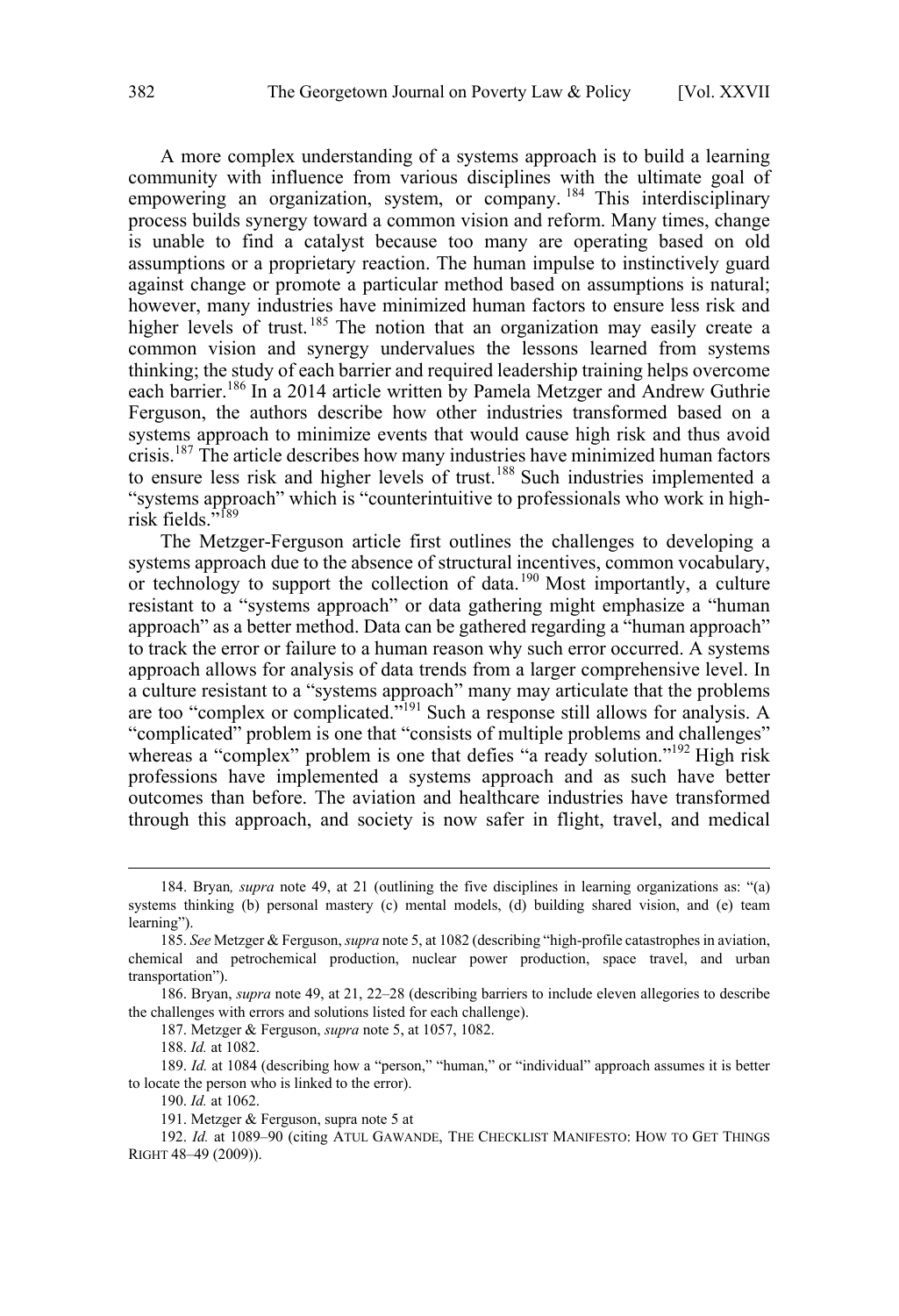procedures because the systems, vocabulary, and principles now in place to collect data analyze and minimize risk.<sup>193</sup>

Comparatively, Metzger and Ferguson suggest a systems approach as necessary in the criminal justice system describing specific steps. The first step is to "identify and gather data about risks, errors and outcomes, including data about 'near misses' and consequence free errors."<sup>194</sup> The next step is described as a reform movement to instill the values of reform and improvement rather than discipline and disgrace.<sup>195</sup>

A strong system of data collection is necessary; this data collection should evolve as organizations assess for improvement.<sup>196</sup> During the next process of a systems approach, evaluation of outcomes with strategies linked to improved outcomes is essential.<sup>197</sup> The need to engage people in the front-end of the process toward reform is important as stakeholders address risks and errors, and consider possible negative outcomes.<sup>198</sup> The participants must be part of the solution even if negative outcomes are inevitable, as they must perceive the outcome as "just."<sup>199</sup> It is during this critical time when stakeholders begin to adopt approaches toward reform because they believe any errors in the system are learning opportunities and not personal failures.<sup>200</sup> This shift toward a learning culture is an important part of a systems approach.

Movements within the criminal justice system have gathered stakeholders who are present in dialogue and are part of a brainstorming session with the collective goal toward reform.<sup>201</sup> In a recent trend for more data-driven approaches to address the underfunding of public defender offices and improve outcomes relevant to criminal defense, a data driven systems approach allows researchers to analyze outcomes similar to other industries.<sup>202</sup>

### *B. Identifying stakeholders*

At the beginning of a systems approach, identifying stakeholders is critical. Stakeholders are those who are interacting with SRLs and may understand the impact of the crisis and want change within the system and who are willing to share a common dialogue. Each stakeholder may have a different perspective for use for data collection. In the civil context, specifically in regards to the SRL crisis and as identified in the IAALS study, "Cases Without Counsel," the identified stakeholders include, "academics, social scientists, judges, psychologists, court

 <sup>193.</sup> *Id.* at 1087–88.

<sup>194.</sup> *Id*. at 1088.

<sup>195.</sup> *Id.*

<sup>196.</sup> Metzger & Ferguson, *supra* note 6, at 1088.

<sup>197.</sup> *Id.* 

<sup>198.</sup> *See id.* 

<sup>199.</sup> *Id.* 

<sup>200.</sup> *Id.*

<sup>201.</sup> *See, e.g.*, Ellen S. Podgor, *The 2018 Florida Bar Criminal Justice Summit: A First Step in Improving Florida's Criminal Justice System*, 93 FL. BAR. J. 8 (2019).

<sup>202.</sup> *See id.* at 1089; *see also* Pamela R. Metzger, *Me and Mr. Jones: A Systems-Based Analysis of a Catastrophic Defense Outcome*, 78 ALB. L. REV. 1261 (2014) (describing the widespread latent errors found in those being detained).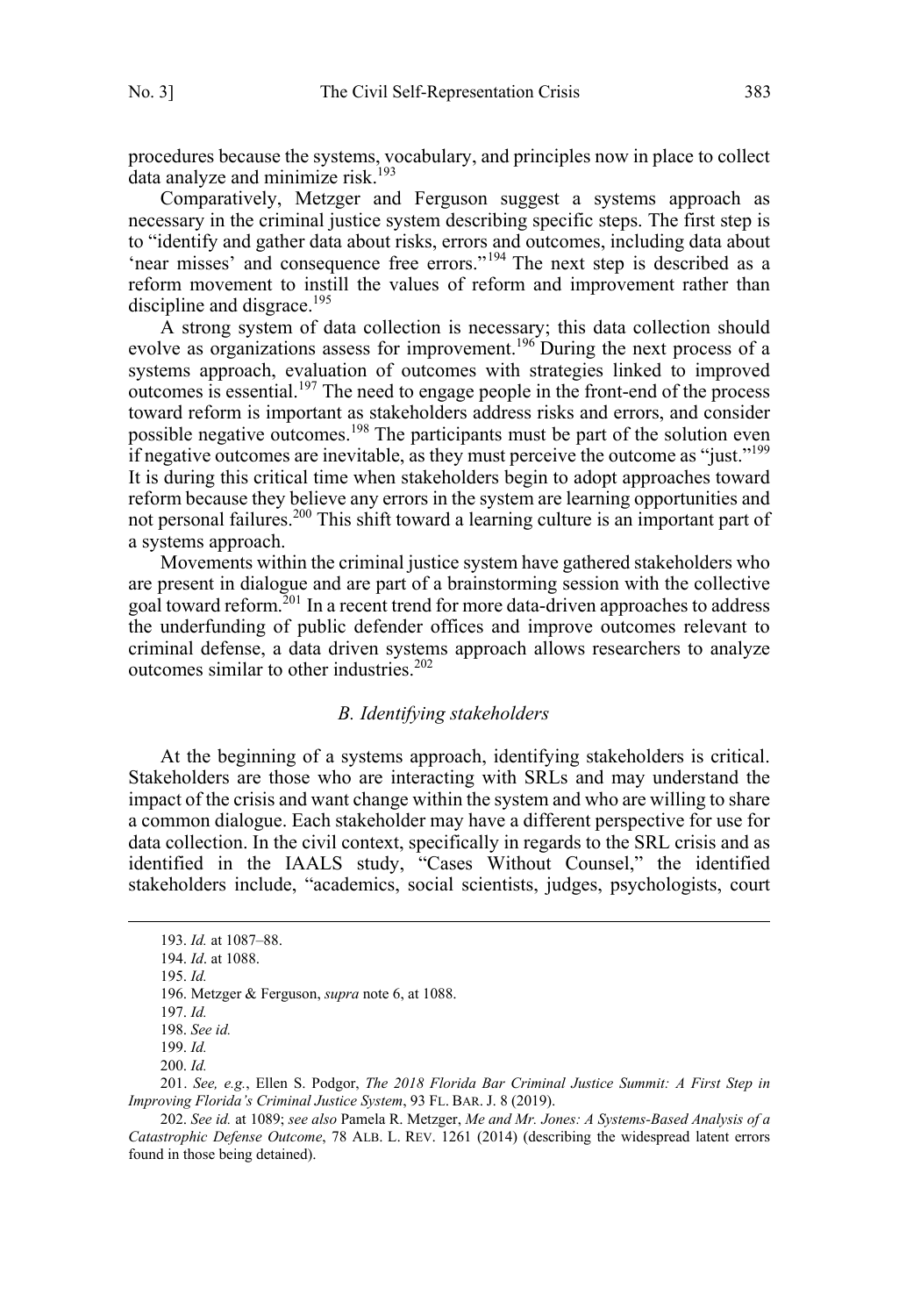administrators, private practitioners, and self-represented litigants."<sup>203</sup> Each stakeholder provides a unique perspective to truly understand the issues and create a culture of learning. Most importantly, the stakeholders have access to common data gathering and can analyze the data with a specific objective toward reform. Currently, some of the named stakeholders may gather, but the data remains fragmented and they are unable to study in a comprehensive manner. A mandated comprehensive collection of data allows for a large-scale analysis and hypotheses, solutions, or isolation of variables in order to construct a systems approach.

### *C. The need for legislation, funding and incentives.*

To create systems of state trial court data collection requires legislation, funding, or a federal mandate. While the SRL crisis continues to worsen, federal funding for legal aid has decreased.<sup>204</sup> Funding sources may include nonprofits or soft bodies who are more agile to respond rather than to wait for legislatures. State or federal legislatures could also incentivize states to report by offering money to courthouses willing to share data consistently.

Imagine if there was a reporting system in place twenty years ago. By now, our civil cover sheets would have common vocabulary to easily identify SRL cases or technology to track when litigants decide to represent themselves. The same technology would track updates when SRLs decide to hire an attorney. Or through questionnaires and technology would track court appearance or if the case resolves to provide feedback throughout the process. This would allow both qualitative and quantitative data about when and why someone decides to represent themselves.

If the legal field applied crisis management principles two decades ago and implemented a systems approach, we would have already collected this micro-data to analyze specific trends. We would be able to specifically understand what types of cases or geographic areas have increased numbers of SRLs and by what percentage. We would have analyzed that data against already existing measurable outcomes published by the National Center for State Courts or bar associations to isolate hypotheses, such as an increase or decrease of public trust toward the court system or the profession. Sadly, we are well within two decades of noticing an increased trend and still remain complacent. We accept the term "crisis" but fail to take steps to limit the damage.

#### *D. Possible questions to study the SRL crisis in a systematic manner*

To study the SRL crisis and implement data collection, a systems approach includes the chronology of steps as outlined above. Metzger and Ferguson outline successful approaches used in other high-risk fields. One goal is to "[i]dentify and gather data about risks, errors and outcomes including data about near misses and consequence-free errors."<sup>205</sup> In the SRL context, some risks and errors could be cured by using a common vocabulary which would help when reporting data. A

 <sup>203.</sup> KNOWLTON, *supra* note 15, at 5.

<sup>204.</sup> Rhode, *supra* note 80, at 533.

<sup>205.</sup> Metzger & Ferguson, *supra* note 5, at 1088 (citing Paul Barach & Stephen Small, *Reporting and Preventing Medical Mishaps: Lessons from Non-Medical Near Miss Reporting Systems*, 320 BRIT. MED. J. 759, 759 (2000)).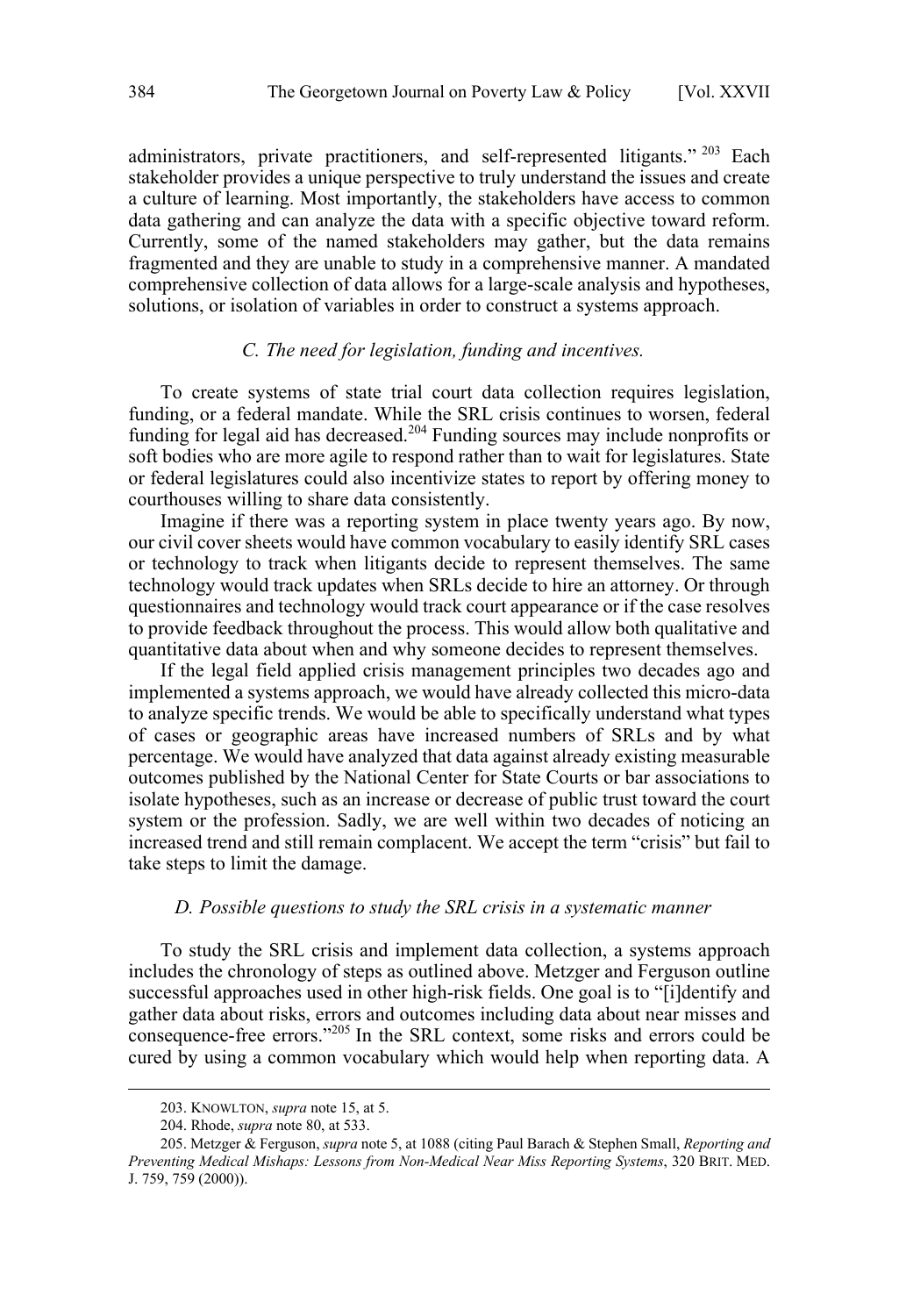uniform civil cover sheet or commonly used questionnaires would help to collect similar responses which may provide insight. Such collection of data may help answer questions such as:

- 1. The time or efficiency of initial filing to final dissolution on SRL cases to analyze whether there is a difference in efficiency or process when an SRL is involved. While some literature suggests an overall slower court docket more data is needed to prove SRLs have caused this impact.
- 2. Data on specific areas law when an SRL is involved and whether the outcome for that case is in the SRLs favor or if there is a trend that SRLs may have a negative impact on the outcome of the case.
- 3. Data to analyze the margin for errors on SRL cases, specifically whether such errors have a direct negative impact in cases involving SRLs.
- 4. Data to compare historic analysis of the areas of law and how legal issues may have evolved through an appeal process or rehearing requests to help shape the legal issue and whether the SRL crisis has disrupted the evolution of legal issues in such areas of law.
- 5. Data analyzing trends in public trust toward the courthouse and the profession as a whole and whether there is any correlation to the increase trend in of SRLs.
- 6. Data directly collected from SRLs themselves identifying both qualitative and quantitative issues related to the civil system and their decision to pursue self-representation.
- 7. Whether the economy has a direct impact on the rise of SRL filings.

To implement a systems approach, another important step includes an educational mission to assess the risks and errors in a manner where participants view them as opportunities to learn rather than professional failures.<sup>206</sup> Imagine a common educational symposia where all stakeholders surrounding the SRL crisis are able to exchange ideas based on national reported data. Currently, most conferences are organized around specific areas or siloed with only one group of stakeholders who exchange ideas within their own purview. For example, court administrator conferences, judicial conferences, or academic conferences rarely have time for a collaborative think-tank session with all parties at the table. A welldesigned conference specifically dedicated to civil-SRL issues with invited stakeholders to discuss would allow for a more interdisciplinary exchange.

One main goal of a systems approach is to define what would constitute success among all stakeholders. Each stakeholder may have their own idea of success, therefore, finding commonality as a successful outcome allows for the group to work together toward a common vision. Is there a particular vision for shared success in the SRL context? Would the right to counsel in a civil system be part of that vision?

Another goal of a systems approach includes minimizing fear or resistance. Many may argue that the SRL crisis is too complicated or complex to fully understand why people are deciding to go the non-lawyer route. Such an articulation may showcase a cultural resistance and a barrier to implement change. Other industries have faced

 <sup>206.</sup> *Id.* at 1088.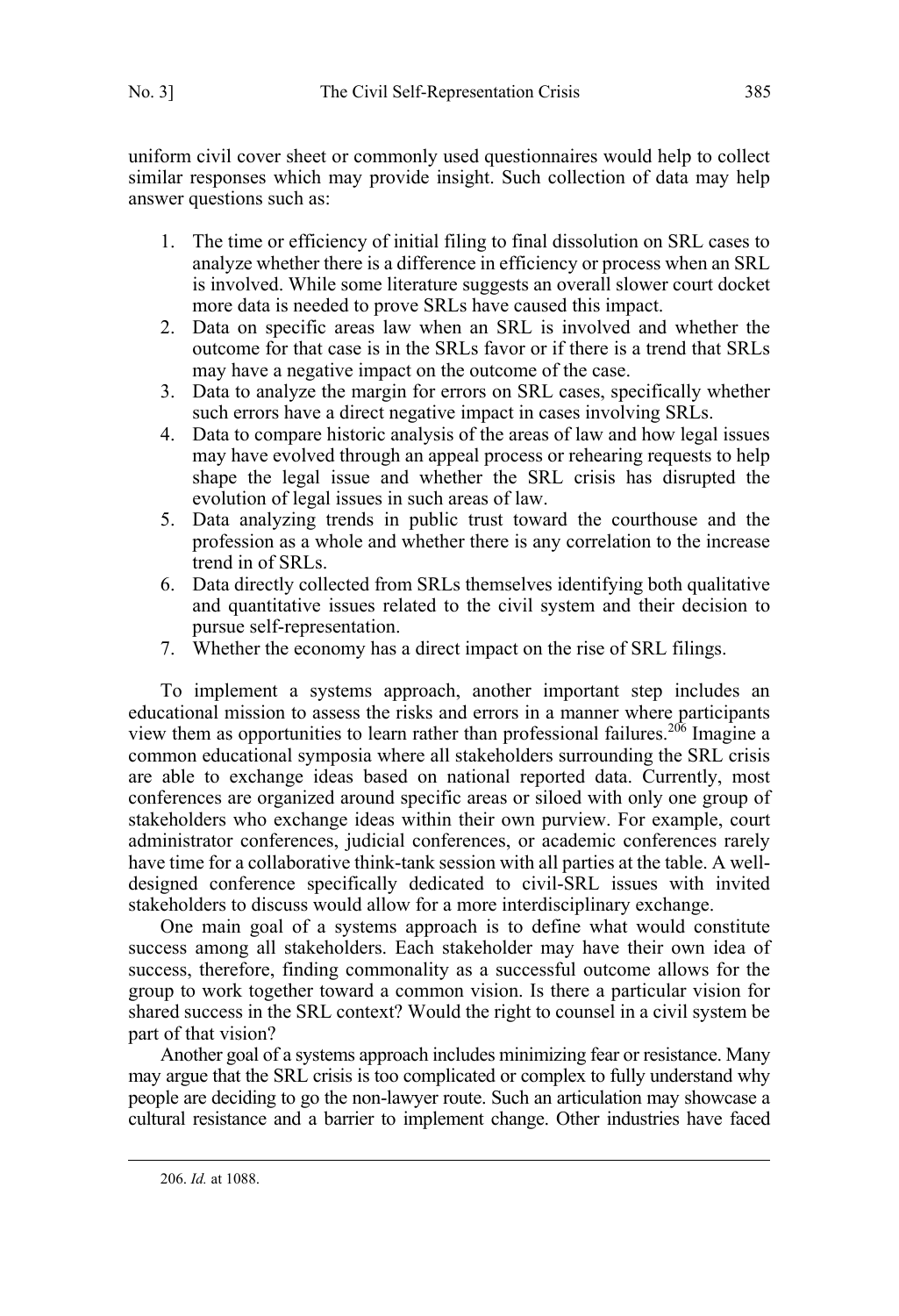similar resistance but through a systems approach everyone is able to analyze from a scientific standpoint rather than an emotional response.

States may not want to report data out of fear of what it may reveal. A true impact upon the court system could expose larger issues related to disparate outcomes, overall injustice delivered from the bench or implicit bias against SRLs. The data may also showcase a class of justice or injustice and the disproportionate impact between the rich and poor. The judiciary and court administrators may fear that data would expose negative outcomes or showcase an implicit bias that might influence judicial decision-making when interacting with SRLs. Other stakeholders may fear more competition for funding sources based on grant numbers or funding goals. The overall goal of a systems approach is to minimize such fears and to work toward the common success measure.

Another goal includes implementing a "value system for reform and improvement over operator discipline and disgrace." $2^{207}$  This step requires more funding to provide incentives for reform efforts that track improvement toward the articulated outcomes. This also requires a culture shift to have all stakeholders focus on improvement rather than feeling vulnerable about what the data might expose.

One success measure for a systems approach is to "implement a strong, and constantly evolving data-driven feedback loop, through which the organization assesses data, experiments with improvement strategies, and evaluates the resultant outcomes, and implements those strategies that demonstrably improve outcomes."<sup>208</sup> Achieving this step requires annual reporting to one central shared database. An open source database that provides access to all stakeholders to analyze the data is essential. Similar to reporting crime on campus or health issues reported to the Center for Disease Control, SRL data should require reports from all states. Shared data would allow for courts, legal aid offices, judges, and academics to understand how an idea worked in one jurisdiction and analyze how other jurisdictions might implement. Naturally, stakeholders are more apt to adopt ideas when they hear about success from another jurisdiction.

In a systems approach, another measure of success is to "engage front-end actors at the 'sharp end' of practice with those at the 'blunt end' of the practice, in order to enhance the systemic approach to outcome improvement."<sup>209</sup> Essentially, those in the trench who provide services to SRLs are able to report back; and those who analyze the trends or implement administrative procedures have direct data from the field. In the self-help context, bar associations, the bench, court administrators, and clerk offices must hear from legal aid offices or judges who directly serve SRLs. A court administrator cannot implement new procedures without the input from the judiciary and legal aid offices reporting back how the

 <sup>207.</sup> *Id.* (citing Eileen Munro, *Improving Safety in Medicine: A Systems Approach,* 185 BRIT. J. PSYCH. 2, 3 (2004)).

<sup>208.</sup> *Id.* (citing Paul Barach & Stephen Small, *Reporting and Preventing Medical Mishaps: Lessons from Non-Medical Near Miss Reporting Systems*, 320 BRIT. MED.J. 759, 759 (2000)); *see generally* GAIN WORKING GROUP E, FLIGHT OPS/ATC OPS SAFETY INFORMATION SHARING, A ROADMAP TO JUST CULTURE: ENHANCING THE SAFETY ENVIRONMENT (2004).

<sup>209.</sup> Metzger & Ferguson, *supra* note 5, at 1088 (describing how in medicine the "blunt end" is the process which is separate and away from the patient) (internal citation omitted).